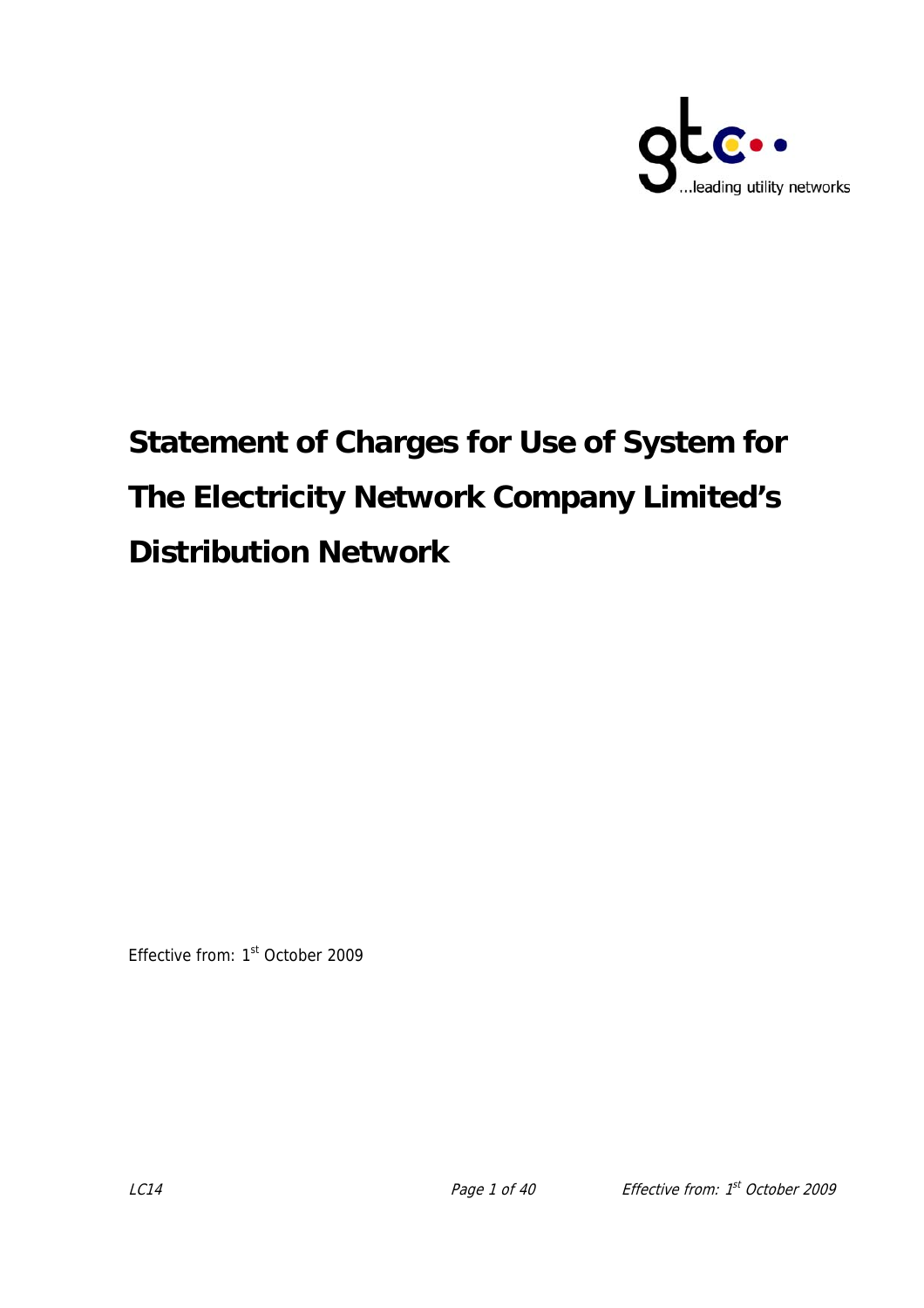# **Introduction**

This statement details the Distribution Use of System (DUoS) charges to authorised persons (Users) using The Electricity Network Company Limited's (ENC) electricity distribution system for the purpose of conveying electricity to and from premises or distribution networks of other electricity network operators. Such Users will typically be suppliers, generators and distributors of electricity who:

- are authorised by licence granted pursuant to Section 6(1) of the Electricity Act 1989 or who are otherwise exempt from the requirement to hold a licence; and
- are party to the Distribution Connection and Use of System Agreement (DCUSA).

The statement has been prepared in accordance with the requirements of licence condition 14 of the electricity distribution licence granted in accordance with the provisions of the Electricity Act 1989 (as amended from time to time). Words and expressions used in this statement shall have the meaning given to them in the Act and in the electricity distribution licence and shall be construed accordingly.

This statement has been prepared in a form approved by the Gas and Electricity Markets Authority (the 'Authority').

This document should be read in conjunction with the Use of System Methodology Statement and the agreement for the use of system in place between ENC and the User, which sets out, inter alia, the licence obligations and the terms and conditions for providing use of system.

ENC's charging statements<sup>1</sup> on the:

- Use of System (UoS) Charging Methodology (SLC13); and
- Connections Charging Methodology and Statement (SLC13)
- Meter Point Administration Charges (SLC18).

are published separately.

Upon request a copy of this statement can be provided at a cost of £10.00 plus VAT. Alternatively a copy can be downloaded from our website, www.gtc-uk.co.uk free of charge.

 $\overline{a}$ <sup>1</sup> The SLC numbers refer to the relevant Standard Licence Condition under which the statement is published.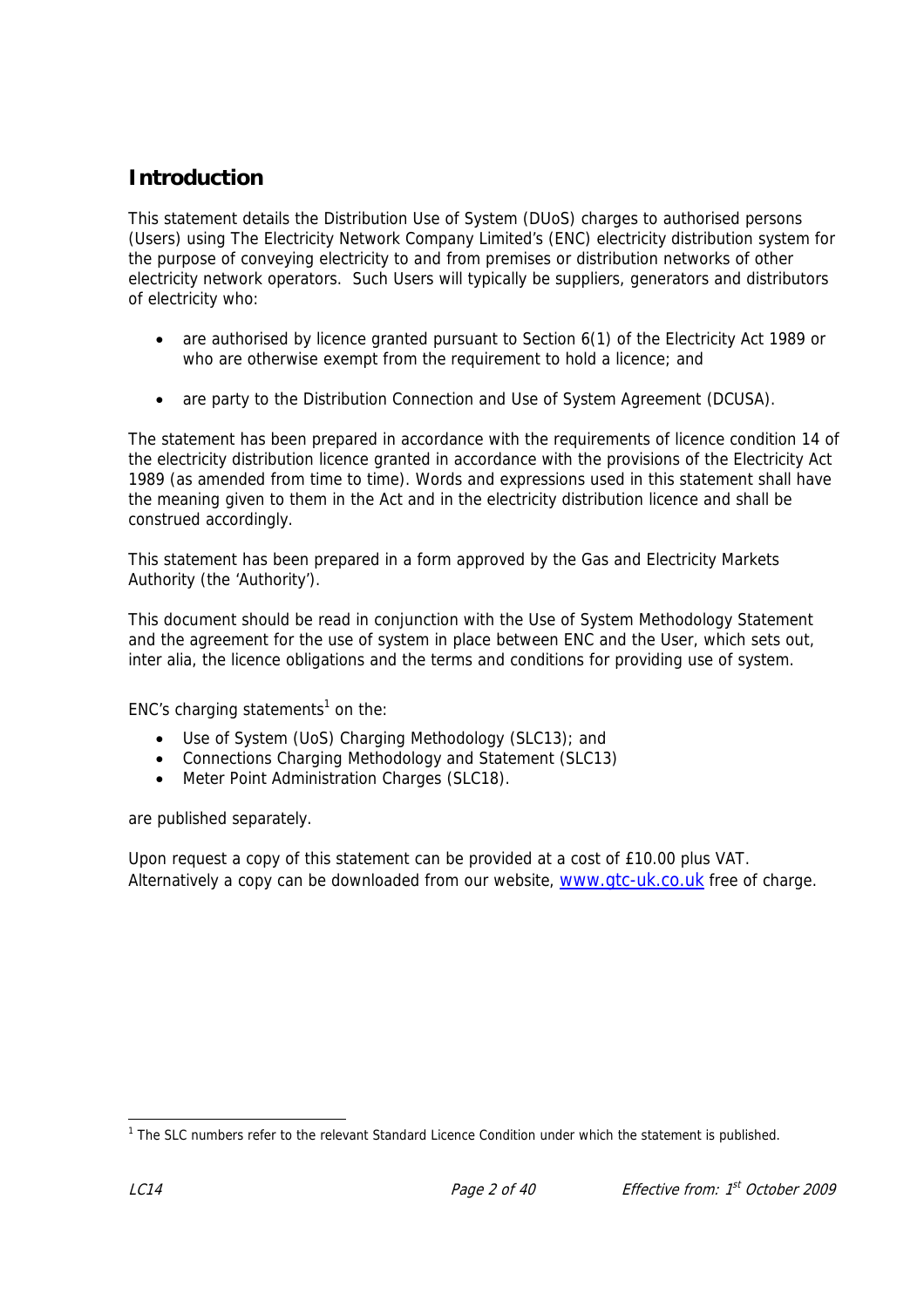# **Changes to this Statement Charges**

Charges shown are current at the time of publication. The licence requires that the terms and charges contained in this statement are reviewed at least once each year. Changes to these charges will be subject to the provisions of the relevant agreement for use of system.

The Company shall give 30 days notice of any changes to the charges in this statement.

If you have any questions about this statement please contact

Regulation and Compliance **GTC** Energy House Woolpit Business Park Woolpit, Bury St Edmunds **Suffolk** IP30 9UP

Tel: 01359 240363 Fax: 01359 243377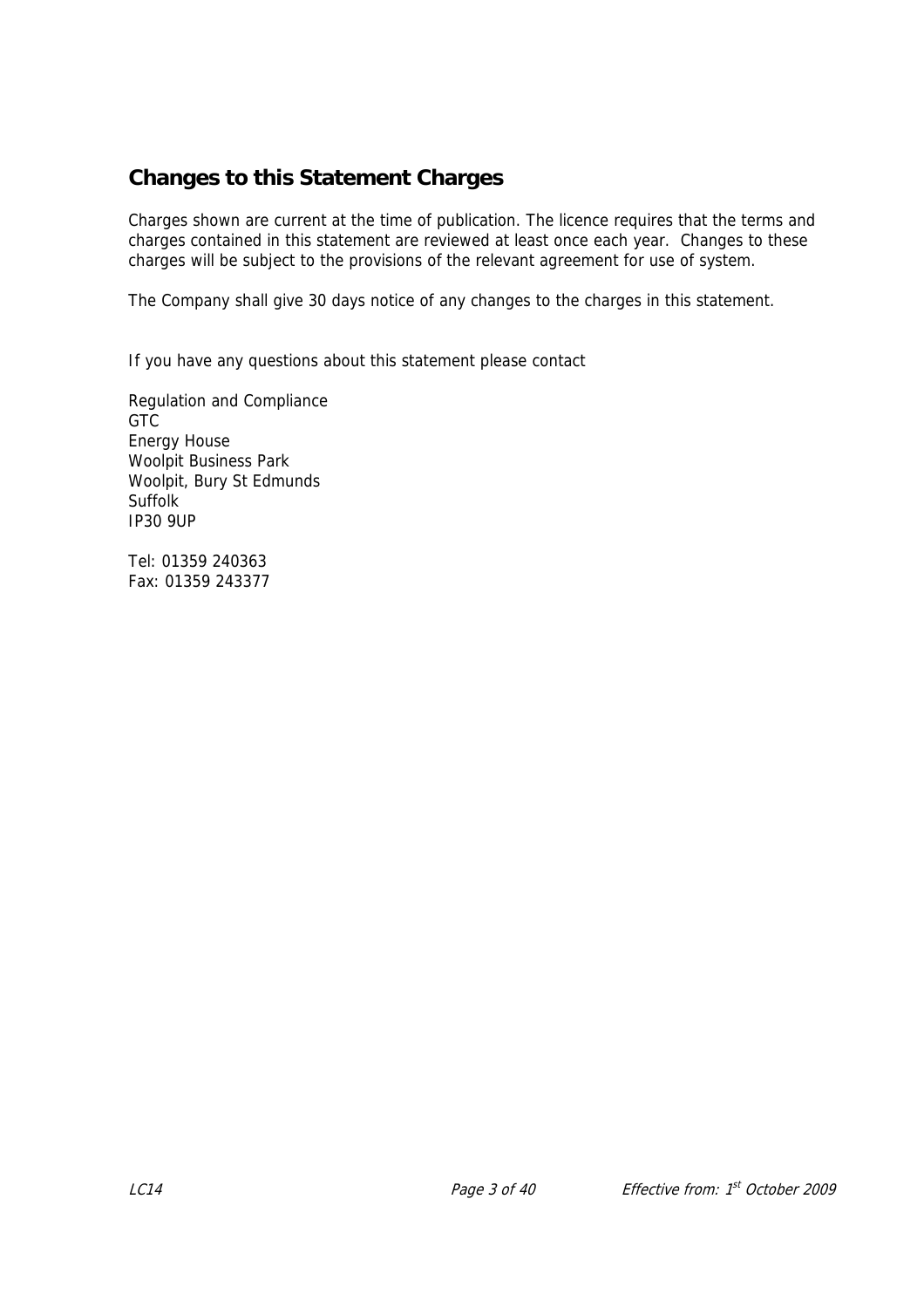#### **Table of Contents**

| Table 3.0 ENC Distribution Use of System Charges for GSP _A, Eastern  12                                                                                      |  |
|---------------------------------------------------------------------------------------------------------------------------------------------------------------|--|
| Table 4.0 ENC Distribution Use of System Charges for GSP _B, East Midlands  13                                                                                |  |
| Table 5.0 ENC Distribution Use of System Charges for GSP _C, London  14                                                                                       |  |
| Table 6.0 ENC Distribution Use of System Charges for GSP _D, North Wales 15                                                                                   |  |
|                                                                                                                                                               |  |
| Table 7.0 ENC Distribution Use of System Charges for GSP _E, West Midlands  16<br>Table 8.0 ENC Distribution Use of System Charges for GSP _F, North East  17 |  |
|                                                                                                                                                               |  |
| Table 9.0 ENC Distribution Use of System Charges for GSP _G, North West  18                                                                                   |  |
| Table 10.0 ENC Distribution Use of System Charges for GSP _H, Southern 19                                                                                     |  |
| Table 11.0 ENC Distribution Use of System Charges for GSP _J, South East  20                                                                                  |  |
| Table 12.0 ENC Distribution Use of System Charges for GSP _K, South Wales  21                                                                                 |  |
| Table 13.0 ENC Distribution Use of System Charges for GSP _L, South West  22                                                                                  |  |
| Table 14.0 ENC Distribution Use of System Charges for GSP _M, Yorkshire  23                                                                                   |  |
| Table 15.0 ENC Distribution Use of System Charges for GSP _N, South Scotland.  24                                                                             |  |
| Table 16.0 ENC Distribution Use of System Charges for GSP _P, North Scotland 25                                                                               |  |
|                                                                                                                                                               |  |
|                                                                                                                                                               |  |
|                                                                                                                                                               |  |
|                                                                                                                                                               |  |
|                                                                                                                                                               |  |
|                                                                                                                                                               |  |
|                                                                                                                                                               |  |
|                                                                                                                                                               |  |
|                                                                                                                                                               |  |
|                                                                                                                                                               |  |
|                                                                                                                                                               |  |
|                                                                                                                                                               |  |
|                                                                                                                                                               |  |
|                                                                                                                                                               |  |
|                                                                                                                                                               |  |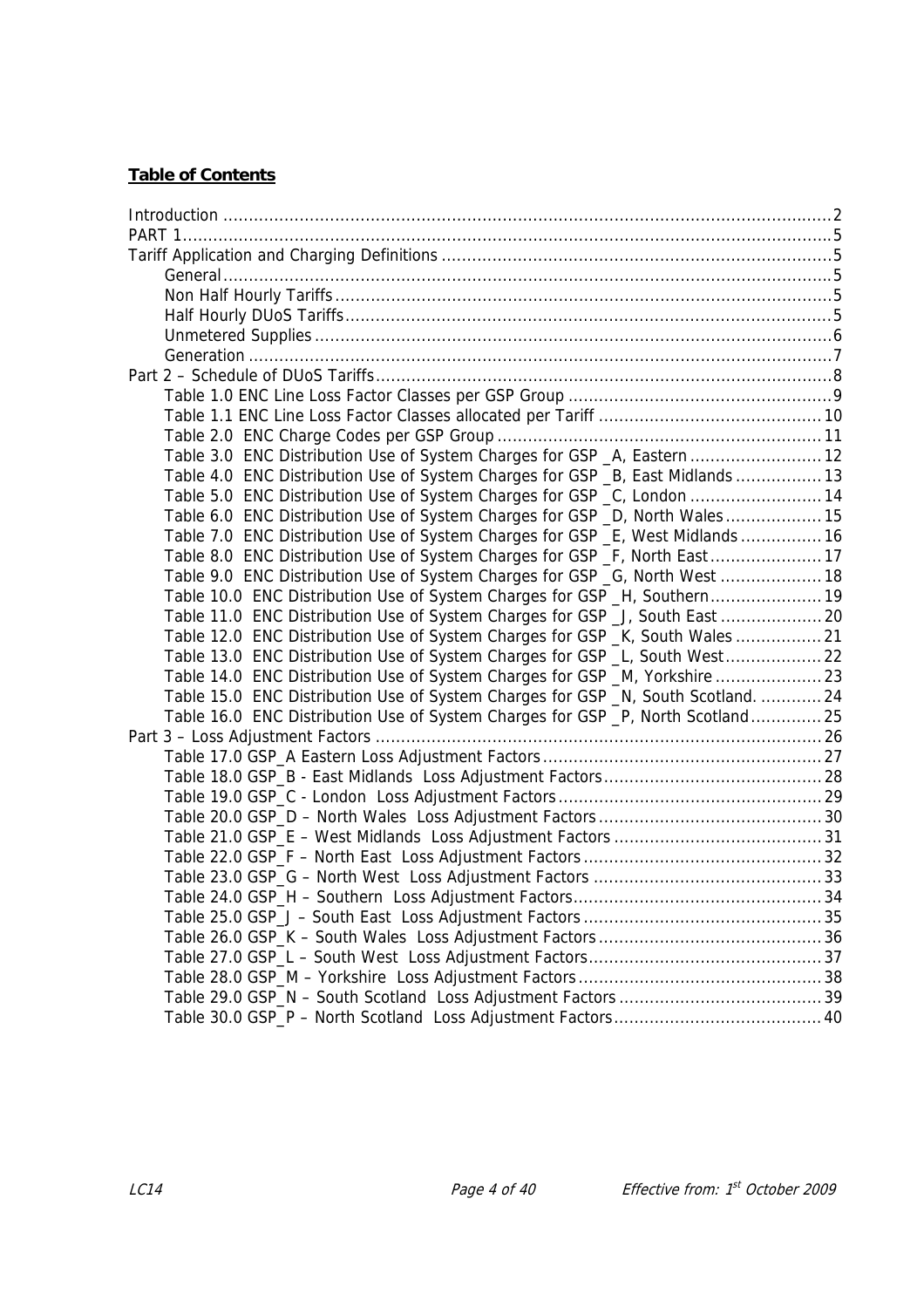# **PART 1**

# **Tariff Application and Charging Definitions**

#### **General**

- 1. Value Added Tax at the appropriate rate will be added to the charges where applicable.
- 2. DUoS charges exclude charges for the provision of distributor metering and data services with the exception of routine MPAS.
- 3. Unless specified otherwise, DUoS Charges for the use of ENC's Distribution System include a component for the use of upstream networks used to convey electricity to or from ENC's Distribution System.
- 4. Where a supply is eligible for more than one of the DUoS Tariffs and one of the categories has been selected, that supply will not normally be eligible within 12 months, to use the system under an alternative category of charges except with ENC's agreement.
- 5. Where half–hourly metering is used for settlement, and unless specified otherwise, ENC will advise of the switching times between different unit rates. For all other charges the switching times are as defined in the Market Domain Data, Meter Timeswitch Code (MTC) and Standard Settlement Configuration (SSC).

#### **Non Half Hourly Tariffs**

- 6. DUoS charges in respect of metering points registered as trading in the non half-hourly market will be billed by Settlement Class in accordance with the provisions of the Distribution Connection and Use of System Agreement (DCUSA); or where DCUSA does not apply, as specified in the agreement between ENC and the User for use of system.
- 7. DUoS tariffs for domestic customers are only available to premises that are used exclusively as single private premises that are wholly or mainly for domestic purposes and which are supplied at low voltage.
- 8. Non half-hourly DUoS tariffs are only available to customers with a maximum demand of less than 100kW.
- 9. Default charges will apply where a supplier registers an invalid combination of PC, MTC and SSC against an LLFC for a given metering point. Details of all valid Profile Class (PC), Standard Settlement Configuration (SSC), Meter Timeswich Code (MTC) combinations are provided in our look-up tables.

#### **Half Hourly DUoS Tariffs**

10. "**Agreed Capacity**" means, the maximum power in kilovolt amperes (kVA) which has been requested by the customer and which ENC has agreed to make available subject to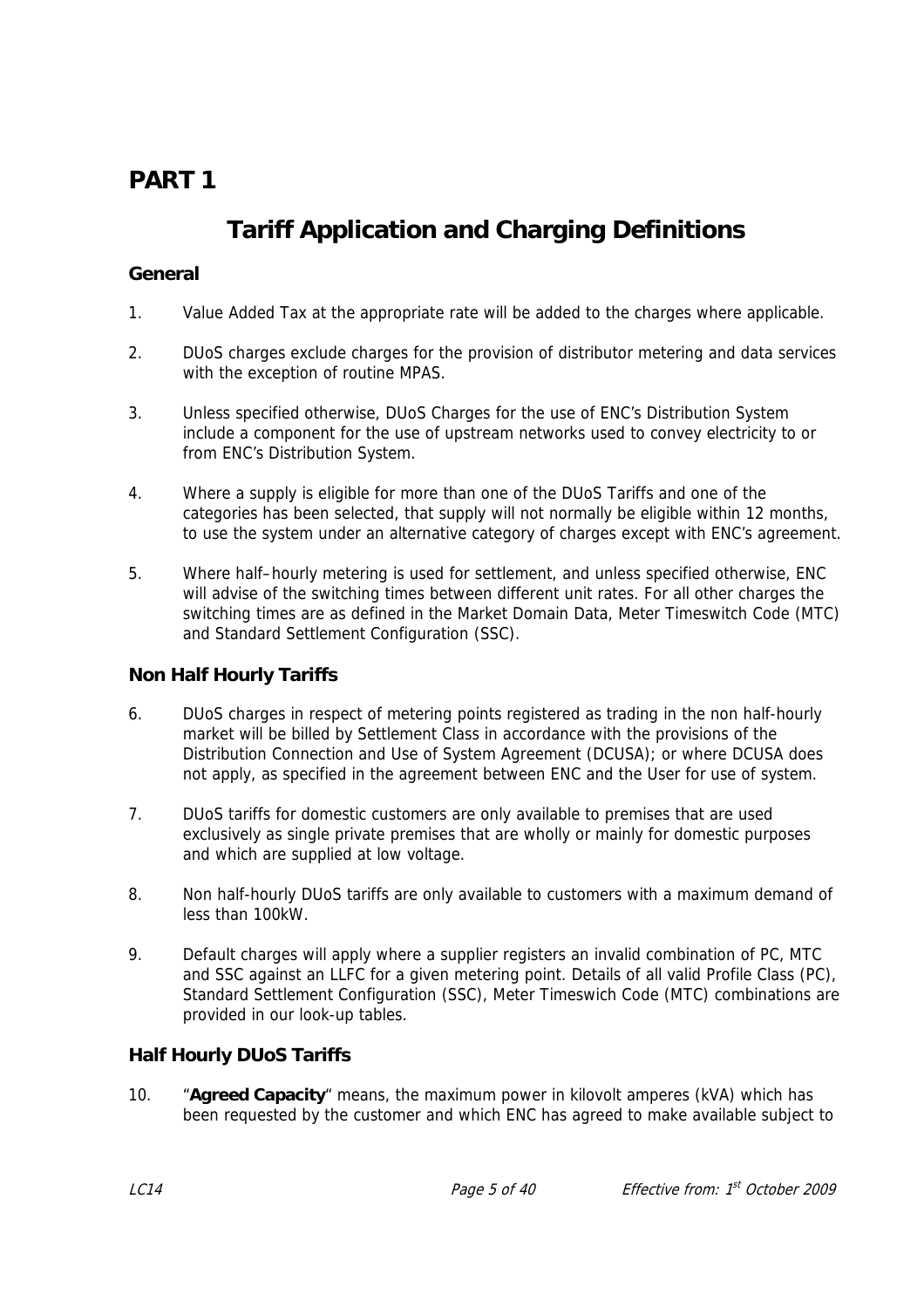the terms of a connection agreement. Subject to the terms of any connection agreement in place between the customer and ENC; once agreed, the Agreed Capacity will be set for a minimum period of 12 months unless agreed otherwise by ENC in writing. ENC accepts no obligation to provide any capacity in excess of the Agreed Capacity.

11. Requests for increases and reductions in the Agreed Capacity shall be in writing and where agreed shall normally apply for a minimum period of 12 months from the date of increase or reduction.

Where the customer has not entered into a connection agreement the customer shall have no right to any capacity.

12. "**Chargeable Capacity**" means, subject to a minimum of:

in the case of a supply at high voltage, 200 kVA for and in the case of a supply at low voltage, 20 kVA

the higher of:

the Agreed Capacity; and

the highest value (expressed in kVA) in the preceding year of the maximum demand calculated for each half hour in the month from the kilowatt and kilovars recorded.

Where the customer has not entered into a connection agreement and does not have an Agreed Capacity, the payment of the Chargeable Capacity does not give the customer any right to the capacity taken.

#### 13. **Reactive Power Charges**

KVArh charges apply for each KVArh that is delivered, as a consequence of the power factor (calculated as an average for the billing period), being lower than that specified in the table for the relevant GSP group.

#### **Unmetered Supplies**

14. The provision of unmetered supplies may be agreed where it is deemed suitable by ENC, subject to the following criteria:

o The electrical load must be of a predicable nature; and, Either:

- o the electrical load is less than 500W; or
- o Where it is financially or technically impractical to install meters or carry out meter reading.
- 15. Customers receiving an unmetered supply will be required to:
	- o enter into an Unmetered Demand Connection Agreement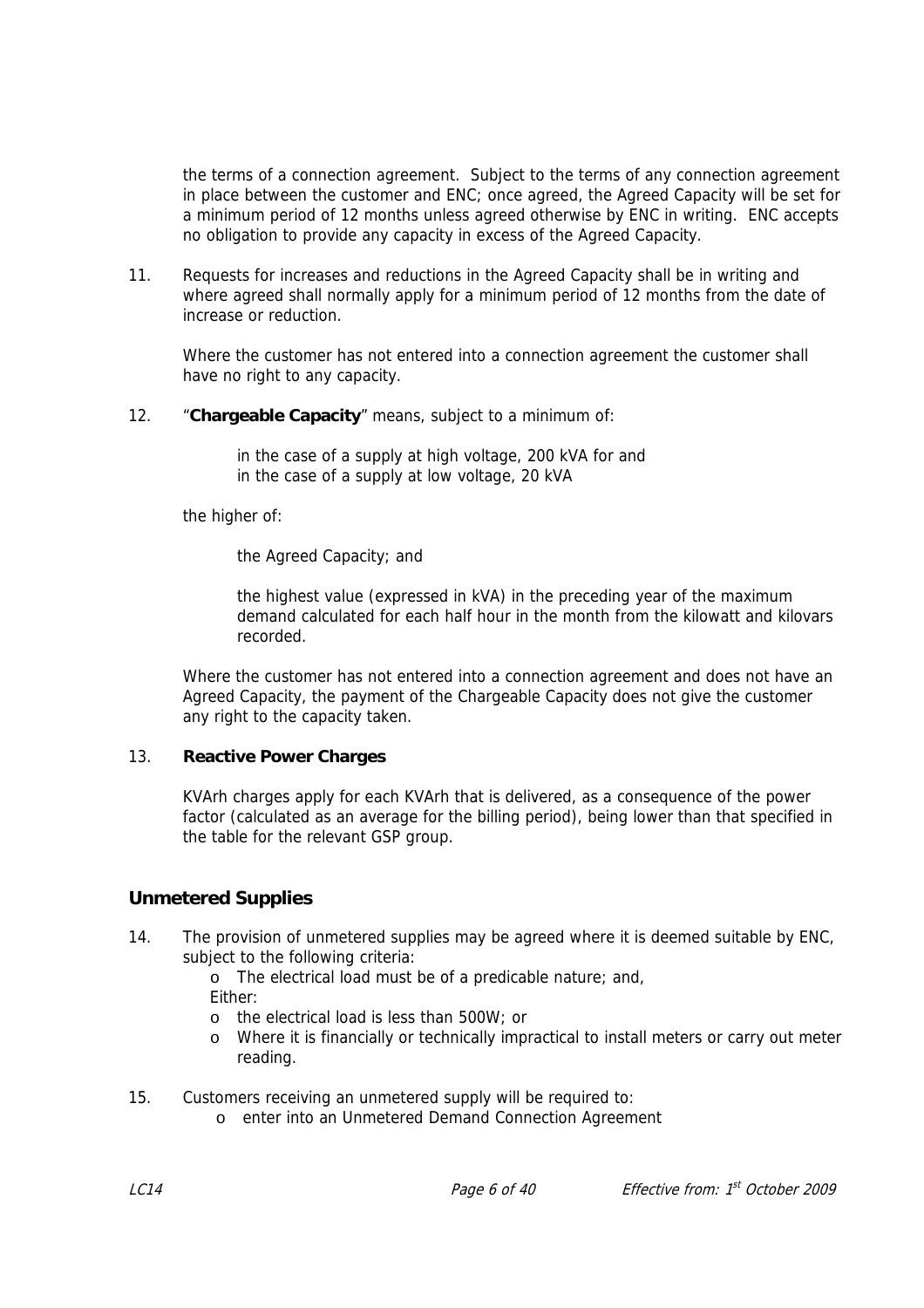o maintain and provide an up to date inventory in an agreed format of all apparatus receiving an unmetered supply

ENC will then calculate the amount of electricity taken annually, or produce a summary inventory for passing onto a Meter Administrator.

- o In calculating the amount of electricity taken annually, ENC will assess the annual hours of operation and the estimated load rating of the apparatus.
- 16. It is a condition of the agreement for use of system in place between ENC and Users of ENC's Distribution System that, where they intend to provide an unmetered supply, there is a valid Unmetered Supplies Certificate and an Unmetered Demand Connection Agreement in full force and effect.
- 17. The charges given in this statement do not include costs incurred:
	- in compiling inventories on behalf of customers;
	- for data processing where the inventory is not provided in an agreed format; or
	- for auditing an inventory and subsequent corrective actions where the inventory is found to be inaccurate.

Where inventories are not provided in accordance with the provision of the connection agreement between the customer and ENC additional charges may apply. Such charges will be levied directly to the customer in accordance with the provisions of the connection agreement.

#### **Generation**

18. Generation charges apply in respect of electricity conveyed on to ENC's distribution system as specified in the table for the relevant GSP group.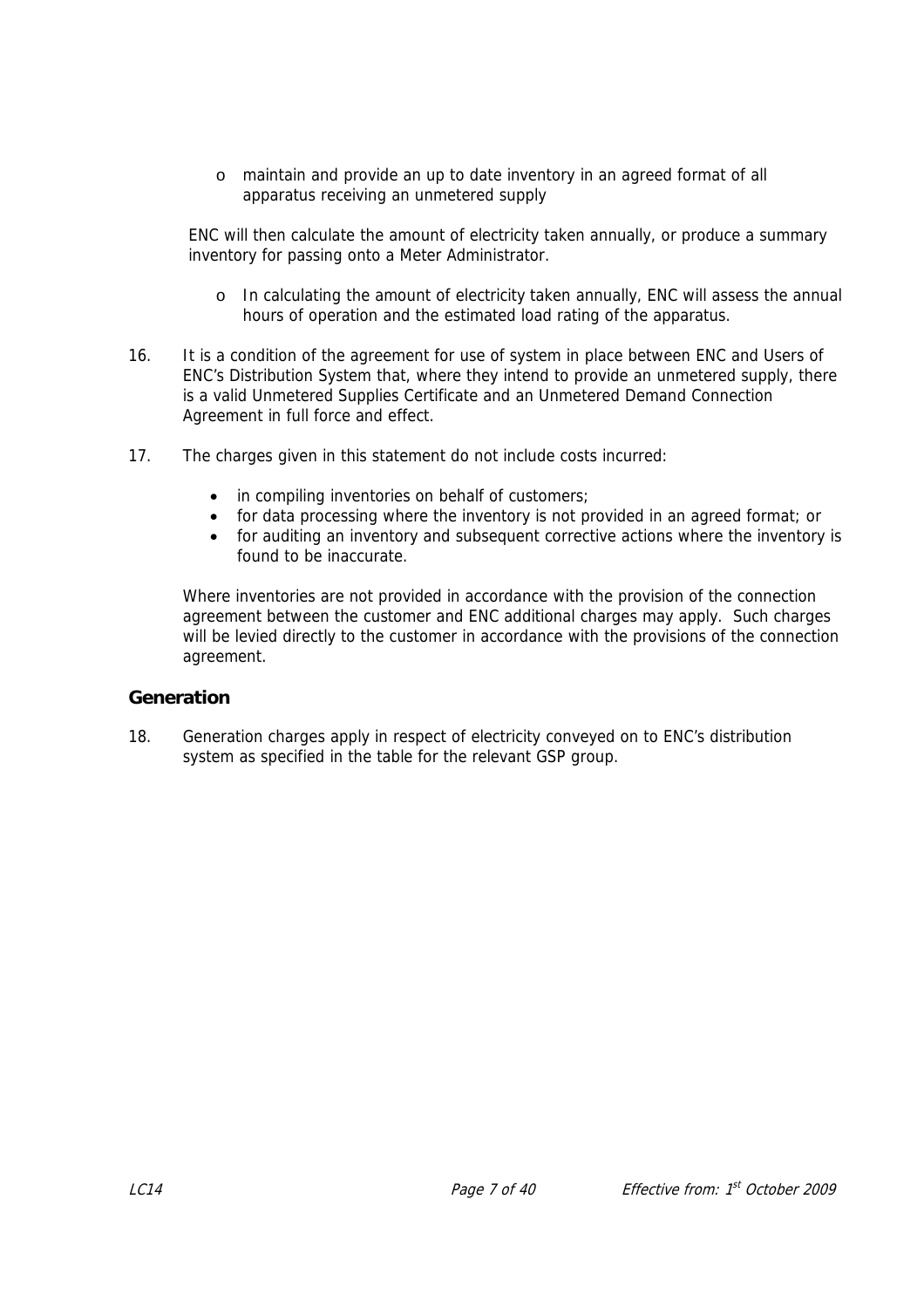# **Part 2 – Schedule of DUoS Tariffs**

ENC's Line Loss Factor Classes (LLFC) and tariff tables are broken down into GSP groups as identified by the map below.

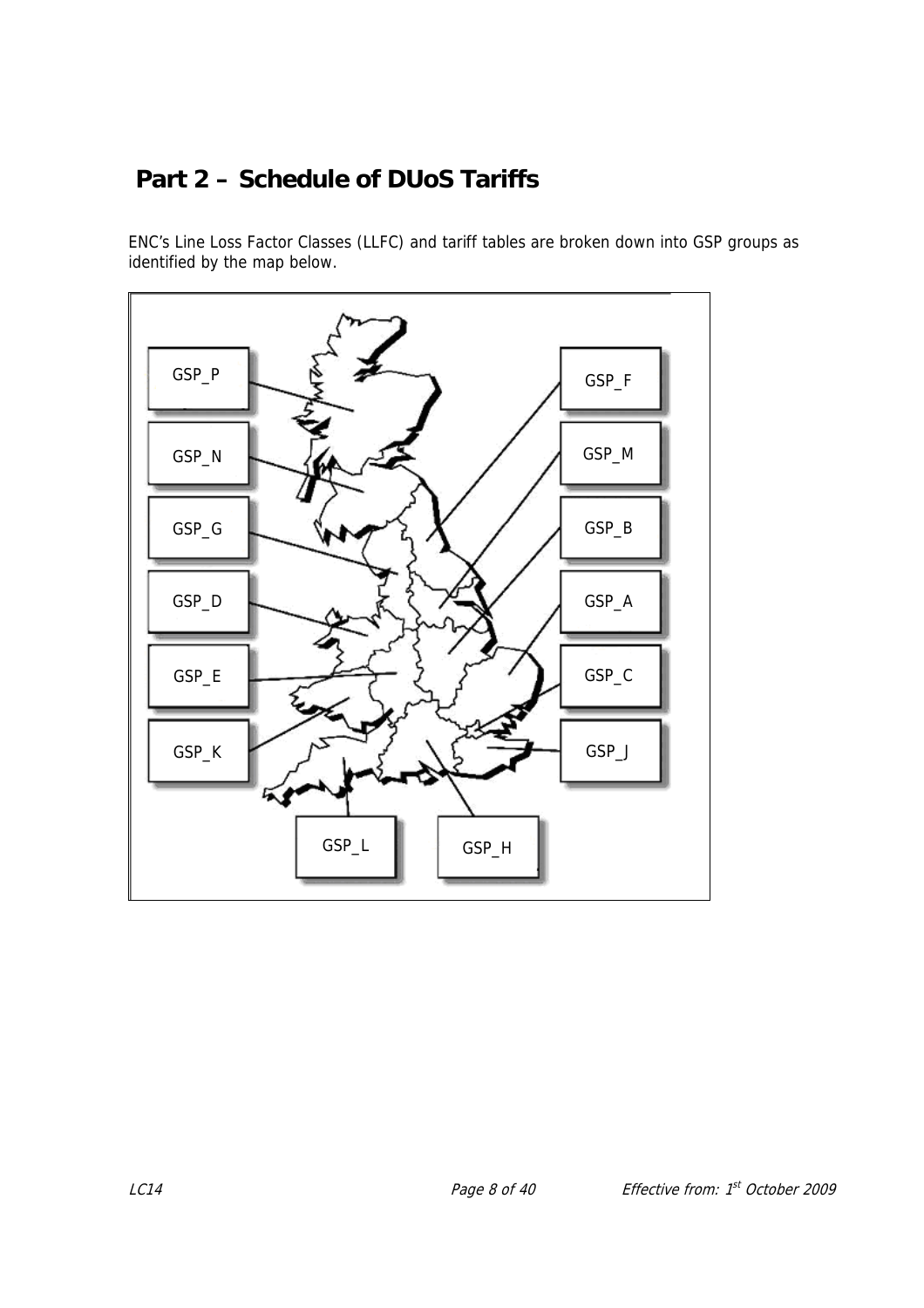|                                 |                                            |               |             |             |             |             |             |             |             | Line Loss Factor Class Id Per GSP Group                         |             |            |                         |             |                 |
|---------------------------------|--------------------------------------------|---------------|-------------|-------------|-------------|-------------|-------------|-------------|-------------|-----------------------------------------------------------------|-------------|------------|-------------------------|-------------|-----------------|
|                                 |                                            |               |             |             |             |             |             |             |             |                                                                 |             |            |                         |             |                 |
| <b>Line Loss Factor</b>         |                                            |               | B (11)      | C(12)       | D(13)       |             |             |             |             |                                                                 |             |            |                         |             |                 |
| <b>Class Description</b>        | Line Loss Factor Class - Full Description  | A(10)<br>EELC | <b>EMEB</b> | <b>LOND</b> | <b>MANW</b> | <b>MIDE</b> | <b>NEDL</b> | <b>NORW</b> | <b>HYDE</b> | _E (14) _F (15) _G (16) _P (17) _N (18) _J (19) _H (20)<br>SPOW | <b>SEEB</b> | SOUT       | $K(21)$ $L(22)$<br>SWAE | <b>SWEB</b> | _M (23)<br>YEDL |
| LVCon LVSup 1                   | LV connection LV supply 1 phase            | 100           | 110         | 120         | 130         | 140         | 150         | 160         | 170         | 180                                                             | 190         | 200        | 210                     | 220         | 230             |
|                                 | LV connection LV supply 3 phase            | 101           |             | 121         | 131         | 141         | 151         | 161         | 171         | 181                                                             | 191         |            | 211                     | 221         |                 |
| LVCon LVSup 3<br>HV1Con LVSup 1 |                                            | 102           | 111<br>112  | 122         | 132         | 142         | 152         | 162         | 172         | 182                                                             | 192         | 201<br>202 | 212                     | 222         | 231<br>232      |
|                                 | HV1 connection LV supply 1 phase           | 103           | 113         |             |             | 143         |             | 163         |             |                                                                 | 193         |            |                         | 223         |                 |
| HV1Con LVSup 3                  | HV1 connection LV supply 3 phase           |               |             | 123         | 133         |             | 153         |             | 173         | 183                                                             |             | 203        | 213                     |             | 233             |
| HV1Con HV1Sup 3                 | HV1 connection HV1 supply 3 phase          | 104           | 114         | 124         | 134         | 144         | 154         | 164         | 174         | 184                                                             | 194         | 204        | 214                     | 224         | 234             |
| HV2Con LVSup 1                  | HV2 connection LV supply 1 phase           | 105           | 115         | 125         | 135         | 145         | 155         | 165         | 175         | 185                                                             | 195         | 205        | 215                     | 225         | 235             |
| HV2Con LVSup 3                  | HV2 connection LV supply 3 phase           | 106           | 116         | 126         | 136         | 146         | 156         | 166         | 176         | 186                                                             | 196         | 206        | 216                     | 226         | 236             |
| HV2Con HV1Sup 3                 | HV2 connection HV1 supply 3 phase          | 107           | 117         | 127         | 137         | 147         | 157         | 167         | 177         | 187                                                             | 197         | 207        | 217                     | 227         | 237             |
| HV2Con HV2Sup 3                 | HV2 connection HV2 supply 3 phase          | 108           | 118         | 128         | 138         | 148         | 158         | 168         | 178         | 188                                                             | 198         | 208        | 218                     | 228         | 238             |
| <b>EHVCon LVSup 1</b>           | EHV connection LV supply 1 phase           | 400           | 410         | 420         | 430         | 440         | 450         | 460         | 470         | 480                                                             | 490         | 500        | 510                     | 520         | 530             |
| <b>EHVCon LVSup 3</b>           | EHV connection LV supply 3 phase           | 401           | 411         | 421         | 431         | 441         | 451         | 461         | 471         | 481                                                             | 491         | 501        | 511                     | 521         | 531             |
| EHVCon HV1Sup 3                 | EHV connection HV1 supply 3 phase          | 402           | 412         | 422         | 432         | 442         | 452         | 462         | 472         | 482                                                             | 492         | 502        | 512                     | 522         | 532             |
| EHVCon HV2Sup 3                 | EHV connection HV2 supply 3 phase          | 403           | 413         | 423         | 433         | 443         | 453         | 463         | 473         | 483                                                             | 493         | 503        | 513                     | 523         | 533             |
| EHVCon EHVSup 3                 | EHV connection EHV supply 3 phase          | 404           | 414         | 424         | 434         | 444         | 454         | 464         | 474         | 484                                                             | 494         | 504        | 514                     | 524         | 534             |
| LVCon LVSup 1 U                 | LV connection LV supply 1 phase unmetered  | 405           | 415         | 425         | 435         | 445         | 455         | 465         | 475         | 485                                                             | 495         | 505        | 515                     | 525         | 535             |
| HV1Con LVSup 1 U                | HV1 connection LV supply 1 phase unmetered | 406           | 416         | 426         | 436         | 446         | 456         | 466         | 476         | 486                                                             | 496         | 506        | 516                     | 526         | 536             |
| HV2Con LVSup 1 U                | HV2 connection LV supply 1 phase unmetered | 407           | 417         | 427         | 437         | 447         | 457         | 467         | 477         | 487                                                             | 497         | 507        | 517                     | 527         | 537             |
| EHVCon LVSup 1 U                | EHV connection LV supply 1 phase unmetered | 408           | 418         | 428         | 438         | 448         | 458         | 468         | 478         | 488                                                             | 498         | 508        | 518                     | 528         | 538             |
| <b>LVCon LVSup E</b>            | LV connection LV export                    | 700           | 710         | 720         | 730         | 740         | 750         | 760         | 770         | 780                                                             | 790         | 800        | 810                     | 820         | 830             |
| HV1Con LVSup E                  | HV1 connection LV export                   | 701           | 711         | 721         | 731         | 741         | 751         | 761         | 771         | 781                                                             | 791         | 801        | 811                     | 821         | 831             |
| HV1Con HV1Sup E                 | HV1 connection HV1 export                  | 702           | 712         | 722         | 732         | 742         | 752         | 762         | 772         | 782                                                             | 792         | 802        | 812                     | 822         | 832             |
| HV2Con LVSup E                  | HV2 connection LV export                   | 703           | 713         | 723         | 733         | 743         | 753         | 763         | 773         | 783                                                             | 793         | 803        | 813                     | 823         | 833             |
| HV2Con HV1Sup E                 | HV2 connection HV1 export                  | 704           | 714         | 724         | 734         | 744         | 754         | 764         | 774         | 784                                                             | 794         | 804        | 814                     | 824         | 834             |
| HV2Con HV2Sup E                 | HV2 connection HV2 export                  | 705           | 715         | 725         | 735         | 745         | 755         | 765         | 775         | 785                                                             | 795         | 805        | 815                     | 825         | 835             |
| <b>EHVCon LVSup E</b>           | EHV connection LV export                   | 706           | 716         | 726         | 736         | 746         | 756         | 766         | 776         | 786                                                             | 796         | 806        | 816                     | 826         | 836             |
| EHVCon HV1Sup E                 | EHV connection HV1 export                  | 707           | 717         | 727         | 737         | 747         | 757         | 767         | 777         | 787                                                             | 797         | 807        | 817                     | 827         | 837             |
| EHVCon HV2Sup E                 | EHV connection HV2 export                  | 708           | 718         | 728         | 738         | 748         | 758         | 768         | 778         | 788                                                             | 798         | 808        | 818                     | 828         | 838             |
| <b>BMCon LVSup 1</b>            | BM connection LV supply 1 phase            | 900           | 910         | 920         | 930         | 940         | 950         | 960         | 970         | 980                                                             | 990         | 860        | 870                     | 880         | 890             |
| <b>BMCon LVSup 3</b>            | BM connection LV supply 3 phase            | 901           | 911         | 921         | 931         | 941         | 951         | 961         | 971         | 981                                                             | 991         | 861        | 871                     | 881         | 891             |
| BMCon LVSup 1 U                 | BM connection LV supply 1 phase unmetered  | 902           | 912         | 922         | 932         | 942         | 952         | 962         | 972         | 982                                                             | 992         | 862        | 872                     | 882         | 892             |
| BMCon HV1Sup 3                  | BM connection HV1 supply 3 phase           | 903           | 913         | 923         | 933         | 943         | 953         | 963         | 973         | 983                                                             | 993         | 863        | 873                     | 883         | 893             |

# **Table 1.0 ENC Line Loss Factor Classes per GSP Group**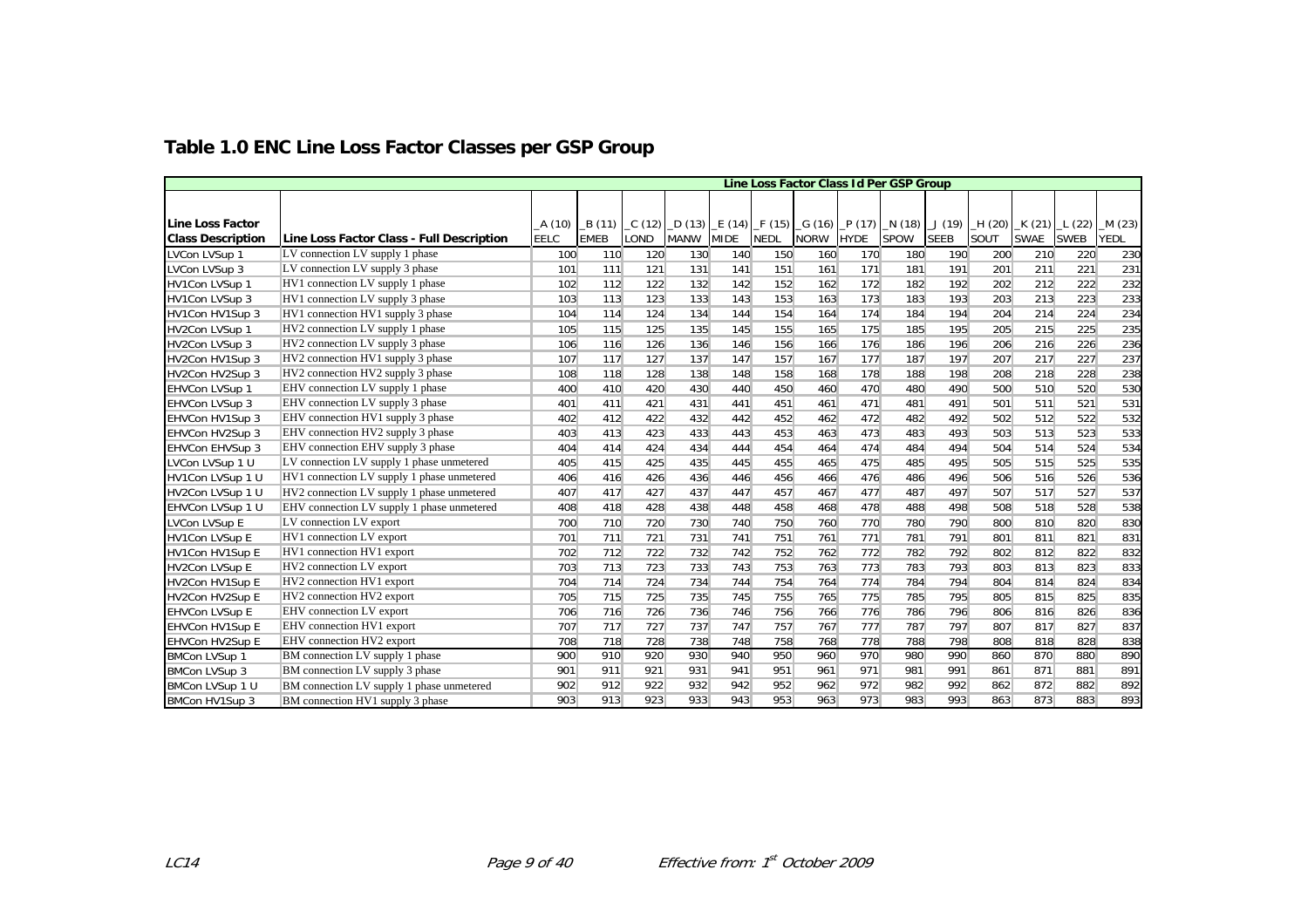# **Table 1.1 ENC Line Loss Factor Classes allocated per Tariff**

|                    | <b>Tariff Ranges Tariff Description</b>        | Profile<br><b>Class</b> |                 |                  |                  | Line Loss Factor Classes applicable to each tariff |                       |                        |                 |
|--------------------|------------------------------------------------|-------------------------|-----------------|------------------|------------------|----------------------------------------------------|-----------------------|------------------------|-----------------|
| <b>Domestic</b>    | Domestic Single Rate (single phase)            | 01                      | LVCon LVSup 1   | HV1Con LVSup 1   | HV2Con LVSup 1   | EHVCon LVSup 1                                     | <b>BMCon LVSup 1</b>  |                        |                 |
| 100-199            | Domestic Single Rate (3 phase)                 | 01                      | LVCon LVSup 3   | HV1Con LVSup 3   | HV2Con LVSup 3   | EHVCon LVSup 3                                     | <b>BMCon LVSup 3</b>  |                        |                 |
|                    | Domestic Two Rate (single phase)               | 02                      | LVCon LVSup 1   | HV1Con LVSup 1   | HV2Con LVSup 1   | EHVCon LVSup 1                                     | BMCon LVSup 1         |                        |                 |
|                    | Domestic Two Rate (3 phase)                    | 02                      | LVCon LVSup 3   | HV1Con LVSup 3   | HV2Con LVSup 3   | EHVCon LVSup 3                                     | <b>BMCon LVSup 3</b>  |                        |                 |
|                    | Domestic E10 (single phase)                    | 02                      | LVCon LVSup 1   | HV1Con LVSup 1   | HV2Con LVSup 1   | EHVCon LVSup 1                                     | BMCon LVSup 1         |                        |                 |
|                    | Domestic E10 (3 phase)                         | 02                      | LVCon LVSup 3   | HV1Con LVSup 3   | HV2Con LVSup 3   | EHVCon LVSup 3                                     | BMCon LVSup 3         |                        |                 |
|                    |                                                |                         |                 |                  |                  |                                                    |                       |                        |                 |
| Non Domestic       | Non Domestic Single Rate (single phase)        | 03                      | LVCon LVSup 1   | HV1Con LVSup 1   | HV2Con LVSup 1   | EHVCon LVSup 1                                     | <b>BMCon LVSup 1</b>  |                        |                 |
| 200-299            | Non Domestic Single Rate (3 phase)             | 03                      | LVCon LVSup 3   | HV1Con LVSup 3   | HV2Con LVSup 3   | EHVCon LVSup 3                                     | <b>BMCon LVSup 3</b>  |                        |                 |
|                    | Non Domestic Two Rate (single phase)           | 04                      | LVCon LVSup 1   | HV1Con LVSup 1   | HV2Con LVSup 1   | EHVCon LVSup 1                                     | <b>BMCon LVSup 1</b>  |                        |                 |
|                    | Non Domestic Two Rate (3 phase)                | 04                      | LVCon LVSup 3   | HV1Con LVSup 3   | HV2Con LVSup 3   | EHVCon LVSup 3                                     | <b>BMCon LVSup 3</b>  |                        |                 |
|                    |                                                |                         |                 |                  |                  |                                                    |                       |                        |                 |
|                    | Non Domestic LV Single Rate 5-8 (single phase) | $05 - 08$               | LVCon LVSup 1   | HV1Con LVSup 1   | HV2Con LVSup 1   | EHVCon LVSup 1                                     | BMCon LVSup 1         |                        |                 |
|                    | Non Domestic LV Single Rate 5-8 (3 phase)      | 05-08                   | LVCon LVSup 3   | HV1Con LVSup 3   | HV2Con LVSup 3   | EHVCon LVSup 3                                     | <b>BMCon LVSup 3</b>  |                        |                 |
|                    | Non Domestic LV Two Rate 5-8 (single phase)    | 05-08                   | LVCon LVSup 1   | HV1Con LVSup 1   | HV2Con LVSup 1   | EHVCon LVSup 1                                     | <b>BMCon LVSup 1</b>  |                        |                 |
|                    | Non Domestic LV Two Rate 5-8 (3 phase)         | 05-08                   | LVCon LVSup 3   | HV1Con LVSup 3   | HV2Con LVSup 3   | EHVCon LVSup 3                                     | <b>BMCon LVSup 3</b>  |                        |                 |
|                    | Non Domestic HV Single Rate 5-8 (3 phase)      | 05-08                   | HV1Con HV1Sup 3 | HV2Con HV1Sup 3  | HV2Con HV2Sup 3  | EHVCon HV1Sup 3                                    | EHVCon HV2Sup 3       | EHVCon EHVSup 3        | BMCon HV1Sup 3  |
|                    | Non Domestic HV Two Rate 5-8 (3 phase)         | 05-08                   | HV1Con HV1Sup 3 | HV2Con HV1Sup 3  | HV2Con HV2Sup 3  | EHVCon HV1Sup 3                                    | EHVCon HV2Sup 3       | EHVCon EHVSup 3        | BMCon HV1Sup 3  |
|                    |                                                |                         |                 |                  |                  |                                                    |                       |                        |                 |
| <b>Half Hourly</b> | LV Half Hourly (3 phase)                       | 00                      | LVCon LVSup 3   | HV1Con LVSup 3   | HV2Con LVSup 3   | EHVCon LVSup 3                                     | <b>BMCon LVSup 3</b>  |                        |                 |
| 300-399            | HV Half Hourly (3 phase)                       | 00                      | HV1Con HV1Sup 3 | HV2Con HV1Sup 3  | HV2Con HV2Sup 3  | EHVCon HV1Sup 3                                    | EHVCon HV2Sup 3       | <b>EHVCon EHVSup 3</b> | BMCon HV1Sup 3  |
|                    |                                                |                         |                 |                  |                  |                                                    |                       |                        |                 |
| <b>UMS</b>         | Unmetered Supply NHH Continuous                | 80                      | LVCon LVSup 1 U | HV1Con LVCon 1 U | HV2Con LVSup 1 U | EHVCon LVSup 1 U                                   | BMCon LVSup 1 U       |                        |                 |
| 400-499            | Unmetered Supply NHH Dusk to Dawn              | 01                      | LVCon LVSup 1 U | HV1Con LVCon 1 U | HV2Con LVSup 1 U | EHVCon LVSup 1 U                                   | BMCon LVSup 1 U       |                        |                 |
|                    | Unmetered Supply NHH Half night - pre dawn     | 01                      | LVCon LVSup 1 U | HV1Con LVCon 1 U | HV2Con LVSup 1 U | EHVCon LVSup 1 U                                   | BMCon LVSup 1 U       |                        |                 |
|                    | Unmetered Supply NHH Dawn to Dusk              | 01                      | LVCon LVSup 1 U | HV1Con LVCon 1 U | HV2Con LVSup 1 U | EHVCon LVSup 1 U                                   | BMCon LVSup 1 U       |                        |                 |
|                    | Unmetered Supply Pseudo HH                     | 00                      | LVCon LVSup 1 U | HV1Con LVCon 1 U | HV2Con LVSup 1 U | EHVCon LVSup 1 U                                   | BMCon LVSup 1 U       |                        |                 |
|                    |                                                |                         |                 |                  |                  |                                                    |                       |                        |                 |
| Generation         | V NHH Domestic Generation Export               | $01 - 02$               | LVCon LVsup E   | HV1Con LVSup E   |                  |                                                    |                       |                        |                 |
| 500-599            | LV NHH Non Domestic Generation Export          | 03-04                   | LVCon LVsup E   | HV1Con LVSup E   |                  |                                                    |                       |                        |                 |
|                    | LV NHH Non Domestic 5-8 Generation Export      | 05-08                   | LVCon LVsup E   | HV1Con LVSup E   |                  |                                                    |                       |                        |                 |
|                    | LV HH Generation Export                        | 00                      | LVCon LVsup E   | HV1Con LVSup E   |                  |                                                    |                       |                        |                 |
|                    | HV HH Generation Export                        | 00                      | HV1Con HV1Sup E | HV2Con LVSup E   | HV2Con HV1Sup E  | HV2Con HV2Sup E                                    | <b>EHVCon LVSup E</b> | EHVCon HV1Sup E        | EHVCon HV2Sup E |
|                    |                                                |                         |                 |                  |                  |                                                    |                       |                        |                 |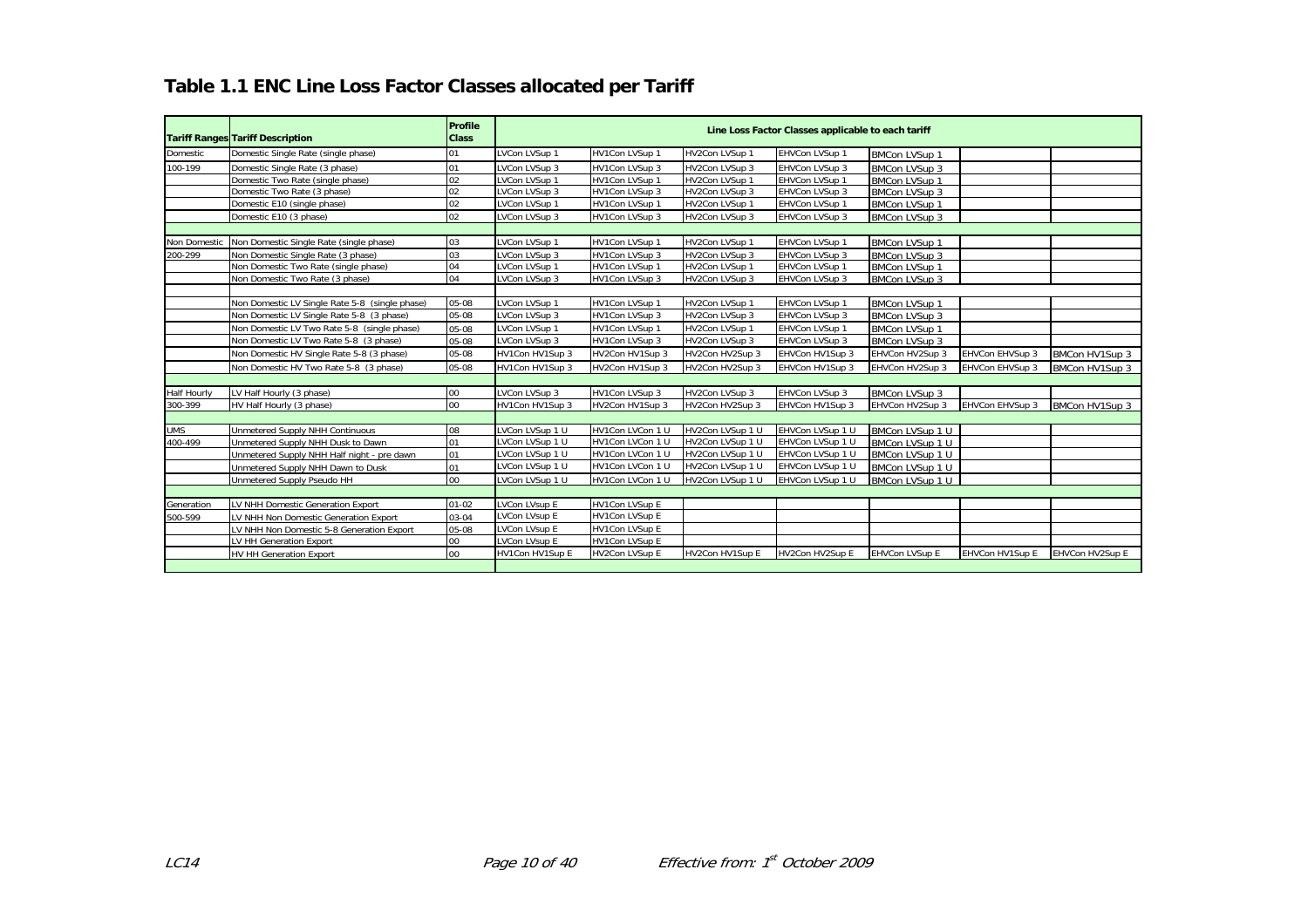#### **Table 2.0 ENC Charge Codes per GSP Group**

|                    |                                                |                         |                      |                      |                      |                      |                      |                         |                         |             | <b>DUoS Charge Codes Per GSP Group</b> |                      |                      |                      |                      |                      |
|--------------------|------------------------------------------------|-------------------------|----------------------|----------------------|----------------------|----------------------|----------------------|-------------------------|-------------------------|-------------|----------------------------------------|----------------------|----------------------|----------------------|----------------------|----------------------|
|                    | <b>Tariff Ranges Tariff Description</b>        | Profile<br><b>Class</b> | A(10)<br><b>EELC</b> | B(11)<br><b>EMEB</b> | C(12)<br><b>LOND</b> | D(13)<br><b>MANW</b> | E(14)<br><b>MIDE</b> | $-F(15)$<br><b>NEDL</b> | $-G(16)$<br><b>NORW</b> | <b>HYDE</b> | $P(17)$ $N(18)$<br><b>SPOW</b>         | J(19)<br><b>SEEB</b> | H(20)<br><b>SOUT</b> | K(21)<br><b>SWAE</b> | L(22)<br><b>SWEB</b> | M(23)<br><b>YEDL</b> |
| Domestic           | Domestic Single Rate (single phase)            | 01                      | A100                 | <b>B100</b>          | C100                 | D <sub>100</sub>     | E100                 | F100                    | G100                    | P100        | N100                                   | J100                 | H100                 | K100                 | L100                 | M100                 |
| 100-199            | Domestic Single Rate (3 phase)                 | 01                      | A101                 | <b>B101</b>          | C101                 | D <sub>101</sub>     | E101                 | F101                    | G101                    | P101        | N <sub>101</sub>                       | J101                 | H101                 | K101                 | L <sub>101</sub>     | M101                 |
|                    | Domestic Two Rate (single phase)               | 02                      | A102                 | B <sub>102</sub>     | C102                 | D <sub>102</sub>     | E102                 | F102                    | G102                    | P102        | N102                                   | J102                 | H102                 | K102                 | 102                  | M102                 |
|                    | Domestic Two Rate (3 phase)                    | 02                      | A103                 | B103                 | C103                 | D <sub>103</sub>     | E103                 | F103                    | G103                    | P103        | N103                                   | J103                 | H103                 | K103                 | L103                 | M103                 |
|                    | Domestic E10 (single phase)                    | 02                      | A104                 | <b>B104</b>          | C104                 | D <sub>104</sub>     | E104                 | F104                    | G104                    | P104        | N104                                   | J104                 | H104                 | K104                 | L104                 | M104                 |
|                    | Domestic E10 (3 phase)                         | 02                      | A105                 | B105                 | C105                 | D <sub>105</sub>     | E105                 | F105                    | G105                    | P105        | N105                                   | J105                 | H105                 | K105                 | L105                 | M105                 |
|                    |                                                |                         |                      |                      |                      |                      |                      |                         |                         |             |                                        |                      |                      |                      |                      |                      |
| Non Domestic       | Non Domestic Single Rate (single phase)        | 03                      | A200                 | <b>B200</b>          | C200                 | D <sub>200</sub>     | E200                 | F200                    | G200                    | P200        | N200                                   | J200                 | H200                 | K200                 | L200                 | M200                 |
| 200-299            | Non Domestic Single Rate (3 phase)             | 03                      | A201                 | <b>B201</b>          | C201                 | D <sub>201</sub>     | E201                 | F201                    | G201                    | P201        | N201                                   | J201                 | H201                 | K201                 | L <sub>201</sub>     | M201                 |
|                    | Non Domestic Two Rate (single phase)           | 04                      | A202                 | B202                 | C202                 | D <sub>202</sub>     | E202                 | F202                    | G202                    | P202        | N202                                   | J202                 | H202                 | K202                 | L202                 | M202                 |
|                    | Non Domestic Two Rate (3 phase)                | 04                      | A203                 | B203                 | C203                 | D203                 | E203                 | F203                    | G203                    | P203        | N203                                   | J203                 | H203                 | K203                 | L203                 | M203                 |
|                    |                                                |                         |                      |                      |                      |                      |                      |                         |                         |             |                                        |                      |                      |                      |                      |                      |
|                    | Non Domestic LV Single Rate 5-8 (single phase) | 05-08                   | A210                 | B210                 | C210                 | D210                 | E210                 | F210                    | G210                    | P210        | N210                                   | J210                 | H210                 | K210                 | L <sub>210</sub>     | M210                 |
|                    | Non Domestic LV Single Rate 5-8 (3 phase)      | 05-08                   | A211                 | B211                 | C211                 | D211                 | E211                 | F211                    | G211                    | P211        | N211                                   | J211                 | H211                 | K211                 | L <sub>211</sub>     | M211                 |
|                    | Non Domestic LV Two Rate 5-8 (single phase)    | 05-08                   | A212                 | B212                 | C212                 | D212                 | E212                 | F212                    | G212                    | P212        | N212                                   | J212                 | H212                 | K212                 | L <sub>212</sub>     | M212                 |
|                    | Non Domestic LV Two Rate 5-8 (3 phase)         | 05-08                   | A213                 | B213                 | C <sub>213</sub>     | D213                 | E213                 | F213                    | G213                    | P213        | N213                                   | J213                 | H213                 | K213                 | L213                 | M213                 |
|                    | Non Domestic HV Single Rate 5-8 (3 phase)      | 05-08                   | A214                 | <b>B214</b>          | C <sub>214</sub>     | D214                 | E214                 | F214                    | G214                    | P214        | N214                                   | J214                 | H214                 | K214                 | L <sub>214</sub>     | M214                 |
|                    | Non Domestic HV Two Rate 5-8 (3 phase)         | 05-08                   | A215                 | B215                 | C215                 | D215                 | E215                 | F215                    | G215                    | P215        | N215                                   | J215                 | H215                 | K215                 | L215                 | M215                 |
|                    |                                                |                         |                      |                      |                      |                      |                      |                         |                         |             |                                        |                      |                      |                      |                      |                      |
| <b>Half Hourly</b> | LV Half Hourly (3 phase)                       | 00                      | A300                 | <b>B300</b>          | C300                 | D300                 | E300                 | F300                    | G300                    | P300        | N300                                   | J300                 | H300                 | K300                 | L300                 | M300                 |
| 300-399            | HV Half Hourly (3 phase)                       | 00                      | A301                 | <b>B301</b>          | C301                 | D301                 | E301                 | F301                    | G301                    | P301        | N301                                   | J301                 | H301                 | K301                 | L301                 | M301                 |
|                    |                                                |                         |                      |                      |                      |                      |                      |                         |                         |             |                                        |                      |                      |                      |                      |                      |
| <b>UMS</b>         | <b>Unmetered Supply NHH Continuous</b>         | 08                      | A400                 | <b>B400</b>          | C400                 | D <sub>400</sub>     | E400                 | F400                    | G400                    | P400        | N400                                   | J400                 | H400                 | K400                 | 400                  | M400                 |
| 400-499            | Unmetered Supply NHH Dusk to Dawn              | 01                      | A401                 | B401                 | C401                 | D <sub>401</sub>     | E401                 | F401                    | G401                    | P401        | N401                                   | J401                 | H401                 | K401                 | 1401                 | M401                 |
|                    | Unmetered Supply NHH Half night - pre dawn     | 01                      | A402                 | B402                 | C402                 | D <sub>402</sub>     | E402                 | F402                    | G402                    | P402        | N402                                   | J402                 | H402                 | K402                 | 402                  | M402                 |
|                    | Unmetered Supply NHH Dawn to Dusk              | 01                      | A403                 | B403                 | C403                 | D <sub>403</sub>     | E403                 | F403                    | G403                    | P403        | N403                                   | J403                 | H403                 | K403                 | 403                  | M403                 |
|                    | Unmetered Supply Pseudo HH                     | 00                      | A404                 | <b>B404</b>          | C404                 | D <sub>404</sub>     | E404                 | F404                    | G404                    | P404        | N404                                   | J404                 | H404                 | K404                 | L404                 | M404                 |
|                    |                                                |                         |                      |                      |                      |                      |                      |                         |                         |             |                                        |                      |                      |                      |                      |                      |
| Generation         | LV NHH Domestic Generation Export              | $01 - 02$               | A500                 | <b>B500</b>          | C500                 | <b>D500</b>          | E500                 | F500                    | G500                    | P500        | <b>N500</b>                            | <b>J500</b>          | H500                 | K500                 | L500                 | M500                 |
| 500-599            | LV NHH Non Domestic Generation Export          | 03-04                   | A501                 | <b>B501</b>          | C501                 | D <sub>501</sub>     | E501                 | F501                    | G501                    | P501        | N501                                   | J501                 | H501                 | K501                 | 1501                 | M501                 |
|                    | LV NHH Non Domestic 5-8 Generation Export      | 05-08                   | A502                 | B502                 | C502                 | D <sub>502</sub>     | E502                 | F502                    | G502                    | P502        | N502                                   | J502                 | H502                 | K502                 | L <sub>502</sub>     | M502                 |
|                    | LV HH Generation Export                        | 00                      | A503                 | <b>B503</b>          | C503                 | D503                 | E503                 | F503                    | G503                    | P503        | N503                                   | J503                 | H503                 | K503                 | L <sub>503</sub>     | M503                 |
|                    | <b>HV HH Generation Export</b>                 | 00                      | A504                 | <b>B504</b>          | C504                 | D504                 | E504                 | F504                    | G504                    | P504        | N504                                   | J504                 | H504                 | K504                 | L <sub>504</sub>     | M504                 |
|                    |                                                |                         |                      |                      |                      |                      |                      |                         |                         |             |                                        |                      |                      |                      |                      |                      |

# **Default Charges**

Default charges will apply where a supplier registers an invalid combination of PC, MTC and SSC against a LLFC for a given metering point.

|                | Daily Charge        |                | Unit Rate 1  |             |
|----------------|---------------------|----------------|--------------|-------------|
| Charge Code    | (p/MPAN/day)        | Frequency per  | Amount p/kWh | Time period |
| Default Tariff | 9.004               | day            | 1.980        | $24$ hrs    |
| Charge Code    | <b>Fixed Charge</b> | (E/MPAN/MONTH) |              |             |
| MTC 800*       | £9.00               | month          |              |             |

\*ENC reserves the right to apply the charge listed against the Meter Timeswitch Code 800 tariff to MPANs which have Meter Timeswitch Code of 800 (no meter installed) while registered as energised.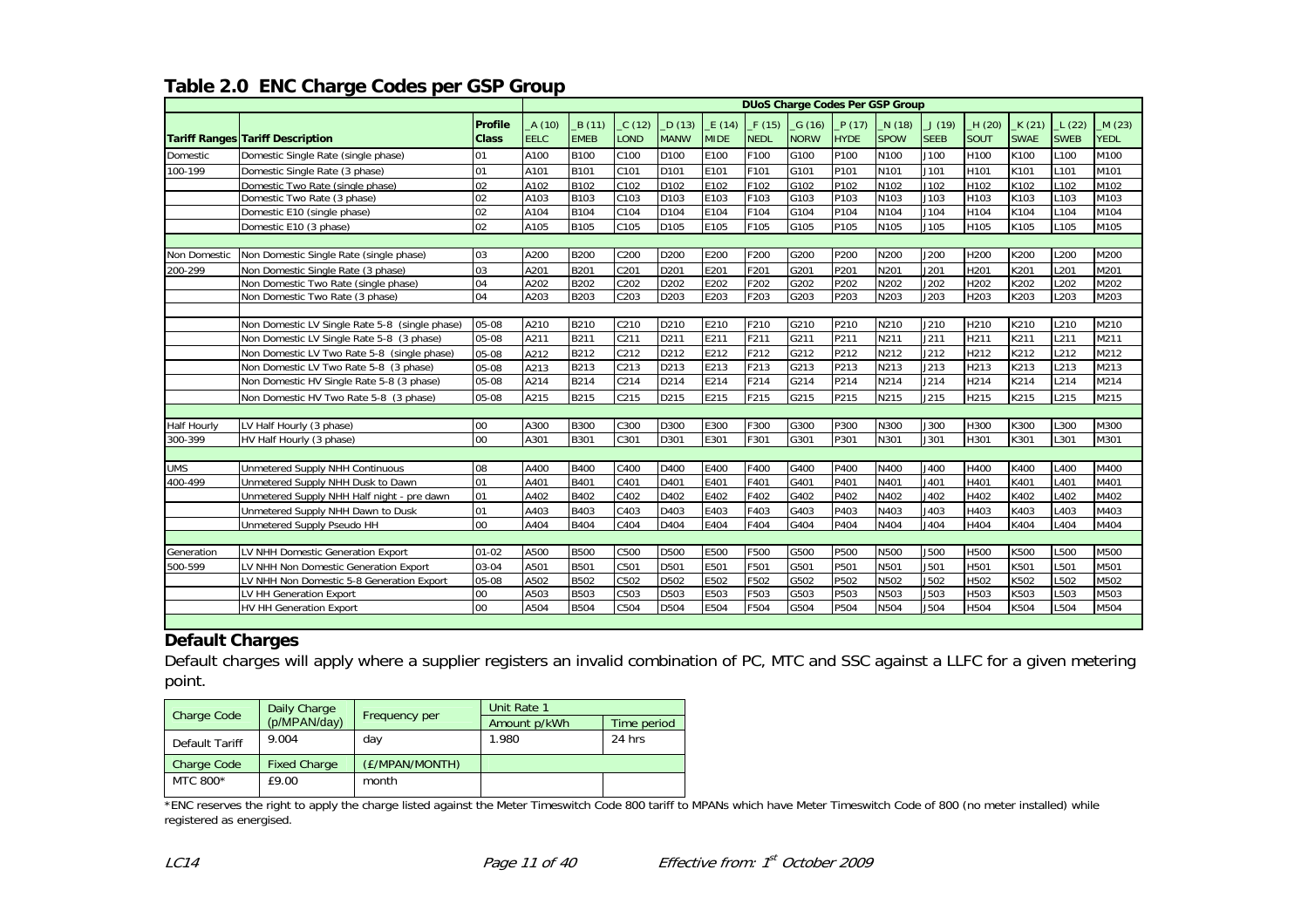#### **Table 3.0 ENC Distribution Use of System Charges for GSP \_A, Eastern**

Effective from 1<sup>st</sup> October 2009

|                       |                                                                         |                         |               |                  | <b>Fixed</b><br><b>Charges</b>           | <b>Unit Charges</b>             |                                          |                                      |                                     | Capacity/Demand Charges                                     |                                      | <b>Reactive Power Charges</b>                     |                                                                       |
|-----------------------|-------------------------------------------------------------------------|-------------------------|---------------|------------------|------------------------------------------|---------------------------------|------------------------------------------|--------------------------------------|-------------------------------------|-------------------------------------------------------------|--------------------------------------|---------------------------------------------------|-----------------------------------------------------------------------|
| <b>Tariff</b><br>Code | <b>Tariff Description</b>                                               | <b>LLFC</b>             | <b>Market</b> | PC               | <b>Fixed</b><br>Charge 1<br>(p/MPAN/day) | Day Unit<br>Charge 1<br>(p/kWh) | <b>Night Unit</b><br>Charge 1<br>(p/kWh) | Other<br>Unit<br>Charge 1<br>(p/kWh) | Capacity<br>Charge 1<br>(p/kVA/day) | <b>Excess</b><br>Capacity<br><b>Charge 1</b><br>(p/kVA/day) | <b>UMS</b><br>Charge 1<br>(p/kW/day) | <b>Reactive</b><br>Power<br>Charge 1<br>(p/kVArh) | <b>Reactive</b><br><b>Power Charge</b><br>$\overline{2}$<br>(p/kVArh) |
| A100                  | Domestic Single Rate (single phase)                                     | 100, 102, 105, 400, 900 | NHH Import    | 01               | 5.96                                     | 1.079                           |                                          |                                      |                                     |                                                             |                                      |                                                   |                                                                       |
| A101                  | Domestic Single Rate (3 phase)                                          | 101, 103, 106, 401, 901 | NHH Import    | 01               | 6.89                                     | 1.079                           |                                          |                                      |                                     |                                                             |                                      |                                                   |                                                                       |
| A102                  | Domestic Two Rate (single Phase)                                        | 100, 102, 105, 400, 900 | NHH Import    | 02               | 5.96                                     | 1.117                           | 0.403                                    |                                      |                                     |                                                             |                                      |                                                   |                                                                       |
| A103                  | Domestic Two Rate (3 phase)                                             | 101, 103, 106, 401, 901 | NHH Import    | 02               | 6.89                                     | 1.117                           | 0.403                                    |                                      |                                     |                                                             |                                      |                                                   |                                                                       |
| A104                  | Domestic E10 (single phase)                                             | 100, 102, 105, 400, 900 | NHH Import    | 02               | 5.96                                     | 1.117                           | 0.403                                    |                                      |                                     |                                                             |                                      |                                                   |                                                                       |
| A105                  | Domestic E10 (3 phase)                                                  | 101, 103, 106, 401, 901 | NHH Import    | 02               | 6.89                                     | 1.117                           | 0.403                                    |                                      |                                     |                                                             |                                      |                                                   |                                                                       |
|                       |                                                                         |                         |               |                  |                                          |                                 |                                          |                                      |                                     |                                                             |                                      |                                                   |                                                                       |
| A200                  | Non Domestic Single Rate (single phase)                                 | 100, 102, 105, 400, 900 | NHH Import    | 03               | 8.20                                     | 1.149                           |                                          |                                      |                                     |                                                             |                                      |                                                   |                                                                       |
| A201                  | Non Domestic Single Rate (3 phase)                                      | 101, 103, 106, 401, 901 | NHH Import    | 03               | 9.22                                     | 1.149                           |                                          |                                      |                                     |                                                             |                                      |                                                   |                                                                       |
| A202                  | Non Domestic Two Rate (single phase)                                    | 100, 102, 105, 400, 900 | NHH Import    | 04               | 8.20                                     | 0.980                           | 0.296                                    |                                      |                                     |                                                             |                                      |                                                   |                                                                       |
| A203                  | Non Domestic Two Rate (3 phase)                                         | 101, 103, 106, 401, 901 | NHH Import    | 04               | 9.22                                     | 0.980                           | 0.296                                    |                                      |                                     |                                                             |                                      |                                                   |                                                                       |
|                       |                                                                         |                         |               |                  |                                          |                                 |                                          |                                      |                                     |                                                             |                                      |                                                   |                                                                       |
| A210                  | Non Domestic LV Single Rate 5-8 (single phase)                          | 100, 102, 105, 400, 900 | NHH LV Import | $5 - 8$          | 189.23                                   | 0.724                           |                                          |                                      |                                     |                                                             |                                      |                                                   |                                                                       |
| A211                  | Non Domestic LV Single Rate 5-8 (3 phase)                               | 101, 103, 106, 401, 901 | NHH LV Import | $5-8$            | 189.23                                   | 0.724                           |                                          |                                      |                                     |                                                             |                                      |                                                   |                                                                       |
| A212                  | Non Domestic LV Two Rate 5-8 (single phase)                             | 100, 102, 105, 400, 900 | NHH LV Import | $5-8$            | 189.23                                   | 0.768                           | 0.361                                    |                                      |                                     |                                                             |                                      |                                                   |                                                                       |
| A213                  | Non Domestic LV Two Rate 5-8 (3 phase)                                  | 101, 103, 106, 401, 901 | NHH LV Import | $5-8$            | 189.23                                   | 0.768                           | 0.361                                    |                                      |                                     |                                                             |                                      |                                                   |                                                                       |
|                       |                                                                         |                         |               |                  |                                          |                                 |                                          |                                      |                                     |                                                             |                                      |                                                   |                                                                       |
| A214                  | Non Domestic HV Single Rate 5-8 (3 phase)                               |                         | NHH HV Import | $5-8$<br>$5 - 8$ |                                          |                                 |                                          |                                      |                                     |                                                             |                                      |                                                   |                                                                       |
| A215                  | Non Domestic HV Two Rate 5-8 (3 phase)                                  |                         | NHH HV Import |                  |                                          |                                 |                                          |                                      |                                     |                                                             |                                      |                                                   |                                                                       |
| A400                  | Unmetered Supply NHH Continuous (Type A)                                | 405,406, 407, 408, 902  | NHH UMS       | 08               | 9.85                                     | 0.748                           |                                          |                                      |                                     |                                                             |                                      |                                                   |                                                                       |
| A401                  | Unmetered Supply NHH Dusk to Dawn (Type B)                              | 405,406, 407, 408, 902  | NHH UMS       | 01               | 9.85                                     | 0.945                           |                                          |                                      |                                     |                                                             |                                      |                                                   |                                                                       |
| A402                  | Unmetered Supply NHH Half night - pre dawn (Typ 405, 406, 407, 408, 902 |                         | NHH UMS       | 01               | 9.85                                     | 1.562                           |                                          |                                      |                                     |                                                             |                                      |                                                   |                                                                       |
| A403                  | Unmetered Supply NHH Dawn to Dusk (Type D)                              | 405,406, 407, 408, 902  | NHH UMS       | 01               | 9.85                                     | 0.902                           |                                          |                                      |                                     |                                                             |                                      |                                                   |                                                                       |
|                       |                                                                         |                         |               |                  |                                          |                                 |                                          |                                      |                                     |                                                             |                                      |                                                   |                                                                       |
| A500                  | NHH Domestic Generation Export Tariff                                   |                         |               |                  |                                          |                                 |                                          |                                      |                                     |                                                             |                                      |                                                   |                                                                       |
| A501                  | NHH Non Domestic Generation Export Tariff                               |                         |               |                  |                                          |                                 |                                          |                                      |                                     |                                                             |                                      |                                                   |                                                                       |
| A502                  | HH LV Generation Export Tariff                                          |                         |               |                  |                                          |                                 |                                          |                                      | 1.28                                |                                                             |                                      |                                                   |                                                                       |
| A503                  | HH HV Generation Export Tariff                                          |                         |               |                  |                                          |                                 |                                          |                                      | 1.28                                |                                                             |                                      |                                                   |                                                                       |

|                       |                            |                              |               |    | <b>Fixed</b><br>Charges         |                                 |                                                   | <b>Unit Charges</b> |                                |                                      |                                                | Capacity/Demand Charges                              |                                   | <b>Reactive Power Charges</b>                        |                                      |
|-----------------------|----------------------------|------------------------------|---------------|----|---------------------------------|---------------------------------|---------------------------------------------------|---------------------|--------------------------------|--------------------------------------|------------------------------------------------|------------------------------------------------------|-----------------------------------|------------------------------------------------------|--------------------------------------|
| <b>Tariff</b><br>Code | <b>Tariff Description</b>  | LLFC                         | <b>Market</b> | PC | Fixed<br>Charge<br>(p/MPAN/day) | Day Unit<br>Charge 1<br>(p/kWh) | Day Unit<br>Charge 2 Charge 3 Charge 1<br>(p/kWh) | (p/kWh)             | Day Unit Night Unit<br>(p/kWh) | Other<br>Unit<br>Charge 1<br>(p/kWh) | Capacity<br>Charge <sup>1</sup><br>(p/kVA/day) | <b>Excess</b><br>Capacity<br>Charge 1<br>(p/kVA/day) | <b>UMS Charge 1</b><br>(p/kW/day) | Reactive<br>Power<br>Charge 1<br>(p/kVArh) (p/kVArh) | Reactive<br><b>Power</b><br>Charge 2 |
|                       |                            |                              |               |    |                                 |                                 |                                                   |                     |                                |                                      |                                                |                                                      |                                   | p/kVArh<br>$P.F < 0.95$ but<br>>0.45                 | p/ kVArh<br>P.F. < 0.45              |
| A300                  | LV Half Hourly             | 101, 103, 106, 401, 901      | HH LV Import  |    | 70.48                           | 2.478                           | 0.987                                             | 0.270               | 0.160                          | 0.237                                | 5.458                                          |                                                      |                                   | 0.597                                                | 0.747                                |
| A301                  | HV Half Hourly             | 104, 107, 108, 402, 403, 903 | HH HV Import  |    | 177.31                          | 1.066                           | 0.385                                             | 0.108               | 0.064                          | 0.102                                | 3.321                                          |                                                      |                                   | 0.242                                                | 0.303                                |
| A404                  | Unmetered Supply Pseudo HH | 405, 406, 407, 408, 902      | HH UMS Import |    | 24.63                           | 9.234                           | 3.349                                             | 0.928               | 0.545                          | 0.876                                | 0.000                                          |                                                      |                                   | 0.000                                                | 0.000                                |

Night unit 1: 00:00 - 07:00 all days Day unit 1: 16:00 - 20:00 Mon-Fri, Nov to Feb inc Day unit 2: 07:00 - 16:00, Mon-Fri, Nov to Feb inc and 07:00 - 20:00 Mon-Fri in March Day unit 3: 07:00 - 20:00, Mon-Fri June to Aug inc Other unit 1: All other times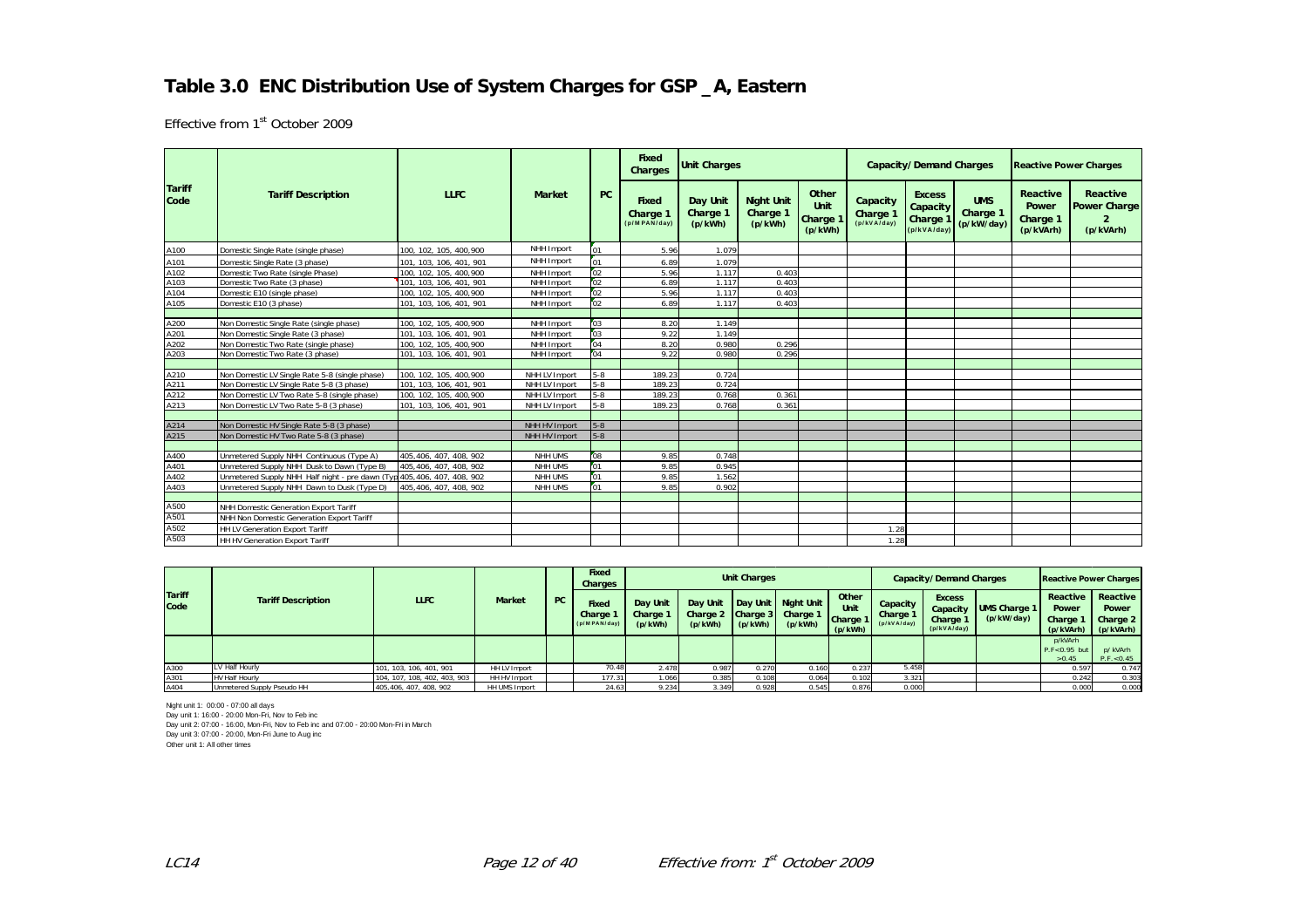# **Table 4.0 ENC Distribution Use of System Charges for GSP \_B, East Midlands**

Effective from 1st April 2009

|                       |                                                                          |                              |                   |           | Fixed<br>Charges                         | <b>Unit Charges</b>             |                                          |                                                 |                                     | <b>Capacity/Demand Charges</b>                    |                                 | <b>Reactive Power Charges</b>                                                 |                                                   |
|-----------------------|--------------------------------------------------------------------------|------------------------------|-------------------|-----------|------------------------------------------|---------------------------------|------------------------------------------|-------------------------------------------------|-------------------------------------|---------------------------------------------------|---------------------------------|-------------------------------------------------------------------------------|---------------------------------------------------|
| <b>Tariff</b><br>Code | <b>Tariff Description</b>                                                | LLFC                         | <b>Market</b>     | <b>PC</b> | <b>Fixed</b><br>Charge 1<br>(p/MPAN/day) | Day Unit<br>Charge 1<br>(p/kWh) | <b>Night Unit</b><br>Charge 1<br>(p/kWh) | <b>Other Unit</b><br><b>Charge 1</b><br>(p/kWh) | Capacity<br>Charge 1<br>(p/kVA/day) | <b>Excess Capacity</b><br>Charge 1<br>(p/kVA/day) | <b>UMS Charge</b><br>(p/kW/day) | <b>Reactive</b><br>Power<br>Charge 1<br>(p/kVArh)<br>P.F. threshold<br>< 0.95 | <b>Reactive</b><br>Power<br>Charge 2<br>(p/kVArh) |
| <b>B100</b>           | Domestic Single Rate (single phase)                                      | 110, 112, 115, 410, 910      | NHH Import 01     |           | 5.68                                     | 1.020                           |                                          |                                                 |                                     |                                                   |                                 |                                                                               |                                                   |
| B101                  | Domestic Single Rate (3 phase)                                           | 111, 113, 116, 411, 911      | NHH Import 101    |           | 5.68                                     | 1.020                           |                                          |                                                 |                                     |                                                   |                                 |                                                                               |                                                   |
| B102                  | Domestic Two Rate (single Phase)                                         | 110, 112, 115, 410, 910      | NHH Import 02     |           | 6.78                                     | 1.160                           | 0.240                                    |                                                 |                                     |                                                   |                                 |                                                                               |                                                   |
| B103                  | Domestic Two Rate (3 phase)                                              | 111, 113, 116, 411, 911      | NHH Import 02     |           | 6.78                                     | 1.160                           | 0.240                                    |                                                 |                                     |                                                   |                                 |                                                                               |                                                   |
| <b>B104</b>           | Domestic E10 (single phase)                                              | 110, 112, 115, 410, 910      | NHH Import 02     |           | 6.78                                     | 1.160                           | 0.240                                    |                                                 |                                     |                                                   |                                 |                                                                               |                                                   |
| B105                  | Domestic E10 (3 phase)                                                   | 111, 113, 116, 411, 911      | NHH Import 02     |           | 6.78                                     | 1.160                           | 0.240                                    |                                                 |                                     |                                                   |                                 |                                                                               |                                                   |
|                       |                                                                          |                              |                   |           |                                          |                                 |                                          |                                                 |                                     |                                                   |                                 |                                                                               |                                                   |
| <b>B200</b>           | Non Domestic Single Rate (single phase)                                  | 110, 112, 115, 410, 910      | NHH Import 03     |           | 19.15                                    | 0.980                           |                                          |                                                 |                                     |                                                   |                                 |                                                                               |                                                   |
| B201                  | Non Domestic Single Rate (3 phase)                                       | 111, 113, 116, 411, 911      | NHH Import 03     |           | 19.15                                    | 0.980                           |                                          |                                                 |                                     |                                                   |                                 |                                                                               |                                                   |
| <b>B202</b>           | Non Domestic Two Rate (single phase)                                     | 110, 112, 115, 410, 910      | NHH Import 04     |           | 20.40                                    | 1.060                           | 0.230                                    |                                                 |                                     |                                                   |                                 |                                                                               |                                                   |
| <b>B203</b>           | Non Domestic Two Rate (3 phase)                                          | 111, 113, 116, 411, 911      | NHH Import 04     |           | 20.40                                    | 1.060                           | 0.230                                    |                                                 |                                     |                                                   |                                 |                                                                               |                                                   |
|                       |                                                                          |                              |                   |           |                                          |                                 |                                          |                                                 |                                     |                                                   |                                 |                                                                               |                                                   |
| B210                  | Non Domestic LV Single Rate 5-8 (single phase)                           | 110, 112, 115, 410, 910      | NHH LV Import 5-8 |           |                                          |                                 |                                          |                                                 |                                     |                                                   |                                 |                                                                               |                                                   |
| B <sub>211</sub>      | Non Domestic LV Single Rate 5-8 (3 phase)                                | 111, 113, 116, 411, 911      | NHH LV Import 5-8 |           |                                          |                                 |                                          |                                                 |                                     |                                                   |                                 |                                                                               |                                                   |
| B212                  | Non Domestic LV Two Rate 5-8 (single phase)                              | 110, 112, 115, 410, 910      | NHH LV Import 5-8 |           | 143.00                                   | 1.030                           | 0.230                                    |                                                 |                                     |                                                   |                                 |                                                                               |                                                   |
| B213                  | Non Domestic LV Two Rate 5-8 (3 phase)                                   | 111, 113, 116, 411, 911      | NHH LV Import 5-8 |           | 143.00                                   | 1.030                           | 0.230                                    |                                                 |                                     |                                                   |                                 |                                                                               |                                                   |
|                       |                                                                          |                              |                   |           |                                          |                                 |                                          |                                                 |                                     |                                                   |                                 |                                                                               |                                                   |
| B214                  | Non Domestic HV Single Rate 5-8 (3 phase)                                |                              | NHH HV Import 5-8 |           |                                          |                                 |                                          |                                                 |                                     |                                                   |                                 |                                                                               |                                                   |
| B215                  | Non Domestic HV Two Rate 5-8 (3 phase)                                   |                              | NHH HV Import 5-8 |           |                                          |                                 |                                          |                                                 |                                     |                                                   |                                 |                                                                               |                                                   |
|                       |                                                                          |                              |                   |           |                                          |                                 |                                          |                                                 |                                     |                                                   |                                 |                                                                               |                                                   |
| <b>B300</b>           | LV Half Hourly                                                           | 111, 113, 116, 411, 911      | HH LV Import      |           | 162.00                                   | 0.250                           | 0.090                                    |                                                 | 6.230                               |                                                   |                                 | 0.240                                                                         |                                                   |
| B301                  | <b>HV Half Hourly</b>                                                    | 114, 117, 118, 412, 413, 913 | HH HV Import      |           | 431.00                                   | 0.190                           | 0.090                                    |                                                 | 5.000                               |                                                   |                                 | 0.160                                                                         |                                                   |
|                       |                                                                          |                              |                   |           |                                          |                                 |                                          |                                                 |                                     |                                                   |                                 |                                                                               |                                                   |
| <b>B400</b>           | Unmetered Supply NHH Continuous (Type A)                                 | 415,416, 417, 418, 912       | NHH UMS           | 08        | 0.00                                     | 1.860                           |                                          |                                                 |                                     |                                                   |                                 |                                                                               |                                                   |
| B401                  | Unmetered Supply NHH Dusk to Dawn (Type B)                               | 415.416.417.418.912          | NHH UMS 01        |           | 0.00                                     | 1.860                           |                                          |                                                 |                                     |                                                   |                                 |                                                                               |                                                   |
| B402                  | Unmetered Supply NHH Half night - pre dawn (Type 0415,416, 417, 418, 912 |                              | NHH UMS 01        |           | 0.00                                     | 1.860                           |                                          |                                                 |                                     |                                                   |                                 |                                                                               |                                                   |
| B403                  | Unmetered Supply NHH Dawn to Dusk (Type D)                               | 415,416, 417, 418, 912       | NHH UMS 01        |           | 0.00                                     | 1.860                           |                                          |                                                 |                                     |                                                   |                                 |                                                                               |                                                   |
| B404                  | Unmetered Supply Pseudo HH                                               | 415.416.417.418.912          |                   |           | 0.00                                     | 1.860                           |                                          |                                                 |                                     |                                                   |                                 |                                                                               |                                                   |
|                       |                                                                          |                              |                   |           |                                          |                                 |                                          |                                                 |                                     |                                                   |                                 |                                                                               |                                                   |
| <b>B500</b>           | <b>NHH Domestic Generation Export</b>                                    |                              |                   |           |                                          |                                 |                                          |                                                 |                                     |                                                   |                                 |                                                                               |                                                   |
| <b>B501</b>           | NHH Non Domestic Generation Export                                       |                              |                   |           |                                          |                                 |                                          |                                                 |                                     |                                                   |                                 |                                                                               |                                                   |
| <b>B503</b>           | <b>HH LV Generation Export</b>                                           |                              |                   |           |                                          |                                 |                                          |                                                 |                                     |                                                   |                                 |                                                                               |                                                   |
| B504                  | <b>HH HV Generation Export</b>                                           |                              |                   |           |                                          |                                 |                                          |                                                 | 0.96                                |                                                   |                                 |                                                                               |                                                   |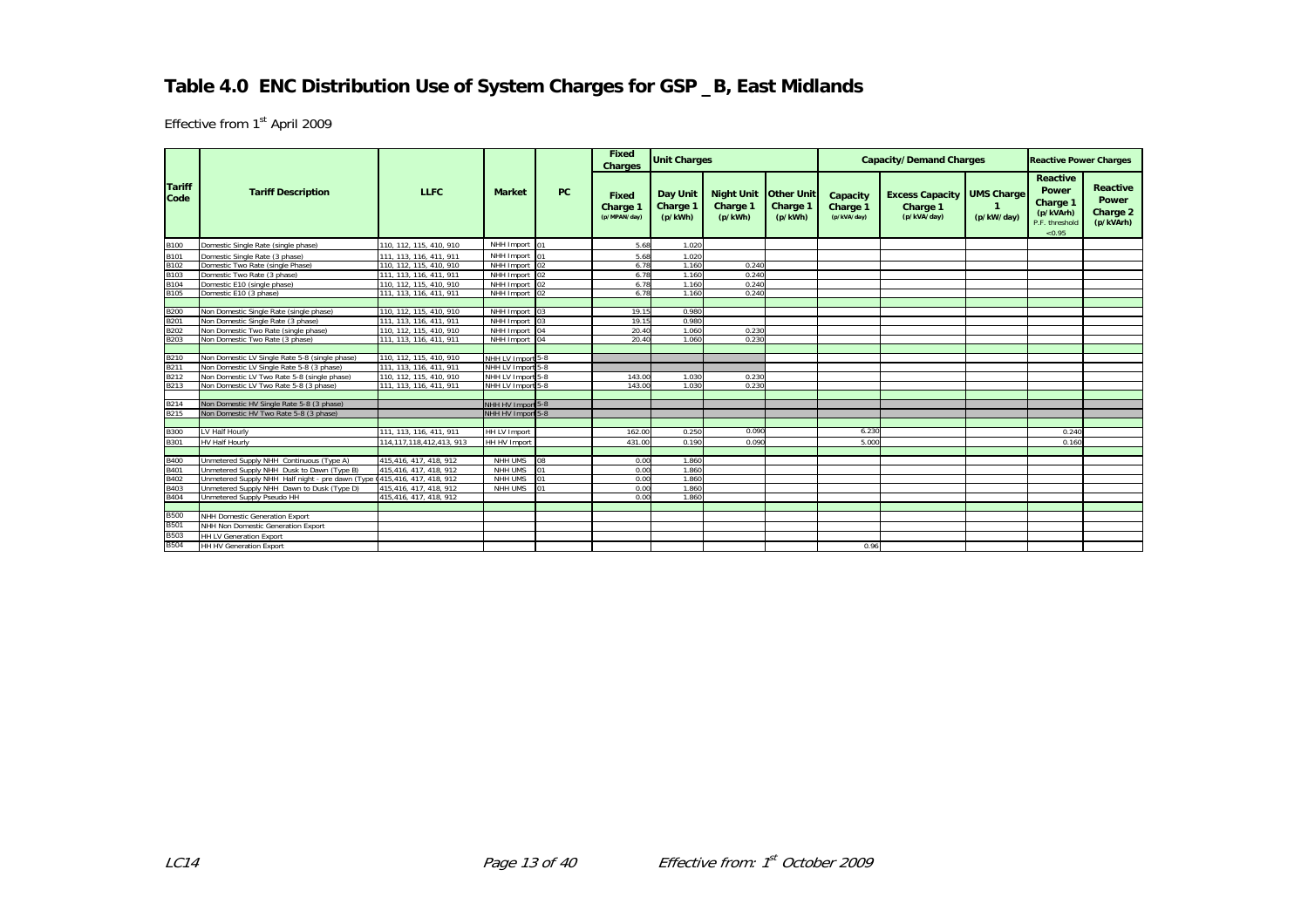# **Table 5.0 ENC Distribution Use of System Charges for GSP \_C, London**

Effective from 1<sup>st</sup> October 2009

|                       |                                                                        |                         |               |       | <b>Fixed</b><br>Charges                  | <b>Unit Charges</b>             |                                          |                                             |                                            | Capacity/Demand Charges                              |                                 |                                                   | <b>Reactive Power Charges</b>                            |
|-----------------------|------------------------------------------------------------------------|-------------------------|---------------|-------|------------------------------------------|---------------------------------|------------------------------------------|---------------------------------------------|--------------------------------------------|------------------------------------------------------|---------------------------------|---------------------------------------------------|----------------------------------------------------------|
| <b>Tariff</b><br>Code | <b>Tariff Description</b>                                              | <b>LLFC</b>             | <b>Market</b> | PC    | <b>Fixed</b><br>Charge 1<br>(p/MPAN/day) | Day Unit<br>Charge 1<br>(p/kWh) | <b>Night Unit</b><br>Charge 1<br>(p/kWh) | Other<br><b>Unit</b><br>Charge 1<br>(p/kWh) | <b>Capacity</b><br>Charge 1<br>(p/kVA/day) | <b>Excess</b><br>Capacity<br>Charge 1<br>(p/kVA/day) | <b>UMS Charge</b><br>(p/kW/day) | <b>Reactive</b><br>Power<br>Charge 1<br>(p/kVArh) | <b>Reactive</b><br><b>Power</b><br>Charge 2<br>(p/kVArh) |
| C <sub>100</sub>      | Domestic Single Rate (single phase)                                    | 120, 122, 125, 420, 920 | NHH Import    | 01    | 3.89                                     | 1.305                           |                                          |                                             |                                            |                                                      |                                 |                                                   |                                                          |
| C101                  | Domestic Single Rate (3 phase)                                         | 121, 123, 126, 421, 921 | NHH Import    | 01    | 3.89                                     | 1.305                           |                                          |                                             |                                            |                                                      |                                 |                                                   |                                                          |
| C102                  | Domestic Two Rate (single Phase)                                       | 120, 122, 125, 420, 920 | NHH Import    | 02    | 3.89                                     | 1.710                           | 0.231                                    |                                             |                                            |                                                      |                                 |                                                   |                                                          |
| C103                  | Domestic Two Rate (3 phase)                                            | 121, 123, 126, 421, 921 | NHH Import    | 02    | 3.89                                     | 1.710                           | 0.231                                    |                                             |                                            |                                                      |                                 |                                                   |                                                          |
| C104                  | Domestic E10 (single phase)                                            | 120, 122, 125, 420, 920 | NHH Import    | 02    | 3.89                                     | 1.710                           | 0.231                                    |                                             |                                            |                                                      |                                 |                                                   |                                                          |
| C105                  | Domestic E10 (3 phase)                                                 | 121. 123. 126. 421. 921 | NHH Import    | 02    | 3.89                                     | 1.710                           | 0.231                                    |                                             |                                            |                                                      |                                 |                                                   |                                                          |
|                       |                                                                        |                         |               |       |                                          |                                 |                                          |                                             |                                            |                                                      |                                 |                                                   |                                                          |
| C200                  | Non Domestic Single Rate (single phase)                                | 120, 122, 125, 420, 920 | NHH Import    | 03    | 4.92                                     | 1.390                           |                                          |                                             |                                            |                                                      |                                 |                                                   |                                                          |
| C <sub>201</sub>      | Non Domestic Single Rate (3 phase)                                     | 121, 123, 126, 421, 921 | NHH Import    | 03    | 4.92                                     | 1.390                           |                                          |                                             |                                            |                                                      |                                 |                                                   |                                                          |
| C <sub>202</sub>      | Non Domestic Two Rate (single phase)                                   | 120, 122, 125, 420, 920 | NHH Import    | 04    | 4.92                                     | 1.299                           | 0.129                                    |                                             |                                            |                                                      |                                 |                                                   |                                                          |
| C203                  | Non Domestic Two Rate (3 phase)                                        | 121, 123, 126, 421, 921 | NHH Import    | 04    | 4.92                                     | 1.299                           | 0.129                                    |                                             |                                            |                                                      |                                 |                                                   |                                                          |
|                       |                                                                        |                         |               |       |                                          |                                 |                                          |                                             |                                            |                                                      |                                 |                                                   |                                                          |
| C210                  | Non Domestic LV Single Rate 5-8 (single phase)                         | 120, 122, 125, 420, 920 | NHH LV Import | $5-8$ | 70.59                                    | 1.436                           |                                          |                                             |                                            |                                                      |                                 |                                                   |                                                          |
| C211                  | Non Domestic LV Single Rate 5-8 (3 phase)                              | 121, 123, 126, 421, 921 | NHH LV Import | $5-8$ | 70.59                                    | 1.436                           |                                          |                                             |                                            |                                                      |                                 |                                                   |                                                          |
| C <sub>212</sub>      | Non Domestic LV Two Rate 5-8 (single phase)                            | 120, 122, 125, 420, 920 | NHH LV Import | 5-8   | 70.59                                    | 1.586                           | 0.184                                    |                                             |                                            |                                                      |                                 |                                                   |                                                          |
| C213                  | Non Domestic LV Two Rate 5-8 (3 phase)                                 | 121, 123, 126, 421, 921 | NHH LV Import | 5-8   | 70.59                                    | 1.586                           | 0.184                                    |                                             |                                            |                                                      |                                 |                                                   |                                                          |
|                       |                                                                        |                         |               |       |                                          |                                 |                                          |                                             |                                            |                                                      |                                 |                                                   |                                                          |
| C <sub>214</sub>      | Non Domestic HV Single Rate 5-8 (3 phase)                              |                         | NHH HV Import | $5-8$ |                                          |                                 |                                          |                                             |                                            |                                                      |                                 |                                                   |                                                          |
| C215                  | Non Domestic HV Two Rate 5-8 (3 phase)                                 |                         | NHH HV Import | $5-8$ |                                          |                                 |                                          |                                             |                                            |                                                      |                                 |                                                   |                                                          |
|                       |                                                                        |                         |               |       |                                          |                                 |                                          |                                             |                                            |                                                      |                                 |                                                   |                                                          |
| C400                  | Unmetered Supply NHH Continuous (Type A)                               | 425, 426, 427, 428, 922 | NHH UMS       | 08    | 9.38                                     | 0.894                           |                                          |                                             |                                            |                                                      |                                 |                                                   |                                                          |
| C401                  | Unmetered Supply NHH Dusk to Dawn (Type B)                             | 425, 426, 427, 428, 922 | NHH UMS       | 01    | 9.38                                     | 1.541                           |                                          |                                             |                                            |                                                      |                                 |                                                   |                                                          |
| C402                  | Unmetered Supply NHH Half night - pre dawn (Ty 425, 426, 427, 428. 922 |                         | NHH UMS       | 01    | 9.38                                     | 1.427                           |                                          |                                             |                                            |                                                      |                                 |                                                   |                                                          |
| C403                  | Unmetered Supply NHH Dawn to Dusk (Type D)                             | 425, 426, 427, 428. 922 | NHH UMS       | 01    | 9.38                                     | 1.400                           |                                          |                                             |                                            |                                                      |                                 |                                                   |                                                          |
|                       |                                                                        |                         |               |       |                                          |                                 |                                          |                                             |                                            |                                                      |                                 |                                                   |                                                          |
| C500                  | NHH Domestic Generation Export                                         |                         |               |       |                                          |                                 |                                          |                                             |                                            |                                                      |                                 |                                                   |                                                          |
| C501                  | NHH Non Domestic Generation Export                                     |                         |               |       |                                          |                                 |                                          |                                             |                                            |                                                      |                                 |                                                   |                                                          |
| C503                  | HH LV Generation Export                                                |                         |               |       |                                          |                                 |                                          |                                             | .28                                        |                                                      |                                 |                                                   |                                                          |
| C504                  | <b>HH HV Generation Export</b>                                         |                         |               |       |                                          |                                 |                                          |                                             | 1.28                                       |                                                      |                                 |                                                   |                                                          |

|                       |                            |                              |               | <b>Fixed</b><br><b>Charges</b>                   |       |                                                            | <b>Unit Charges</b> |                                          |                                          |                                     | Capacity/Demand Charges   |                       | <b>Reactive Power Charges</b>                                      |                                                |
|-----------------------|----------------------------|------------------------------|---------------|--------------------------------------------------|-------|------------------------------------------------------------|---------------------|------------------------------------------|------------------------------------------|-------------------------------------|---------------------------|-----------------------|--------------------------------------------------------------------|------------------------------------------------|
| <b>Tariff</b><br>Code | <b>Tariff Description</b>  | <b>LLFC</b>                  | <b>Market</b> | <b>Fixed</b><br>Charge 1<br>(p/MPAN/day) (p/kWh) |       | Day Unit Day Unit<br>Charge 1 Charge 2 Charge 3<br>(p/kWh) | Day Unit<br>(p/kWh) | <b>Night Unit</b><br>Charge 1<br>(p/kWh) | <b>Other Unit</b><br>Charge '<br>(p/kWh) | Capacity<br>Charge 1<br>(p/kVA/day) | <b>Excess</b><br>Capacity | Charge 1 $(p/kW/day)$ | Reactive<br><b>Example 2 Separate Prover Charge I</b><br>(p/kVArh) | <b>Reactive Power</b><br>Charge 2<br>(p/kVArh) |
|                       |                            |                              |               |                                                  |       |                                                            |                     |                                          |                                          |                                     |                           |                       | $p/kVArh$ P.F $< 0.95$<br>but $> 0.45$                             | p/ kVArh<br>P.F. < 0.45                        |
| C300                  | LV Half Hourly             | 121, 123, 126, 421, 921      | HH LV Import  | 62.30                                            | 3.129 | .029                                                       | 0.608               | 0.056                                    | 0.197                                    | 3.662                               |                           |                       | 0.483                                                              | 0.605                                          |
| C301                  | <b>HV Half Hourly</b>      | 124, 127, 128, 422, 423, 913 | HH HV Import  | 190.83                                           | 1.331 | 0.399                                                      | 0.260               | 7.0231                                   | 0.085                                    | 3.912                               |                           |                       | 0.305                                                              | 0.382                                          |
| C404                  | Unmetered Supply Pseudo HH | 425, 426, 427, 428, 922      | HH UMS Import | 23.45                                            | 8.316 | 2.719                                                      | 721                 | 0.140                                    | 0.552                                    | 0.000                               |                           |                       | 0.000                                                              | 0.000                                          |

Night unit 1 1 00:00 - 07:00 all days<br>Day unit 1. 16:00 - 20:00 Mon-Fri, Nov to Feb inc<br>Day unit 3. 07:00 - 20:00, Mon-Fri, Nov to Feb inc and 07:00 - 20:00 Mon-Fri in March<br>Day unit 3. 07:00 - 20:00, Mon-Fri June to Aug i Other unit 1. All other times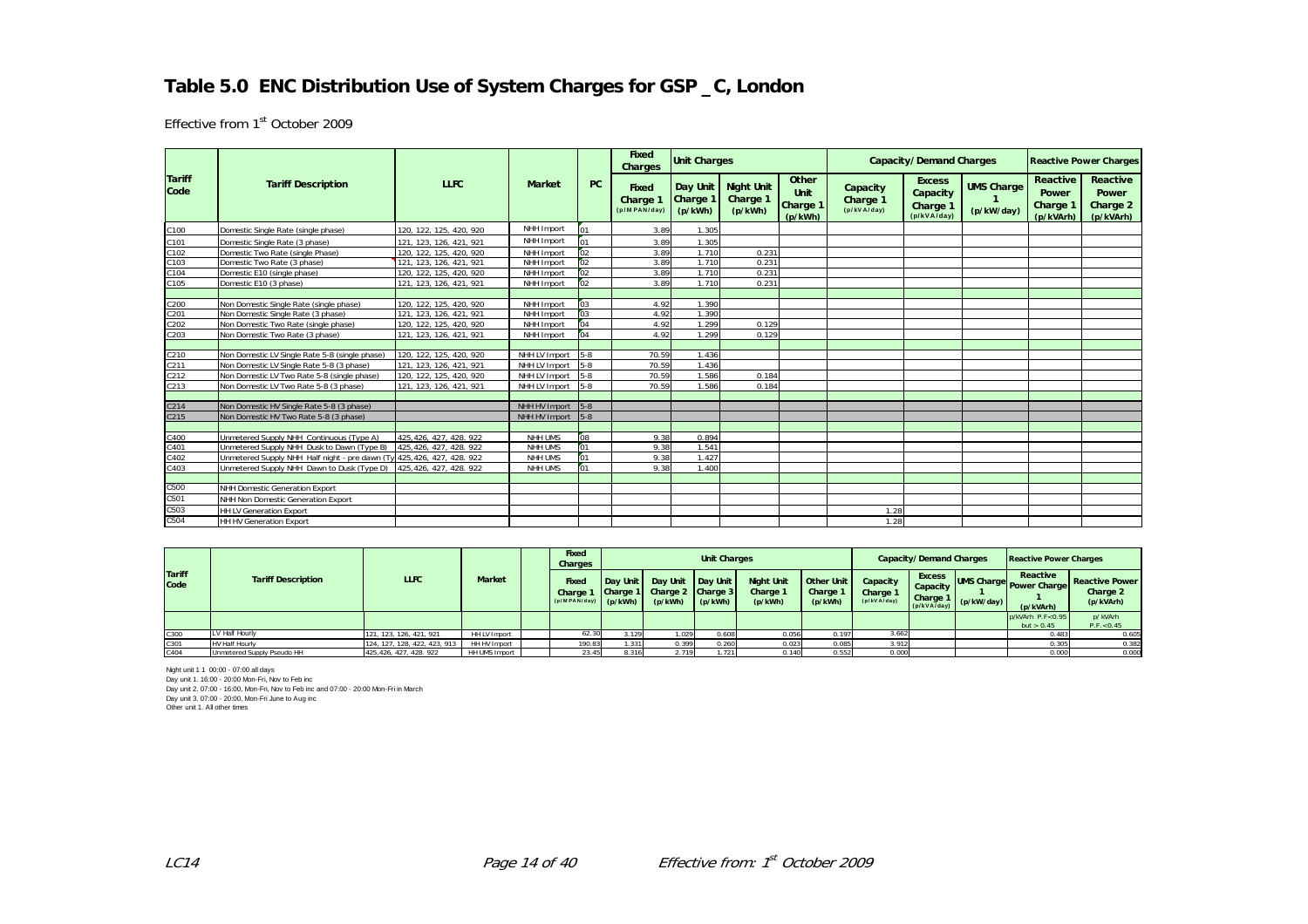# **Table 6.0 ENC Distribution Use of System Charges for GSP \_D, North Wales**

Effective from 1st October 2009

|                       |                                                                          |                              |                   |    | <b>Fixed</b><br><b>Charges</b>           | <b>Unit Charges</b>             |                                          |                                             | Capacity/Demand Charges                    |                                                      |                                 |                                                                               | <b>Reactive Power Charges</b>              |
|-----------------------|--------------------------------------------------------------------------|------------------------------|-------------------|----|------------------------------------------|---------------------------------|------------------------------------------|---------------------------------------------|--------------------------------------------|------------------------------------------------------|---------------------------------|-------------------------------------------------------------------------------|--------------------------------------------|
| <b>Tariff</b><br>Code | <b>Tariff Description</b>                                                | <b>LLFC</b>                  | <b>Market</b>     | PC | <b>Fixed</b><br>Charge 1<br>(p/MPAN/day) | Day Unit<br>Charge 1<br>(p/kWh) | <b>Night Unit</b><br>Charge 1<br>(p/kWh) | Other<br><b>Unit</b><br>Charge 1<br>(p/kWh) | <b>Capacity</b><br>Charge 1<br>(p/kVA/day) | <b>Excess</b><br>Capacity<br>Charge 1<br>(p/kVA/day) | <b>UMS Charge</b><br>(p/kW/day) | <b>Reactive</b><br>Power<br>Charge 1<br>(p/kVArh)<br>P.F. threshold<br>< 0.95 | Reactive<br>Power<br>Charge 2<br>(p/kVArh) |
| D <sub>100</sub>      | Domestic Single Rate (single phase)                                      | 130, 132, 135, 430. 930      | NHH Import 01     |    | 3.90                                     | 1.610                           |                                          |                                             |                                            |                                                      |                                 |                                                                               |                                            |
| D101                  | Domestic Single Rate (3 phase)                                           | 131, 133, 136, 431, 931      | NHH Import 01     |    | 3.90                                     | 1.610                           |                                          |                                             |                                            |                                                      |                                 |                                                                               |                                            |
| D102                  | Domestic Two Rate (single Phase)                                         | 130, 132, 135, 430. 930      | NHH Import 02     |    | 4.49                                     | 1.770                           | 0.580                                    |                                             |                                            |                                                      |                                 |                                                                               |                                            |
| D103                  | Domestic Two Rate (3 phase)                                              | 131, 133, 136, 431, 931      | NHH Import 02     |    | 4.49                                     | 1.770                           | 0.580                                    |                                             |                                            |                                                      |                                 |                                                                               |                                            |
| D104                  | Domestic E10 (single phase)                                              | 130, 132, 135, 430. 930      | NHH Import 02     |    | 4.49                                     | 1.770                           | 0.580                                    |                                             |                                            |                                                      |                                 |                                                                               |                                            |
| D105                  | Domestic E10 (3 phase)                                                   | 131, 133, 136, 431, 931      | NHH Import 02     |    | 4.49                                     | 1.770                           | 0.580                                    |                                             |                                            |                                                      |                                 |                                                                               |                                            |
|                       |                                                                          |                              |                   |    |                                          |                                 |                                          |                                             |                                            |                                                      |                                 |                                                                               |                                            |
| D200                  | Non Domestic Single Rate (single phase)                                  | 130, 132, 135, 430. 930      | NHH Import 03     |    | 9.00                                     | 1.540                           |                                          |                                             |                                            |                                                      |                                 |                                                                               |                                            |
| D201                  | Non Domestic Single Rate (3 phase)                                       | 131, 133, 136, 431, 931      | NHH Import 03     |    | 9.00                                     | 1.540                           |                                          |                                             |                                            |                                                      |                                 |                                                                               |                                            |
| D202                  | Non Domestic Two Rate (single phase)                                     | 130, 132, 135, 430. 930      | NHH Import 04     |    | 15.17                                    | 1.700                           | 0.400                                    |                                             |                                            |                                                      |                                 |                                                                               |                                            |
| D203                  | Non Domestic Two Rate (3 phase)                                          | 131, 133, 136, 431, 931      | NHH Import 04     |    | 15.17                                    | 1.700                           | 0.400                                    |                                             |                                            |                                                      |                                 |                                                                               |                                            |
|                       |                                                                          |                              |                   |    |                                          |                                 |                                          |                                             |                                            |                                                      |                                 |                                                                               |                                            |
| D210                  | Non Domestic LV Single Rate 5-8 (single phase)                           | 130, 132, 135, 430. 930      | NHH LV Import 5-8 |    |                                          |                                 |                                          |                                             |                                            |                                                      |                                 |                                                                               |                                            |
| D211                  | Non Domestic LV Single Rate 5-8 (3 phase)                                | 131, 133, 136, 431, 931      | NHH LV Import 5-8 |    |                                          |                                 |                                          |                                             |                                            |                                                      |                                 |                                                                               |                                            |
| D212                  | Non Domestic LV Two Rate 5-8 (single phase)                              | 130, 132, 135, 430. 930      | NHH LV Import 5-8 |    | 52.67                                    | 1.350                           | 0.250                                    |                                             |                                            |                                                      |                                 |                                                                               |                                            |
| D213                  | Non Domestic LV Two Rate 5-8 (3 phase)                                   | 131, 133, 136, 431, 931      | NHH LV Import 5-8 |    | 52.67                                    | 1.350                           | 0.250                                    |                                             |                                            |                                                      |                                 |                                                                               |                                            |
| D214                  | Non Domestic HV Single Rate 5-8 (3 phase)                                |                              | NHH HV Impor 5-8  |    |                                          |                                 |                                          |                                             |                                            |                                                      |                                 |                                                                               |                                            |
| D <sub>215</sub>      | Non Domestic HV Two Rate 5-8 (3 phase)                                   |                              | NHH HV Import 5-8 |    |                                          |                                 |                                          |                                             |                                            |                                                      |                                 |                                                                               |                                            |
|                       |                                                                          |                              |                   |    |                                          |                                 |                                          |                                             |                                            |                                                      |                                 |                                                                               |                                            |
| D300                  | LV Half Hourly                                                           | 131, 133, 136, 431, 931      | HH LV Import      |    | 31.290                                   | 1.160                           | 0.210                                    |                                             | 1.490                                      |                                                      |                                 | 0.300                                                                         |                                            |
| D301                  | <b>HV Half Hourly</b>                                                    | 134, 137, 138, 432, 433, 933 | HH HV Import      |    | 445.090                                  | 0.900                           | 0.150                                    |                                             | 1.400                                      |                                                      |                                 | 0.200                                                                         |                                            |
|                       |                                                                          |                              |                   |    |                                          |                                 |                                          |                                             |                                            |                                                      |                                 |                                                                               |                                            |
| D400                  | Unmetered Supply NHH Continuous (Type A)                                 | 435, 436, 437, 438, 932      | NHH UMS           | 08 | 0.48                                     | 1.800                           |                                          |                                             |                                            |                                                      |                                 |                                                                               |                                            |
| D401                  | Unmetered Supply NHH Dusk to Dawn (Type B)                               | 435, 436, 437, 438, 932      | NHH UMS           |    | 0.48                                     | 1.800                           |                                          |                                             |                                            |                                                      |                                 |                                                                               |                                            |
| D402                  | Unmetered Supply NHH Half night - pre dawn (Type 435, 436, 437, 438, 932 |                              | NHH UMS           | 01 | 0.48                                     | 1.800                           |                                          |                                             |                                            |                                                      |                                 |                                                                               |                                            |
| D403                  | Unmetered Supply NHH Dawn to Dusk (Type D)                               | 435, 436, 437, 438, 932      | NHH UMS           |    | 0.48                                     | 1.800                           |                                          |                                             |                                            |                                                      |                                 |                                                                               |                                            |
| D404                  | Unmetered Supply Pseudo HH                                               | 435, 436, 437, 438, 932      |                   |    | 0.48                                     | 1.800                           |                                          |                                             |                                            |                                                      |                                 |                                                                               |                                            |
|                       |                                                                          |                              |                   |    |                                          |                                 |                                          |                                             |                                            |                                                      |                                 |                                                                               |                                            |
| D500                  | NHH Domestic Generation Export                                           |                              |                   |    |                                          |                                 |                                          |                                             |                                            |                                                      |                                 |                                                                               |                                            |
| D501                  | NHH Non Domestic Generation Export                                       |                              |                   |    |                                          |                                 |                                          |                                             |                                            |                                                      |                                 |                                                                               |                                            |
| D <sub>503</sub>      | HH LV Generation Export                                                  |                              |                   |    |                                          |                                 |                                          |                                             |                                            |                                                      |                                 | 0.310                                                                         |                                            |
| D <sub>504</sub>      | <b>HH HV Generation Export</b>                                           |                              |                   |    |                                          |                                 |                                          |                                             | 0.260                                      |                                                      |                                 | 0.210                                                                         |                                            |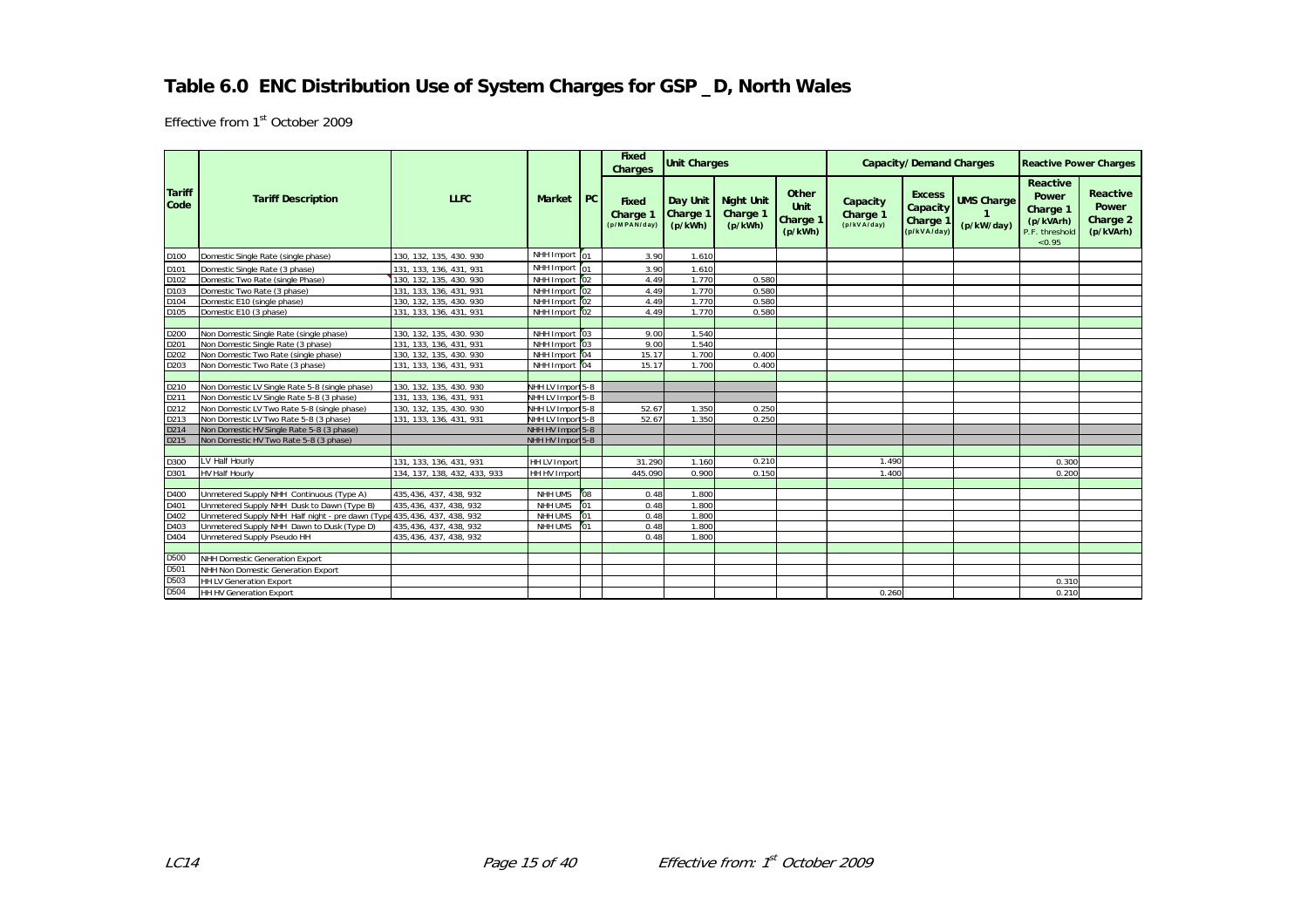# **Table 7.0 ENC Distribution Use of System Charges for GSP \_E, West Midlands**

Effective from 1st April 2009

|                       |                                                  |                              |                     |              | Fixed<br><b>Charges</b>           | <b>Unit Charges</b> |                                            |                                      |                                     | <b>Capacity/Demand Charges</b>                     |                                 | <b>Reactive Power Charges</b>                                                 |                                                   |
|-----------------------|--------------------------------------------------|------------------------------|---------------------|--------------|-----------------------------------|---------------------|--------------------------------------------|--------------------------------------|-------------------------------------|----------------------------------------------------|---------------------------------|-------------------------------------------------------------------------------|---------------------------------------------------|
| <b>Tariff</b><br>Code | <b>Tariff Description</b>                        | <b>LLFC</b>                  | <b>Market</b>       | <b>PC</b>    | Fixed<br>Charge 1<br>(p/MPAN/day) | Charge 1<br>(p/kWh) | Day Unit Night Unit<br>Charge 1<br>(p/kWh) | Other<br>Unit<br>Charge 1<br>(p/kWh) | Capacity<br>Charge 1<br>(p/kVA/day) | <b>Excess</b><br>Capacity<br>Charge<br>(p/kVA/day) | <b>UMS Charge</b><br>(p/kW/day) | <b>Reactive</b><br>Power<br>Charge 1<br>(p/kVArh)<br>P.F. threshold<br>< 0.95 | <b>Reactive</b><br>Power<br>Charge 2<br>(p/kVArh) |
| E100                  | Domestic Single Rate (single phase)              | 140. 142. 145. 440. 940      | NHH Import 01       |              | 6.18                              | 1.030               |                                            |                                      |                                     |                                                    |                                 |                                                                               |                                                   |
| E101                  | Domestic Single Rate (3 phase)                   | 141, 143, 146, 441, 941      | NHH Import 01       |              | 6.18                              | 1.030               |                                            |                                      |                                     |                                                    |                                 |                                                                               |                                                   |
| E102                  | Domestic Two Rate (single Phase)                 | 140. 142. 145. 440. 940      | NHH Import 02       |              | 7.29                              | 1.190               | 0.220                                      |                                      |                                     |                                                    |                                 |                                                                               |                                                   |
| E103                  | Domestic Two Rate (3 phase)                      | 141, 143, 146, 441, 941      | NHH Import 02       |              | 7.29                              | 1.190               | 0.220                                      |                                      |                                     |                                                    |                                 |                                                                               |                                                   |
| E104                  | Domestic E10 (single phase)                      | 140, 142, 145, 440, 940      | NHH Import 02       |              | 7.29                              | 1.190               | 0.220                                      |                                      |                                     |                                                    |                                 |                                                                               |                                                   |
| E105                  | Domestic E10 (3 phase)                           | 141, 143, 146, 441, 941      | NHH Import 02       |              | 7.29                              | 1.190               | 0.220                                      |                                      |                                     |                                                    |                                 |                                                                               |                                                   |
|                       |                                                  |                              |                     |              |                                   |                     |                                            |                                      |                                     |                                                    |                                 |                                                                               |                                                   |
| E200                  | Non Domestic Single Rate (single phase)          | 140, 142, 145, 440, 940      | NHH Import 03       |              | 20.54                             | 0.940               |                                            |                                      |                                     |                                                    |                                 |                                                                               |                                                   |
| E201                  | Non Domestic Single Rate (3 phase)               | 141, 143, 146, 441, 941      | NHH Import 03       |              | 20.54                             | 0.940               |                                            |                                      |                                     |                                                    |                                 |                                                                               |                                                   |
| E202                  | Non Domestic Two Rate (single phase)             | 140, 142, 145, 440, 940      | NHH Import 04       |              | 21.55                             | 1.060               | 0.220                                      |                                      |                                     |                                                    |                                 |                                                                               |                                                   |
| E203                  | Non Domestic Two Rate (3 phase)                  | 141, 143, 146, 441, 941      | NHH Import 04       |              | 21.55                             | 1.060               | 0.220                                      |                                      |                                     |                                                    |                                 |                                                                               |                                                   |
|                       |                                                  |                              |                     |              |                                   |                     |                                            |                                      |                                     |                                                    |                                 |                                                                               |                                                   |
| E210                  | Non Domestic LV Single Rate 5-8 (single phase)   | 140. 142. 145. 440. 940      | NHH LV Import 5-8   |              |                                   |                     |                                            |                                      |                                     |                                                    |                                 |                                                                               |                                                   |
| E211                  | Non Domestic LV Single Rate 5-8 (3 phase)        | 141, 143, 146, 441, 941      | NHH LV Import 5-8   |              |                                   |                     |                                            |                                      |                                     |                                                    |                                 |                                                                               |                                                   |
| E212                  | Non Domestic LV Two Rate 5-8 (single phase)      | 140, 142, 145, 440, 940      | NHH LV Import 5-8   |              | 151.00                            | 1.000               | 0.220                                      |                                      |                                     |                                                    |                                 |                                                                               |                                                   |
| E213                  | Non Domestic LV Two Rate 5-8 (3 phase)           | 141, 143, 146, 441, 941      | NHH LV Import 5-8   |              | 151.00                            | 1.000               | 0.220                                      |                                      |                                     |                                                    |                                 |                                                                               |                                                   |
| E214                  | Non Domestic HV Single Rate 5-8 (3 phase)        |                              | NHH HV Impor 5-8    |              |                                   |                     |                                            |                                      |                                     |                                                    |                                 |                                                                               |                                                   |
| E215                  | Non Domestic HV Two Rate 5-8 (3 phase)           |                              | NHH HV Impor 5-8    |              |                                   |                     |                                            |                                      |                                     |                                                    |                                 |                                                                               |                                                   |
|                       |                                                  |                              |                     |              |                                   |                     |                                            |                                      |                                     |                                                    |                                 |                                                                               |                                                   |
| E300                  | LV Half Hourly                                   | 141, 143, 146, 441, 941      | <b>HH LV Import</b> |              | 169,000                           | 0.140               | 0.060                                      |                                      | 5.690                               |                                                    |                                 | 0.240                                                                         |                                                   |
| E301                  | <b>HV Half Hourly</b>                            | 144, 147, 148, 442, 443, 943 | HH HV Import        |              | 451.000                           | 0.080               | 0.040                                      |                                      | 4.570                               |                                                    |                                 | 0.120                                                                         |                                                   |
|                       |                                                  |                              |                     |              |                                   |                     |                                            |                                      |                                     |                                                    |                                 |                                                                               |                                                   |
| E400                  | Unmetered Supply NHH Continuous (Type A)         | 445.446, 447, 448, 942       | NHH UMS             | $\sqrt{108}$ | 0.00                              | 1.740               |                                            |                                      |                                     |                                                    |                                 |                                                                               |                                                   |
| E401                  | Unmetered Supply NHH Dusk to Dawn (Type B)       | 445.446, 447, 448, 942       | NHH UMS             | 101          | 0.00                              | 1.740               |                                            |                                      |                                     |                                                    |                                 |                                                                               |                                                   |
| E402                  | Unmetered Supply NHH Half night - pre dawn (Type | 445.446.447.448.942          | NHH UMS             | 01           | 0.00                              | 1.740               |                                            |                                      |                                     |                                                    |                                 |                                                                               |                                                   |
| E403                  | Unmetered Supply NHH Dawn to Dusk (Type D)       | 445,446, 447, 448, 942       | NHH UMS             | 101          | 0.00                              | 1.740               |                                            |                                      |                                     |                                                    |                                 |                                                                               |                                                   |
| E404                  | Unmetered Supply Pseudo HH                       | 445,446, 447, 448, 942       |                     |              | 0.00                              | 1.740               |                                            |                                      |                                     |                                                    |                                 |                                                                               |                                                   |
|                       |                                                  |                              |                     |              |                                   |                     |                                            |                                      |                                     |                                                    |                                 |                                                                               |                                                   |
| E500                  | NHH Domestic Generation Export                   |                              |                     |              |                                   |                     |                                            |                                      |                                     |                                                    |                                 |                                                                               |                                                   |
| E501                  | NHH Non Domestic Generation Export               |                              |                     |              |                                   |                     |                                            |                                      |                                     |                                                    |                                 |                                                                               |                                                   |
| E503                  | HH LV Generation Export                          |                              |                     |              |                                   |                     |                                            |                                      |                                     |                                                    |                                 |                                                                               |                                                   |
| E504                  | <b>HH HV Generation Export</b>                   |                              |                     |              |                                   |                     |                                            |                                      | 0.770                               |                                                    |                                 |                                                                               |                                                   |
|                       |                                                  |                              |                     |              |                                   |                     |                                            |                                      |                                     |                                                    |                                 |                                                                               |                                                   |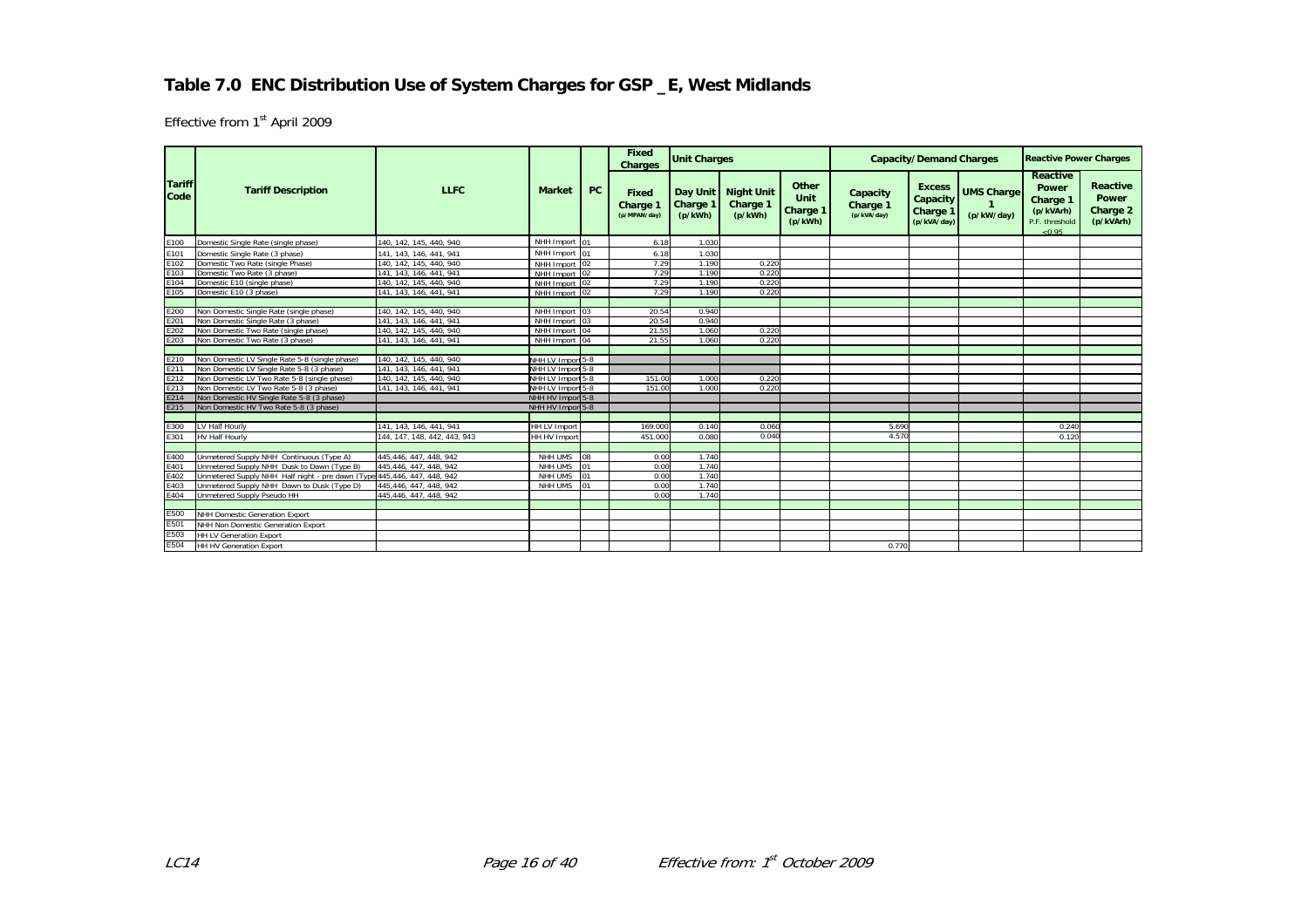# **Table 8.0 ENC Distribution Use of System Charges for GSP \_F, North East**

Effective from 1st April 2009

|                       |                                                  |                              |                   |         | <b>Fixed</b><br><b>Charges</b>           | <b>Unit Charges</b>             |                                          |                                                    |                                     | <b>Capacity/Demand Charges</b>                            |                                 | <b>Reactive Power Charges</b>              |                                                          |
|-----------------------|--------------------------------------------------|------------------------------|-------------------|---------|------------------------------------------|---------------------------------|------------------------------------------|----------------------------------------------------|-------------------------------------|-----------------------------------------------------------|---------------------------------|--------------------------------------------|----------------------------------------------------------|
| <b>Tariff</b><br>Code | <b>Tariff Description</b>                        | <b>LLFC</b>                  | <b>Market</b>     | PC      | <b>Fixed</b><br>Charge 1<br>(p/MPAN/day) | Day Unit<br>Charge 1<br>(p/kWh) | <b>Night Unit</b><br>Charge 1<br>(p/kWh) | <b>Other</b><br>Unit<br><b>Charge 1</b><br>(p/kWh) | Capacity<br>Charge 1<br>(p/kVA/day) | <b>Excess</b><br>Capacity<br><b>Charge</b><br>(p/kVA/day) | <b>UMS Charge</b><br>(p/kW/day) | Reactive<br>Power<br>Charge 1<br>(p/kVArh) | <b>Reactive</b><br><b>Power</b><br>Charge 2<br>(p/kVArh) |
| F100                  | Domestic Single Rate (single phase)              | 150, 152, 155, 450, 950      | NHH Import        | 01      | 8.325                                    | 1.130                           |                                          |                                                    |                                     |                                                           |                                 |                                            |                                                          |
| F101                  | Domestic Single Rate (3 phase)                   | 151, 153, 156, 451, 951      | NHH Import        |         | 8.325                                    | 1.130                           |                                          |                                                    |                                     |                                                           |                                 |                                            |                                                          |
| F102                  | Domestic Two Rate (single Phase)                 | 150, 152, 155, 450, 950      | NHH Import        | 02      | 9.382                                    | 1.329                           | 0.240                                    |                                                    |                                     |                                                           |                                 |                                            |                                                          |
| F103                  | Domestic Two Rate (3 phase)                      | 151, 153, 156, 451, 951      | NHH Import        | 02      | 9.382                                    | 1.329                           | 0.240                                    |                                                    |                                     |                                                           |                                 |                                            |                                                          |
| F104                  | Domestic E10 (single phase)                      | 150, 152, 155, 450, 950      | NHH Import        | 02      | 9.382                                    | 1.329                           | 0.175                                    |                                                    |                                     |                                                           |                                 |                                            |                                                          |
| F105                  | Domestic E10 (3 phase)                           | 151, 153, 156, 451, 951      | NHH Import        | 02      | 9.382                                    | 1.329                           | 0.175                                    |                                                    |                                     |                                                           |                                 |                                            |                                                          |
|                       |                                                  |                              |                   |         |                                          |                                 |                                          |                                                    |                                     |                                                           |                                 |                                            |                                                          |
| F200                  | Non Domestic Single Rate (single phase)          | 150, 152, 155, 450, 950      | NHH Import        | 03      | 22.092                                   | 1.271                           |                                          |                                                    |                                     |                                                           |                                 |                                            |                                                          |
| F201                  | Non Domestic Single Rate (3 phase)               | 151. 153. 156. 451. 951      | NHH Import        | 03      | 22.092                                   | 1.271                           |                                          |                                                    |                                     |                                                           |                                 |                                            |                                                          |
| F202                  | Non Domestic Two Rate (single phase)             | 150. 152. 155. 450. 950      | NHH Import        | 04      | 25.731                                   | 1.250                           | 0.226                                    |                                                    |                                     |                                                           |                                 |                                            |                                                          |
| F203                  | Non Domestic Two Rate (3 phase)                  | 151, 153, 156, 451, 951      | NHH Import        | 04      | 25.731                                   | 1.250                           | 0.226                                    |                                                    |                                     |                                                           |                                 |                                            |                                                          |
|                       |                                                  |                              |                   |         |                                          |                                 |                                          |                                                    |                                     |                                                           |                                 |                                            |                                                          |
| F210                  | Non Domestic LV Single Rate 5-8 (single phase)   | 150, 152, 155, 450, 950      | NHH LV Import     | $5 - 8$ | 96.391                                   | 0.989                           |                                          |                                                    |                                     |                                                           |                                 |                                            |                                                          |
| F211                  | Non Domestic LV Single Rate 5-8 (3 phase)        | 151, 153, 156, 451, 951      | NHH LV Import 5-8 |         | 96.391                                   | 0.989                           |                                          |                                                    |                                     |                                                           |                                 |                                            |                                                          |
| F212                  | Non Domestic LV Two Rate 5-8 (single phase)      | 150, 152, 155, 450, 950      | NHH LV Import     | $5 - 8$ | 96.391                                   | 1.258                           | 0.228                                    |                                                    |                                     |                                                           |                                 |                                            |                                                          |
| F213                  | Non Domestic LV Two Rate 5-8 (3 phase)           | 151, 153, 156, 451, 951      | NHH LV Import 5-8 |         | 96.391                                   | 1.258                           | 0.228                                    |                                                    |                                     |                                                           |                                 |                                            |                                                          |
| F214                  | Non Domestic HV Single Rate 5-8 (3 phase)        |                              | NHH HV Import 5-8 |         |                                          |                                 |                                          |                                                    |                                     |                                                           |                                 |                                            |                                                          |
| F215                  | Non Domestic HV Two Rate 5-8 (3 phase)           |                              | NHH HV Import 5-8 |         |                                          |                                 |                                          |                                                    |                                     |                                                           |                                 |                                            |                                                          |
|                       |                                                  |                              |                   |         |                                          |                                 |                                          |                                                    |                                     |                                                           |                                 |                                            |                                                          |
| F300                  | LV Half Hourly                                   | 151, 153, 156, 451, 951      | HH LV Import      |         | 563.549                                  | 0.267                           | 0.048                                    |                                                    | 3.941                               |                                                           |                                 |                                            |                                                          |
| F301                  | <b>HV Half Hourly</b>                            | 154, 157, 158, 452, 453, 953 | HH HV Import      |         | 1867.779                                 | 0.098                           | 0.018                                    |                                                    | 2.547                               |                                                           |                                 |                                            |                                                          |
|                       |                                                  |                              |                   |         |                                          |                                 |                                          |                                                    |                                     |                                                           |                                 |                                            |                                                          |
| F400                  | Unmetered Supply NHH Continuous (Type A)         | 455.456.457.458.952          | NHH UMS           | 08      | 0.00                                     | 0.870                           |                                          |                                                    |                                     |                                                           |                                 |                                            |                                                          |
| F401                  | Unmetered Supply NHH Dusk to Dawn (Type B)       | 455,456, 457, 458, 952       | NHH UMS           | 01      | 0.00                                     | 0.870                           |                                          |                                                    |                                     |                                                           |                                 |                                            |                                                          |
| F402                  | Unmetered Supply NHH Half night - pre dawn (Type | 455,456, 457, 458, 952       | NHH UMS           | 01      | 0.00                                     | 0.870                           |                                          |                                                    |                                     |                                                           |                                 |                                            |                                                          |
| F403                  | Unmetered Supply NHH Dawn to Dusk (Type D)       | 455,456, 457, 458, 952       | <b>NHH UMS</b>    | 01      | 0.00                                     | 0.870                           |                                          |                                                    |                                     |                                                           |                                 |                                            |                                                          |
| F404                  | Unmetered Supply Pseudo HH                       | 455,456, 457, 458, 952       |                   |         | 0.00                                     | 0.870                           |                                          |                                                    |                                     |                                                           |                                 |                                            |                                                          |
|                       |                                                  |                              |                   |         |                                          |                                 |                                          |                                                    |                                     |                                                           |                                 |                                            |                                                          |
| F500                  | <b>NHH Domestic Generation Export</b>            |                              |                   |         |                                          |                                 |                                          |                                                    |                                     |                                                           |                                 |                                            |                                                          |
| F501                  | NHH Non Domestic Generation Export               |                              |                   |         |                                          |                                 |                                          |                                                    |                                     |                                                           |                                 |                                            |                                                          |
| F503                  | <b>HH LV Generation Export</b>                   |                              |                   |         |                                          |                                 |                                          |                                                    | 1.69                                |                                                           |                                 |                                            |                                                          |
| F504                  | <b>HH HV Generation Export</b>                   |                              |                   |         |                                          |                                 |                                          |                                                    | 1.453                               |                                                           |                                 |                                            |                                                          |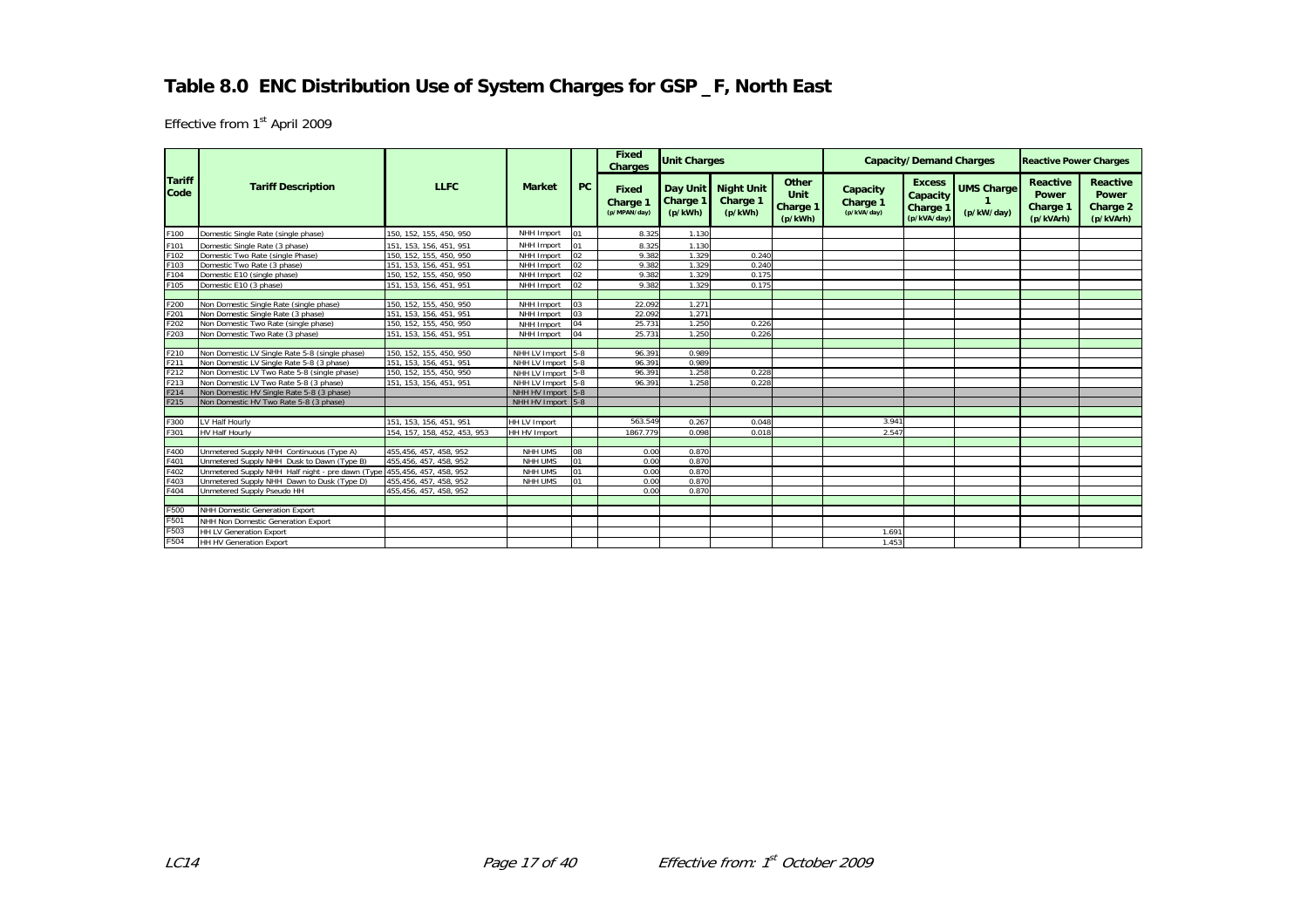# **Table 9.0 ENC Distribution Use of System Charges for GSP \_G, North West**

|                       |                                                  |                              |                     |                 | Fixed<br>Charges                  | <b>Unit Charges</b>             |                                          |                                      |                                     | <b>Capacity/Demand Charges</b>                       |                                 | <b>Reactive Power Charges</b>                                          |                                                   |
|-----------------------|--------------------------------------------------|------------------------------|---------------------|-----------------|-----------------------------------|---------------------------------|------------------------------------------|--------------------------------------|-------------------------------------|------------------------------------------------------|---------------------------------|------------------------------------------------------------------------|---------------------------------------------------|
| <b>Tariff</b><br>Code | <b>Tariff Description</b>                        | <b>LLFC</b>                  | <b>Market</b>       | <b>PC</b>       | Fixed<br>Charge 1<br>(p/MPAN/day) | Day Unit<br>Charge 1<br>(p/kWh) | <b>Night Unit</b><br>Charge 1<br>(p/kWh) | Other<br>Unit<br>Charge 1<br>(p/kWh) | Capacity<br>Charge 1<br>(p/kVA/day) | <b>Excess</b><br>Capacity<br>Charge 1<br>(p/kVA/day) | <b>UMS Charge</b><br>(p/kW/day) | Reactive<br>Power<br>Charge 1<br>(p/kVArh)<br>P.F. threshold<br>< 0.95 | Reactive<br><b>Power</b><br>Charge 2<br>(p/kVArh) |
| G100                  | Domestic Single Rate (single phase)              | 160, 162, 165, 460, 960      | NHH Import 01       |                 | 5.09                              | 1.240                           |                                          |                                      |                                     |                                                      |                                 |                                                                        |                                                   |
| G101                  | Domestic Single Rate (3 phase)                   | 161, 163, 166, 461, 961      | NHH Import          | lo <sub>1</sub> | 5.09                              | 1.240                           |                                          |                                      |                                     |                                                      |                                 |                                                                        |                                                   |
| G102                  | Domestic Two Rate (single Phase)                 | 160. 162. 165. 460. 960      | NHH Import 02       |                 | 5.09                              | 1.410                           | 0.110                                    |                                      |                                     |                                                      |                                 |                                                                        |                                                   |
| G103                  | Domestic Two Rate (3 phase)                      | 161. 163. 166. 461. 961      | NHH Import 02       |                 | 5.09                              | 1.410                           | 0.110                                    |                                      |                                     |                                                      |                                 |                                                                        |                                                   |
| G104                  | Domestic E10 (single phase)                      | 160, 162, 165, 460, 960      | NHH Import 02       |                 | 5.09                              | 1.810                           | 0.130                                    |                                      |                                     |                                                      |                                 |                                                                        |                                                   |
| G105                  | Domestic E10 (3 phase)                           | 161, 163, 166, 461, 961      | NHH Import 02       |                 | 5.09                              | 1.810                           | 0.130                                    |                                      |                                     |                                                      |                                 |                                                                        |                                                   |
|                       |                                                  |                              |                     |                 |                                   |                                 |                                          |                                      |                                     |                                                      |                                 |                                                                        |                                                   |
| G200                  | Non Domestic Single Rate (single phase)          | 160, 162, 165, 460, 960      | NHH Import 03       |                 | 8.26                              | 1.240                           |                                          |                                      |                                     |                                                      |                                 |                                                                        |                                                   |
| G201                  | Non Domestic Single Rate (3 phase)               | 161, 163, 166, 461, 961      | NHH Import 03       |                 | 8.26                              | 1.240                           |                                          |                                      |                                     |                                                      |                                 |                                                                        |                                                   |
| G202                  | Non Domestic Two Rate (single phase)             | 160, 162, 165, 460, 960      | NHH Import 04       |                 | 8.26                              | 1.370                           | 0.090                                    |                                      |                                     |                                                      |                                 |                                                                        |                                                   |
| G203                  | Non Domestic Two Rate (3 phase)                  | 161, 163, 166, 461, 961      | NHH Import 04       |                 | 8.26                              | 1.370                           | 0.090                                    |                                      |                                     |                                                      |                                 |                                                                        |                                                   |
|                       |                                                  |                              |                     |                 |                                   |                                 |                                          |                                      |                                     |                                                      |                                 |                                                                        |                                                   |
| G210                  | Non Domestic LV Single Rate 5-8 (single phase)   | 160, 162, 165, 460, 960      | NHH LV Import 5-8   |                 |                                   |                                 |                                          |                                      |                                     |                                                      |                                 |                                                                        |                                                   |
| G211                  | Non Domestic LV Single Rate 5-8 (3 phase)        | 161, 163, 166, 461, 961      | NHH LV Import 5-8   |                 |                                   |                                 |                                          |                                      |                                     |                                                      |                                 |                                                                        |                                                   |
| G212                  | Non Domestic LV Two Rate 5-8 (single phase)      | 160, 162, 165, 460, 960      | NHH LV Import 5-8   |                 | 45.89                             | 1.370                           | 0.090                                    |                                      |                                     |                                                      |                                 |                                                                        |                                                   |
| G213                  | Non Domestic LV Two Rate 5-8 (3 phase)           | 161, 163, 166, 461, 961      | NHH LV Import 5-8   |                 | 45.89                             | 1.370                           | 0.090                                    |                                      |                                     |                                                      |                                 |                                                                        |                                                   |
| G214                  | Non Domestic HV Single Rate 5-8 (3 phase)        | 161, 163, 166, 461, 961      | NHH HV Import 5-8   |                 |                                   |                                 |                                          |                                      |                                     |                                                      |                                 |                                                                        |                                                   |
| G215                  | Non Domestic HV Two Rate 5-8 (3 phase)           | 161, 163, 166, 461, 961      | NHH HV Impor 5-8    |                 |                                   |                                 |                                          |                                      |                                     |                                                      |                                 |                                                                        |                                                   |
|                       |                                                  |                              |                     |                 |                                   |                                 |                                          |                                      |                                     |                                                      |                                 |                                                                        |                                                   |
| G300                  | LV Half Hourly                                   | 161. 163. 166. 461. 961      | <b>HH LV Import</b> |                 | 81.534                            | 0.380                           | 0.090                                    |                                      | 5.326                               |                                                      |                                 | 0.670                                                                  |                                                   |
| G301                  | HV Half Hourly                                   | 164, 167, 168, 462, 463, 963 | HH HV Import        |                 | 538,060                           | 0.200                           | 0.060                                    |                                      | 4.175                               |                                                      |                                 | 0.300                                                                  |                                                   |
|                       |                                                  |                              |                     |                 |                                   |                                 |                                          |                                      |                                     |                                                      |                                 |                                                                        |                                                   |
| G400                  | Unmetered Supply NHH Continuous (Type A)         | 465,466, 467, 468, 962       | NHH UMS             | 08              | 27.42                             | 1.330                           |                                          |                                      |                                     |                                                      |                                 |                                                                        |                                                   |
| G401                  | Unmetered Supply NHH Dusk to Dawn (Type B)       | 465.466.467.468.962          | NHH UMS             | 01              | 27.42                             | 1.330                           |                                          |                                      |                                     |                                                      |                                 |                                                                        |                                                   |
| G402                  | Unmetered Supply NHH Half night - pre dawn (Type | (465,466, 467, 468, 962)     | NHH UMS             | 01              | 27.42                             | 1.330                           |                                          |                                      |                                     |                                                      |                                 |                                                                        |                                                   |
| G403                  | Unmetered Supply NHH Dawn to Dusk (Type D)       | 465,466, 467, 468, 962       | NHH UMS             | 01              | 27.42                             | 1.330                           |                                          |                                      |                                     |                                                      |                                 |                                                                        |                                                   |
| G404                  | Unmetered Supply Pseudo HH                       | 465,466, 467, 468, 962       |                     |                 | 27.42                             | 1.330                           |                                          |                                      |                                     |                                                      |                                 |                                                                        |                                                   |
|                       |                                                  |                              |                     |                 |                                   |                                 |                                          |                                      |                                     |                                                      |                                 |                                                                        |                                                   |
| G500                  | NHH Domestic Generation Export                   |                              |                     |                 |                                   |                                 |                                          |                                      |                                     |                                                      |                                 |                                                                        |                                                   |
| G501                  | NHH Non Domestic Generation Export               |                              |                     |                 |                                   |                                 |                                          |                                      |                                     |                                                      |                                 |                                                                        |                                                   |
| G503                  | <b>HH LV Generation Export</b>                   |                              |                     |                 |                                   |                                 |                                          |                                      | 1.284                               |                                                      |                                 |                                                                        |                                                   |
| G504                  | <b>HH HV Generation Export</b>                   |                              |                     |                 |                                   |                                 |                                          |                                      | 1.284                               |                                                      |                                 |                                                                        |                                                   |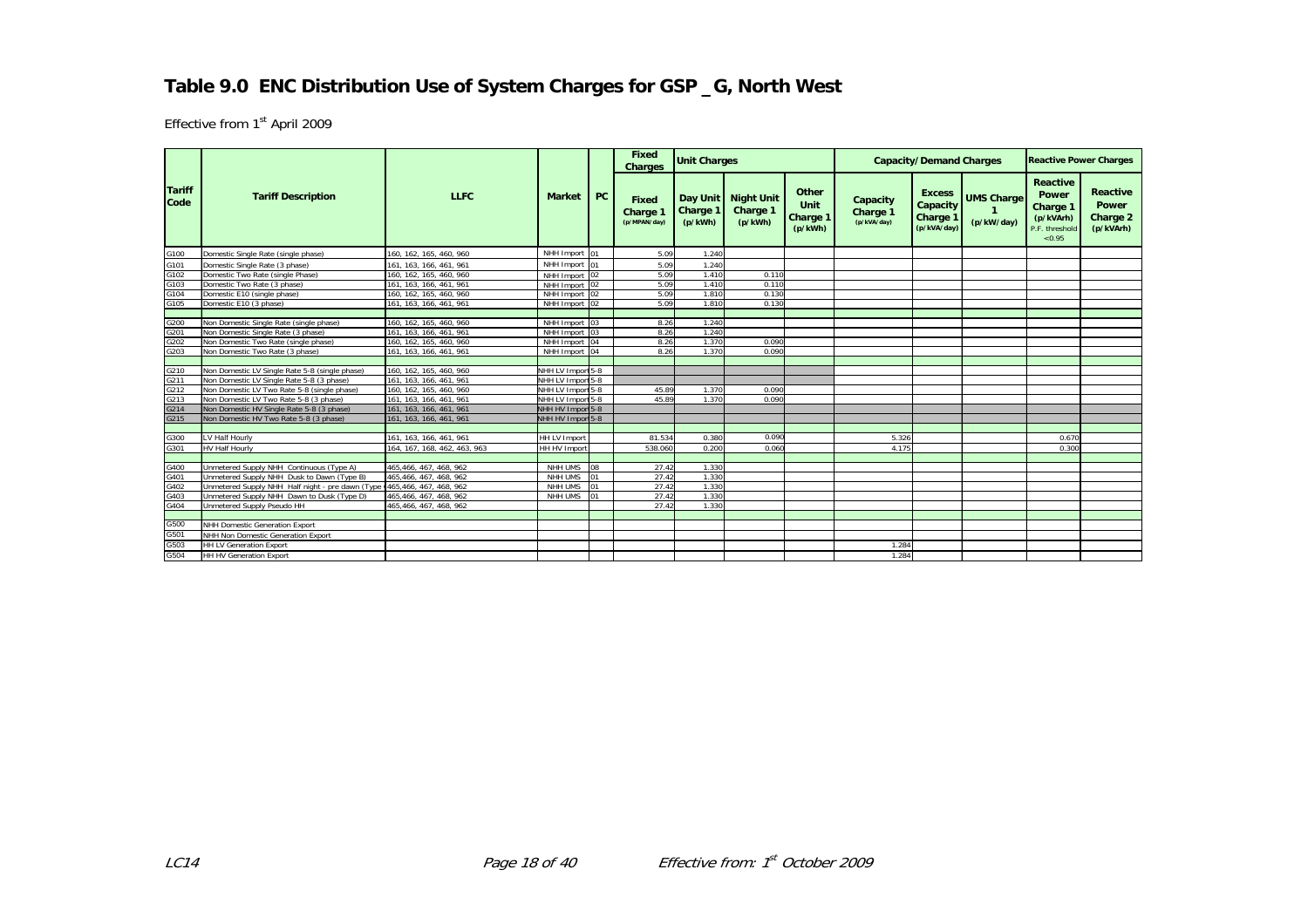# **Table 10.0 ENC Distribution Use of System Charges for GSP \_H, Southern**

Effective from 1st April 2009

|                       |                                                                           |                              |                     |                 | Fixed<br><b>Charges</b>           | <b>Unit Charges</b>                    |                                          |                                      |                                     | <b>Capacity/Demand Charges</b>                                  |                                 | <b>Reactive Power Charges</b>                                               |                                                   |
|-----------------------|---------------------------------------------------------------------------|------------------------------|---------------------|-----------------|-----------------------------------|----------------------------------------|------------------------------------------|--------------------------------------|-------------------------------------|-----------------------------------------------------------------|---------------------------------|-----------------------------------------------------------------------------|---------------------------------------------------|
| <b>Tariff</b><br>Code | <b>Tariff Description</b>                                                 | <b>LLFC</b>                  | <b>Market</b>       | <b>PC</b>       | Fixed<br>Charge 1<br>(p/MPAN/day) | <b>Day Unit</b><br>Charge 1<br>(p/kWh) | <b>Night Unit</b><br>Charge 1<br>(p/kWh) | Other<br>Unit<br>Charge 1<br>(p/kWh) | Capacity<br>Charge 1<br>(p/kVA/day) | <b>Excess</b><br>Capacity<br>Charge <sup>®</sup><br>(p/kVA/day) | <b>UMS Charge</b><br>(p/kW/day) | Reactive<br><b>Power</b><br>Charge 1<br>(p/kVArh) P.F<br>threshold $< 0.95$ | <b>Reactive</b><br>Power<br>Charge 2<br>(p/kVArh) |
| H100                  | Domestic Single Rate (single phase)                                       | 200. 202. 205. 500. 860      | NHH Import          | 01              | 5.620                             | 1.402                                  |                                          |                                      |                                     |                                                                 |                                 |                                                                             |                                                   |
| H101                  | Domestic Single Rate (3 phase)                                            | 201. 203. 206. 501. 861      | NHH Import          | lo <sub>1</sub> | 8.080                             | 1.402                                  |                                          |                                      |                                     |                                                                 |                                 |                                                                             |                                                   |
| H102                  | Domestic Two Rate (single Phase)                                          | 200, 202, 205, 500, 860      | NHH Import          | 02              | 6.320                             | 1.413                                  | 0.197                                    |                                      |                                     |                                                                 |                                 |                                                                             |                                                   |
| H103                  | Domestic Two Rate (3 phase)                                               | 201, 203, 206, 501, 861      | NHH Import          | 02              | 7.580                             | 1.413                                  | 0.197                                    |                                      |                                     |                                                                 |                                 |                                                                             |                                                   |
| H104                  | Domestic E10 (single phase)                                               | 200, 202, 205, 500, 860      | NHH Import          | 02              | 6.320                             | 1.413                                  | 0.197                                    |                                      |                                     |                                                                 |                                 |                                                                             |                                                   |
| H105                  | Domestic E10 (3 phase)                                                    | 201, 203, 206, 501, 861      | NHH Import          | 02              | 7.580                             | 1.413                                  | 0.197                                    |                                      |                                     |                                                                 |                                 |                                                                             |                                                   |
|                       |                                                                           |                              |                     |                 |                                   |                                        |                                          |                                      |                                     |                                                                 |                                 |                                                                             |                                                   |
| H <sub>200</sub>      | Non Domestic Single Rate (single phase)                                   | 200. 202. 205. 500. 860      | NHH Import          | 03              | 5.620                             | 1.645                                  |                                          |                                      |                                     |                                                                 |                                 |                                                                             |                                                   |
| H201                  | Non Domestic Single Rate (3 phase)                                        | 201, 203, 206, 501, 861      | NHH Import          | 0 <sub>3</sub>  | 8.080                             | 1.645                                  |                                          |                                      |                                     |                                                                 |                                 |                                                                             |                                                   |
| H <sub>202</sub>      | Non Domestic Two Rate (single phase)                                      | 200, 202, 205, 500, 860      | NHH Import          | 04              | 6.320                             | 1.737                                  | 0.197                                    |                                      |                                     |                                                                 |                                 |                                                                             |                                                   |
| H <sub>203</sub>      | Non Domestic Two Rate (3 phase)                                           | 201, 203, 206, 501, 861      | NHH Import          | 04              | 7.580                             | 1.737                                  | 0.197                                    |                                      |                                     |                                                                 |                                 |                                                                             |                                                   |
|                       |                                                                           |                              |                     |                 |                                   |                                        |                                          |                                      |                                     |                                                                 |                                 |                                                                             |                                                   |
| H <sub>210</sub>      | Non Domestic LV Single Rate 5-8 (single phase)                            | 200. 202. 205. 500. 860      | NHH LV Import 5-8   |                 | 61.085                            | 1.645                                  |                                          |                                      |                                     |                                                                 |                                 |                                                                             |                                                   |
| H <sub>211</sub>      | Non Domestic LV Single Rate 5-8 (3 phase)                                 | 201, 203, 206, 501, 861      | NHH LV Import 5-8   |                 | 61.085                            | 1.645                                  |                                          |                                      |                                     |                                                                 |                                 |                                                                             |                                                   |
| H212                  | Non Domestic LV Two Rate 5-8 (single phase)                               | 200, 202, 205, 500, 860      | NHH LV Import 5-8   |                 | 61.085                            | 1.737                                  | 0.197                                    |                                      |                                     |                                                                 |                                 |                                                                             |                                                   |
| H213                  | Non Domestic LV Two Rate 5-8 (3 phase)                                    | 201, 203, 206, 501, 861      | NHH LV Import 5-8   |                 | 61.085                            | 1.737                                  | 0.197                                    |                                      |                                     |                                                                 |                                 |                                                                             |                                                   |
| H214                  | Non Domestic HV Single Rate 5-8 (3 phase)                                 | 201, 203, 206, 501, 861      | NHH HV Import 5-8   |                 |                                   |                                        |                                          |                                      |                                     |                                                                 |                                 |                                                                             |                                                   |
| H215                  | Non Domestic HV Two Rate 5-8 (3 phase)                                    | 201, 203, 206, 501, 861      | NHH HV Import 5-8   |                 |                                   |                                        |                                          |                                      |                                     |                                                                 |                                 |                                                                             |                                                   |
|                       |                                                                           |                              |                     |                 |                                   |                                        |                                          |                                      |                                     |                                                                 |                                 |                                                                             |                                                   |
| H300                  | LV Half Hourly                                                            | 201, 203, 206, 501, 861      | HH LV Import        |                 | 52.504                            | 0.544                                  |                                          |                                      | 3.715                               |                                                                 |                                 |                                                                             |                                                   |
| H301                  | <b>HV Half Hourly</b>                                                     | 204, 207, 208, 502, 503, 863 | <b>HH HV Import</b> |                 | 345.797                           | 0.406                                  |                                          |                                      | 3.024                               |                                                                 |                                 |                                                                             |                                                   |
|                       |                                                                           |                              |                     |                 |                                   |                                        |                                          |                                      |                                     |                                                                 |                                 |                                                                             |                                                   |
| H400                  | Unmetered Supply NHH Continuous (Type A)                                  | 505, 506, 507, 508, 862      | NHH UMS             | 08              | 5.510                             | 1.239                                  |                                          |                                      |                                     |                                                                 |                                 |                                                                             |                                                   |
| H401                  | Unmetered Supply NHH Dusk to Dawn (Type B)                                | 505, 506, 507, 508, 862      | NHH UMS             | 01              | 5.510                             | 1.205                                  |                                          |                                      |                                     |                                                                 |                                 |                                                                             |                                                   |
| H402                  | Unmetered Supply NHH Half night - pre dawn (Type 0505, 506, 507, 508, 862 |                              | NHH UMS             | 01              | 5.510                             | 1.761                                  |                                          |                                      |                                     |                                                                 |                                 |                                                                             |                                                   |
| H403                  | Unmetered Supply NHH Dawn to Dusk (Type D)                                | 505. 506. 507. 508. 862      | NHH UMS             | 01              | 5.510                             | 1.645                                  |                                          |                                      |                                     |                                                                 |                                 |                                                                             |                                                   |
| H404                  | Unmetered Supply Pseudo HH                                                | 505, 506, 507, 508, 862      |                     |                 | 5.510                             | 1.239                                  |                                          |                                      |                                     |                                                                 |                                 |                                                                             |                                                   |
|                       |                                                                           |                              |                     |                 |                                   |                                        |                                          |                                      |                                     |                                                                 |                                 |                                                                             |                                                   |
| H500                  | <b>NHH Domestic Generation Export</b>                                     |                              |                     |                 |                                   |                                        |                                          |                                      |                                     |                                                                 |                                 |                                                                             |                                                   |
| H501                  | NHH Non Domestic Generation Export                                        |                              |                     |                 |                                   |                                        |                                          |                                      |                                     |                                                                 |                                 |                                                                             |                                                   |
| H503                  | <b>HH LV Generation Export</b>                                            |                              |                     |                 |                                   |                                        |                                          |                                      | 1.676                               |                                                                 |                                 |                                                                             |                                                   |
| H504                  | <b>HH HV Generation Export</b>                                            |                              |                     |                 |                                   |                                        |                                          |                                      | 1.676                               |                                                                 |                                 |                                                                             |                                                   |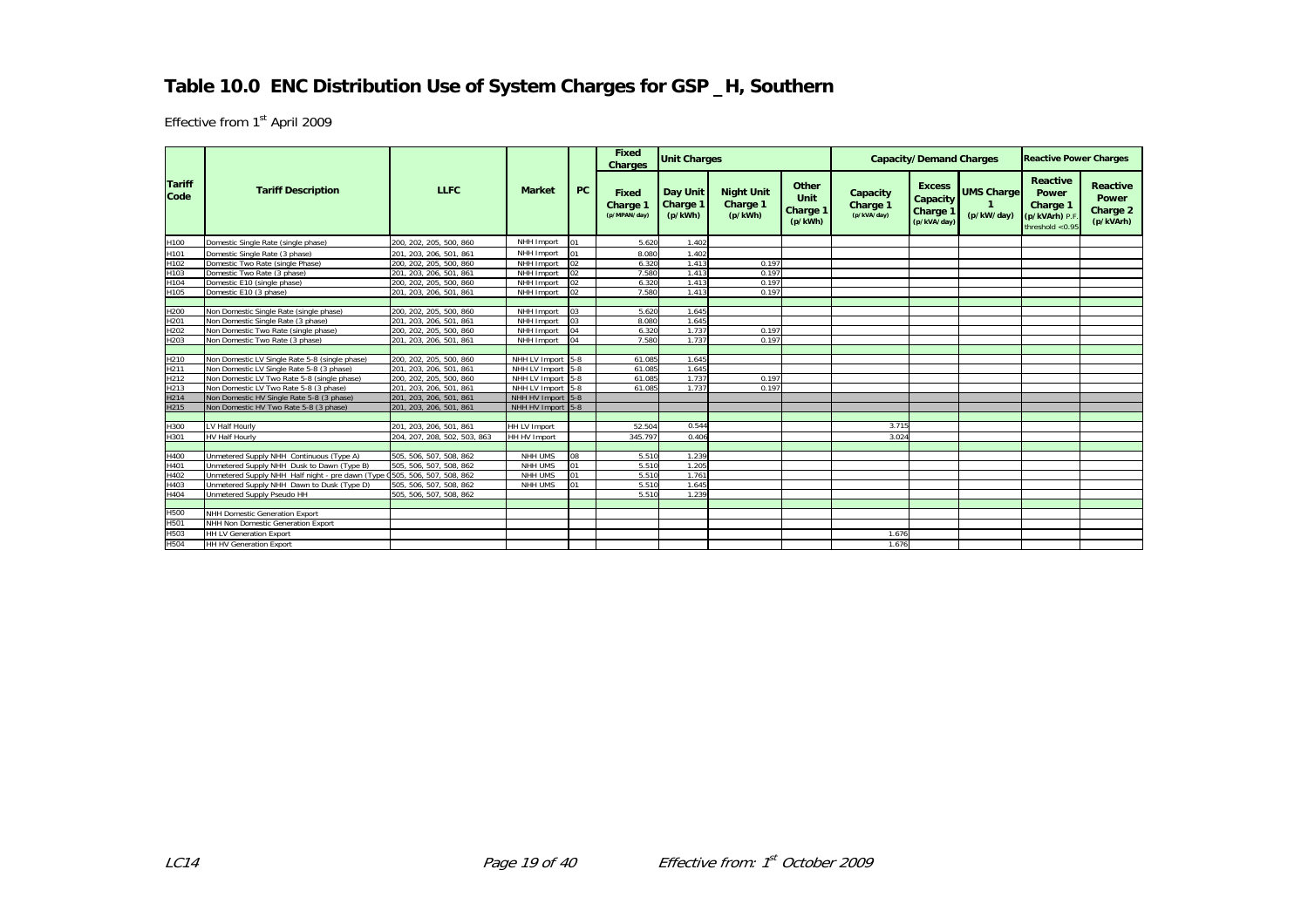#### **Table 11.0 ENC Distribution Use of System Charges for GSP \_J, South East**

Effective from 1<sup>st</sup> October 2009

|                       |                                                                         | LLFC                    |                   |    | <b>Fixed Charges Unit Charges</b> |                                 |                                          |                                                        |                                            | Capacity/Demand Charges                                     |                                 |                                            | <b>Reactive Power Charges</b>                     |
|-----------------------|-------------------------------------------------------------------------|-------------------------|-------------------|----|-----------------------------------|---------------------------------|------------------------------------------|--------------------------------------------------------|--------------------------------------------|-------------------------------------------------------------|---------------------------------|--------------------------------------------|---------------------------------------------------|
| <b>Tariff</b><br>Code | <b>Tariff Description</b>                                               |                         | <b>Market</b>     | PC | Fixed<br>Charge 1<br>(p/MPAN/day) | Day Unit<br>Charge 1<br>(p/kWh) | <b>Night Unit</b><br>Charge 1<br>(p/kWh) | Other<br><b>Unit</b><br>Charge <sup>*</sup><br>(p/kWh) | <b>Capacity</b><br>Charge 1<br>(p/kVA/day) | <b>Excess</b><br>Capacity<br><b>Charge 1</b><br>(p/kVA/day) | <b>UMS Charge</b><br>(p/kW/day) | Reactive<br>Power<br>Charge 1<br>(p/kVArh) | <b>Reactive</b><br>Power<br>Charge 2<br>(p/kVArh) |
| J100                  | Domestic Single Rate (single phase)                                     | 190, 192, 195, 490, 990 | NHH Import        | 01 | 6.66                              | 0.872                           |                                          |                                                        |                                            |                                                             |                                 |                                            |                                                   |
| J101                  | Domestic Single Rate (3 phase)                                          | 191, 193, 196, 491, 991 | NHH Import        | 01 | 6.66                              | 0.872                           |                                          |                                                        |                                            |                                                             |                                 |                                            |                                                   |
| J102                  | Domestic Two Rate (single Phase)                                        | 190, 192, 195, 490, 990 | NHH Import        | 02 | 6.66                              | 1.071                           | 0.410                                    |                                                        |                                            |                                                             |                                 |                                            |                                                   |
| J103                  | Domestic Two Rate (3 phase)                                             | 191, 193, 196, 491, 991 | NHH Import        | 02 | 6.66                              | 1.071                           | 0.410                                    |                                                        |                                            |                                                             |                                 |                                            |                                                   |
| J104                  | Domestic E10 (single phase)                                             | 190, 192, 195, 490, 990 | NHH Import        | 02 | 6.66                              | 1.071                           | 0.410                                    |                                                        |                                            |                                                             |                                 |                                            |                                                   |
| J105                  | Domestic E10 (3 phase)                                                  | 191, 193, 196, 491, 991 | NHH Import        | 02 | 6.66                              | 1.071                           | 0.410                                    |                                                        |                                            |                                                             |                                 |                                            |                                                   |
|                       |                                                                         |                         |                   |    |                                   |                                 |                                          |                                                        |                                            |                                                             |                                 |                                            |                                                   |
| J200                  | Non Domestic Single Rate (single phase)                                 | 190. 192. 195. 490. 990 | NHH Import        | 03 | 9.22                              | 0.906                           |                                          |                                                        |                                            |                                                             |                                 |                                            |                                                   |
| J201                  | Non Domestic Single Rate (3 phase)                                      | 191, 193, 196, 491, 991 | NHH Import        | 03 | 9.22                              | 0.906                           |                                          |                                                        |                                            |                                                             |                                 |                                            |                                                   |
| J202                  | Non Domestic Two Rate (single phase)                                    | 190, 192, 195, 490, 990 | NHH Import        | 04 | 9.22                              | 0.828                           | 0.317                                    |                                                        |                                            |                                                             |                                 |                                            |                                                   |
| J203                  | Non Domestic Two Rate (3 phase)                                         | 191, 193, 196, 491, 991 | NHH Import        | 04 | 9.22                              | 0.828                           | 0.317                                    |                                                        |                                            |                                                             |                                 |                                            |                                                   |
|                       |                                                                         |                         |                   |    |                                   |                                 |                                          |                                                        |                                            |                                                             |                                 |                                            |                                                   |
| J210                  | Non Domestic LV Single Rate 5-8 (single phase)                          | 190, 192, 195, 490, 990 | NHH LV Import 5-8 |    | 217.25                            | 0.796                           |                                          |                                                        |                                            |                                                             |                                 |                                            |                                                   |
| J211                  | Non Domestic LV Single Rate 5-8 (3 phase)                               | 191, 193, 196, 491, 991 | NHH LV Import 5-8 |    | 217.25                            | 0.796                           |                                          |                                                        |                                            |                                                             |                                 |                                            |                                                   |
| J212                  | Non Domestic LV Two Rate 5-8 (single phase)                             | 190, 192, 195, 490, 990 | NHH LV Import 5-8 |    | 217.25                            | 0.768                           | 0.208                                    |                                                        |                                            |                                                             |                                 |                                            |                                                   |
| J213                  | Non Domestic LV Two Rate 5-8 (3 phase)                                  | 191, 193, 196, 491, 991 | NHH LV Import 5-8 |    | 217.25                            | 0.768                           | 0.208                                    |                                                        |                                            |                                                             |                                 |                                            |                                                   |
| J214                  | Non Domestic HV Single Rate 5-8 (3 phase)                               |                         | NHH HV Import 5-8 |    |                                   |                                 |                                          |                                                        |                                            |                                                             |                                 |                                            |                                                   |
| J215                  | Non Domestic HV Two Rate 5-8 (3 phase)                                  |                         | NHH HV Import 5-8 |    |                                   |                                 |                                          |                                                        |                                            |                                                             |                                 |                                            |                                                   |
|                       |                                                                         |                         |                   |    |                                   |                                 |                                          |                                                        |                                            |                                                             |                                 |                                            |                                                   |
| J400                  | Unmetered Supply NHH Continuous (Type A)                                | 495.496.497.498.992     | NHH UMS           | 08 | 11.010                            | 1.079                           |                                          |                                                        |                                            |                                                             |                                 |                                            |                                                   |
| J401                  | Unmetered Supply NHH Dusk to Dawn (Type B)                              | 495, 496, 497, 498, 992 | NHH UMS           | 01 | 11.010                            | 1.752                           |                                          |                                                        |                                            |                                                             |                                 |                                            |                                                   |
| J402                  | Unmetered Supply NHH Half night - pre dawn (Ty 495, 496, 497, 498, 992) |                         | NHH UMS           |    | 11.010                            | 1.545                           |                                          |                                                        |                                            |                                                             |                                 |                                            |                                                   |
| J403                  | Unmetered Supply NHH Dawn to Dusk (Type D)                              | 495, 496, 497, 498, 992 | NHH UMS           | 01 | 11.010                            | 1.296                           |                                          |                                                        |                                            |                                                             |                                 |                                            |                                                   |
|                       |                                                                         |                         |                   |    |                                   |                                 |                                          |                                                        |                                            |                                                             |                                 |                                            |                                                   |
| <b>J500</b>           | NHH Domestic Generation Export                                          |                         |                   |    |                                   |                                 |                                          |                                                        |                                            |                                                             |                                 |                                            |                                                   |
| J501                  | NHH Non Domestic Generation Export                                      |                         |                   |    |                                   |                                 |                                          |                                                        |                                            |                                                             |                                 |                                            |                                                   |
| <b>J503</b>           | HH LV Generation Export                                                 |                         |                   |    |                                   |                                 |                                          |                                                        | 1.28                                       |                                                             |                                 |                                            |                                                   |
| J504                  | <b>HH HV Generation Export</b>                                          |                         |                   |    |                                   |                                 |                                          |                                                        | 1.28                                       |                                                             |                                 |                                            |                                                   |

|                       |                            |                              |                      |           | <b>Fixed Charges</b>                                 |                      |                                 | Unit Charges        |                                            |                        |                                                       | Capacity/Demand Charges               |                                            |                                     | <b>Reactive Power Charges</b>                    |
|-----------------------|----------------------------|------------------------------|----------------------|-----------|------------------------------------------------------|----------------------|---------------------------------|---------------------|--------------------------------------------|------------------------|-------------------------------------------------------|---------------------------------------|--------------------------------------------|-------------------------------------|--------------------------------------------------|
| <b>Tariff</b><br>Code | <b>Tariff Description</b>  | <b>LLFC</b>                  | <b>Market</b>        | <b>PC</b> | <b>Fixed</b><br>Charge 1<br>$(p/MPAN/day)$ $(p/kWh)$ | Day Unit<br>Charge 1 | Day Unit<br>Charge 2<br>(p/kWh) | Charge 3<br>(p/kWh) | Day Unit Night Unit<br>Charge 1<br>(p/kWh) | Other Unit<br>Charge 1 | Capacity<br>Charge 1<br>(p/kWh) (p/kVA/day) (p/kVA/da | <b>Excess</b><br>Capacity<br>Charge 1 | <b>UMS Charge 1</b><br>(p/kW/day) Charge 1 | Power<br>(p/kVArh)                  | Reactive Reactive Power<br>Charge 2<br>(p/kVArh) |
|                       |                            |                              |                      |           |                                                      |                      |                                 |                     |                                            |                        |                                                       |                                       |                                            | p/kVArh<br>P.F < 0.95<br>but > 0.45 | p/kVArh<br>P.F. < 0.45                           |
| J300                  | LV Half Hourly             | 191, 193, 196, 491, 991      | HH LV Import         |           | 69.98                                                | 1.226                | 0.273                           | 0.07                | 0.042                                      | 0.070                  | 7.410                                                 |                                       |                                            | 0.504                               | 0.630                                            |
| J301                  | <b>HV Half Hourly</b>      | 194, 197, 198, 492, 493, 993 | HH HV Import         |           | 150.30                                               | 0.454                | 0.088                           | 0.028               | 0.014                                      | 0.028                  | 4.116                                                 |                                       |                                            | 0.212                               | 0.265                                            |
| J404                  | Unmetered Supply Pseudo HH | 495,496, 497, 498, 992       | <b>HH UMS Import</b> |           | 27.50                                                | 10.7961              | 2.518                           | 0.622               | 0.340                                      | 0.644                  | 0.000                                                 |                                       |                                            | 0.000                               | 0.000                                            |

Night unit 1 1 00:00 - 07:00 all days Day unit 1. 16:00 - 20:00 Mon-Fri, Nov to Feb inc Day unit 2. 07:00 - 16:00, Mon-Fri, Nov to Feb inc and 07:00 - 20:00 Mon-Fri in March Day unit 3. 07:00 - 20:00, Mon-Fri June to Aug inc Other unit 1. All other times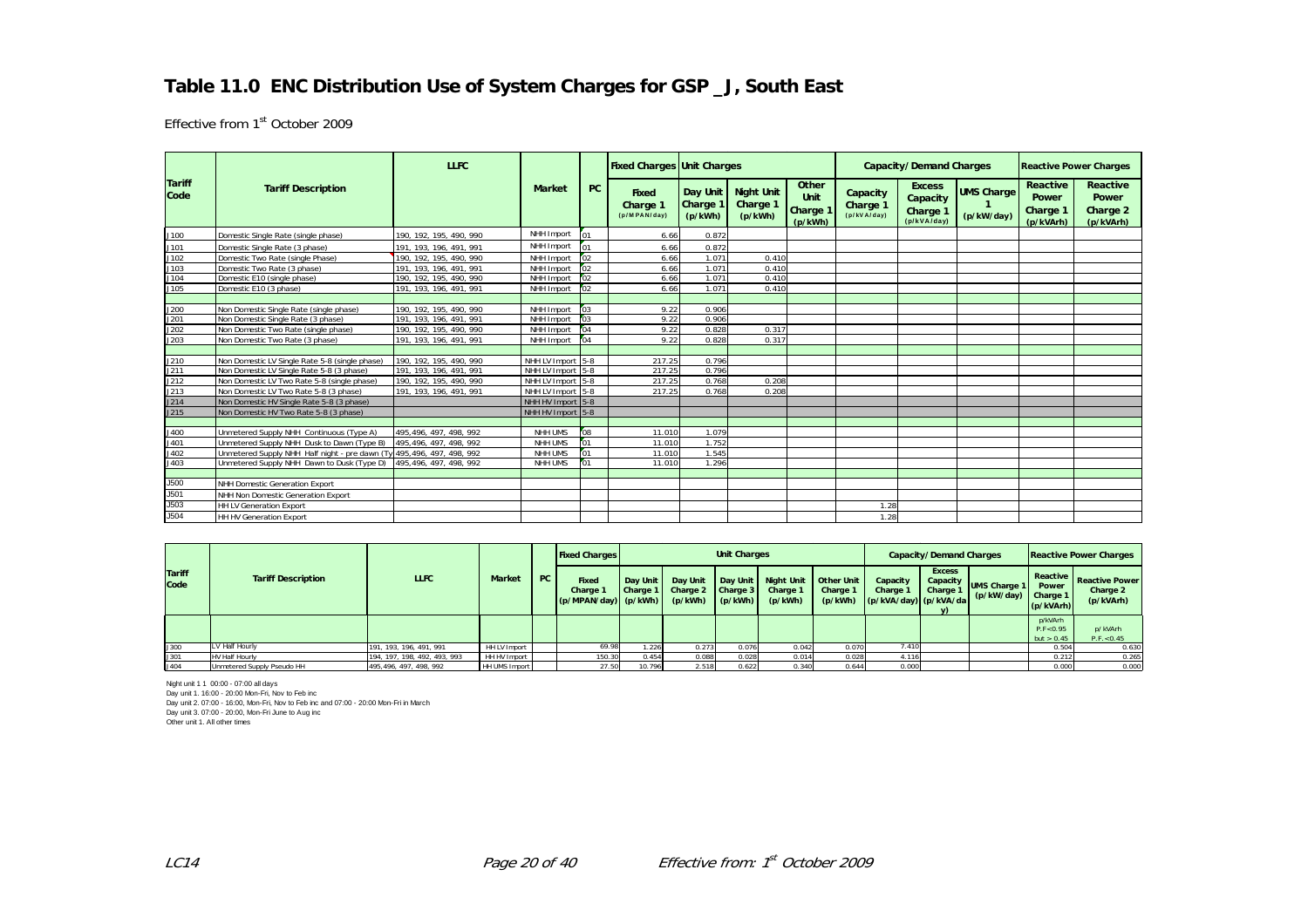# **Table 12.0 ENC Distribution Use of System Charges for GSP \_K, South Wales**

|                       |                                                                            |                              |                     |                 | Fixed<br><b>Charges</b>           | <b>Unit Charges</b>             |                                                     |                     |                                     | <b>Capacity/Demand Charges</b>                       |                                 | <b>Reactive Power Charges</b>                                                      |                                                   |
|-----------------------|----------------------------------------------------------------------------|------------------------------|---------------------|-----------------|-----------------------------------|---------------------------------|-----------------------------------------------------|---------------------|-------------------------------------|------------------------------------------------------|---------------------------------|------------------------------------------------------------------------------------|---------------------------------------------------|
| <b>Tariff</b><br>Code | <b>Tariff Description</b>                                                  | <b>LLFC</b>                  | <b>Market</b>       | <b>PC</b>       | Fixed<br>Charge 1<br>(p/MPAN/day) | Day Unit<br>Charge 1<br>(p/kWh) | <b>Night Unit Other Unit</b><br>Charge 1<br>(p/kWh) | Charge 1<br>(p/kWh) | Capacity<br>Charge 1<br>(p/kVA/day) | <b>Excess</b><br>Capacity<br>Charge 1<br>(p/kVA/day) | <b>UMS Charge</b><br>(p/kW/day) | <b>Reactive</b><br><b>Power</b><br>Charge 1<br>(p/kVArh) P.F<br>threshold $< 0.95$ | <b>Reactive</b><br>Power<br>Charge 2<br>(p/kVArh) |
| K100                  | Domestic Single Rate (single phase)                                        | 210, 212, 215, 510, 870      | NHH Import          | 01              | 0.000                             | 2.490                           |                                                     |                     |                                     |                                                      |                                 |                                                                                    |                                                   |
| K101                  | Domestic Single Rate (3 phase)                                             | 211, 213, 216, 511, 871      | NHH Import          |                 | 0.000                             | 2.490                           |                                                     |                     |                                     |                                                      |                                 |                                                                                    |                                                   |
| K102                  | Domestic Two Rate (single Phase)                                           | 210. 212. 215. 510. 870      | NHH Import          | 02              | 0.000                             | 2.850                           | 0.450                                               |                     |                                     |                                                      |                                 |                                                                                    |                                                   |
| K103                  | Domestic Two Rate (3 phase)                                                | 211, 213, 216, 511, 871      | NHH Import          | 02              | 0.000                             | 2.850                           | 0.450                                               |                     |                                     |                                                      |                                 |                                                                                    |                                                   |
| K104                  | Domestic E10 (single phase)                                                | 210, 212, 215, 510, 870      | NHH Import          | 02              | 0.000                             | 2.850                           | 0.450                                               |                     |                                     |                                                      |                                 |                                                                                    |                                                   |
| K105                  | Domestic E10 (3 phase)                                                     | 211, 213, 216, 511, 871      | NHH Import          | 02 <sub>o</sub> | 0.000                             | 2.850                           | 0.450                                               |                     |                                     |                                                      |                                 |                                                                                    |                                                   |
|                       |                                                                            |                              |                     |                 |                                   |                                 |                                                     |                     |                                     |                                                      |                                 |                                                                                    |                                                   |
| K200                  | Non Domestic Single Rate (single phase)                                    | 210. 212. 215. 510. 870      | NHH Import          |                 | 0.000                             | 2.120                           |                                                     |                     |                                     |                                                      |                                 |                                                                                    |                                                   |
| K201                  | Non Domestic Single Rate (3 phase)                                         | 211, 213, 216, 511, 871      | NHH Import          | 03              | 0.000                             | 2.120                           |                                                     |                     |                                     |                                                      |                                 |                                                                                    |                                                   |
| K202                  | Non Domestic Two Rate (single phase)                                       | 210, 212, 215, 510, 870      | NHH Import          | 04              | 0.000                             | 2.690                           | 0.520                                               |                     |                                     |                                                      |                                 |                                                                                    |                                                   |
| K203                  | Non Domestic Two Rate (3 phase)                                            | 211, 213, 216, 511, 871      | NHH Import          | In4             | 0.000                             | 2.690                           | 0.520                                               |                     |                                     |                                                      |                                 |                                                                                    |                                                   |
|                       |                                                                            |                              |                     |                 |                                   |                                 |                                                     |                     |                                     |                                                      |                                 |                                                                                    |                                                   |
| K210                  | Non Domestic LV Single Rate 5-8 (single phase)                             | 210, 212, 215, 510, 870      | NHH LV Import 5-8   |                 |                                   |                                 |                                                     |                     |                                     |                                                      |                                 |                                                                                    |                                                   |
| K211                  | Non Domestic LV Single Rate 5-8 (3 phase)                                  | 211, 213, 216, 511, 871      | NHH LV Import 5-8   |                 |                                   |                                 |                                                     |                     |                                     |                                                      |                                 |                                                                                    |                                                   |
| K212                  | Non Domestic LV Two Rate 5-8 (single phase)                                | 210, 212, 215, 510, 870      | NHH LV Import 5-8   |                 | 361.00                            | 1.680                           | 0.230                                               |                     |                                     |                                                      |                                 |                                                                                    |                                                   |
| K213                  | Non Domestic LV Two Rate 5-8 (3 phase)                                     | 211, 213, 216, 511, 871      | NHH LV Import 5-8   |                 | 361.00                            | 1.680                           | 0.230                                               |                     |                                     |                                                      |                                 |                                                                                    |                                                   |
| K214                  | Non Domestic HV Single Rate 5-8 (3 phase)                                  |                              | NHH HV Import 5-8   |                 |                                   |                                 |                                                     |                     |                                     |                                                      |                                 |                                                                                    |                                                   |
| K215                  | Non Domestic HV Two Rate 5-8 (3 phase)                                     |                              | NHH HV Import 5-8   |                 |                                   |                                 |                                                     |                     |                                     |                                                      |                                 |                                                                                    |                                                   |
|                       |                                                                            |                              |                     |                 |                                   |                                 |                                                     |                     |                                     |                                                      |                                 |                                                                                    |                                                   |
| K300                  | LV Half Hourly                                                             | 211, 213, 216, 511, 871      | <b>HH LV Import</b> |                 | 0.00                              | 1.360                           | 0.230                                               |                     | 4.820                               |                                                      |                                 | 0.400                                                                              |                                                   |
| K301                  | <b>HV Half Hourly</b>                                                      | 214, 217, 218, 512, 513, 873 | HH HV Import        |                 | 0.00                              | 0.530                           | 0.17                                                |                     | 3.990                               |                                                      |                                 | 0.230                                                                              |                                                   |
|                       |                                                                            |                              |                     |                 |                                   |                                 |                                                     |                     |                                     |                                                      |                                 |                                                                                    |                                                   |
| K400                  | Unmetered Supply NHH Continuous (Type A)                                   | 515, 516, 517, 518, 872      | NHH UMS             | 80              | 0.000                             | 3.093                           |                                                     |                     |                                     |                                                      |                                 |                                                                                    |                                                   |
| K401                  | Unmetered Supply NHH Dusk to Dawn (Type B)                                 | 515. 516. 517. 518. 872      | NHH UMS             | 01              | 0.000                             | 3.093                           |                                                     |                     |                                     |                                                      |                                 |                                                                                    |                                                   |
| K402                  | Unmetered Supply NHH Half night - pre dawn (Type 0515, 516, 517, 518, 872) |                              | NHH UMS             | 01              | 0.000                             | 3.093                           |                                                     |                     |                                     |                                                      |                                 |                                                                                    |                                                   |
| K403                  | Unmetered Supply NHH Dawn to Dusk (Type D)                                 | 515, 516, 517, 518, 872      | NHH UMS             | 01              | 0.000                             | 3.093                           |                                                     |                     |                                     |                                                      |                                 |                                                                                    |                                                   |
| K404                  | Unmetered Supply Pseudo HH                                                 | 515. 516. 517. 518. 872      |                     |                 | 0.000                             | 2.541                           |                                                     |                     |                                     |                                                      |                                 |                                                                                    |                                                   |
|                       |                                                                            |                              |                     |                 |                                   |                                 |                                                     |                     |                                     |                                                      |                                 |                                                                                    |                                                   |
| K500                  | NHH Domestic Generation Export                                             |                              |                     |                 |                                   |                                 |                                                     |                     |                                     |                                                      |                                 |                                                                                    |                                                   |
| K501                  | NHH Non Domestic Generation Export                                         |                              |                     |                 | 8.63                              |                                 |                                                     |                     |                                     |                                                      |                                 |                                                                                    |                                                   |
| K503                  | <b>HH LV Generation Export</b>                                             |                              |                     |                 |                                   |                                 |                                                     |                     | 2.210                               |                                                      |                                 |                                                                                    |                                                   |
| K504                  | <b>HH HV Generation Export</b>                                             |                              |                     |                 |                                   |                                 |                                                     |                     | 2.730                               |                                                      |                                 |                                                                                    |                                                   |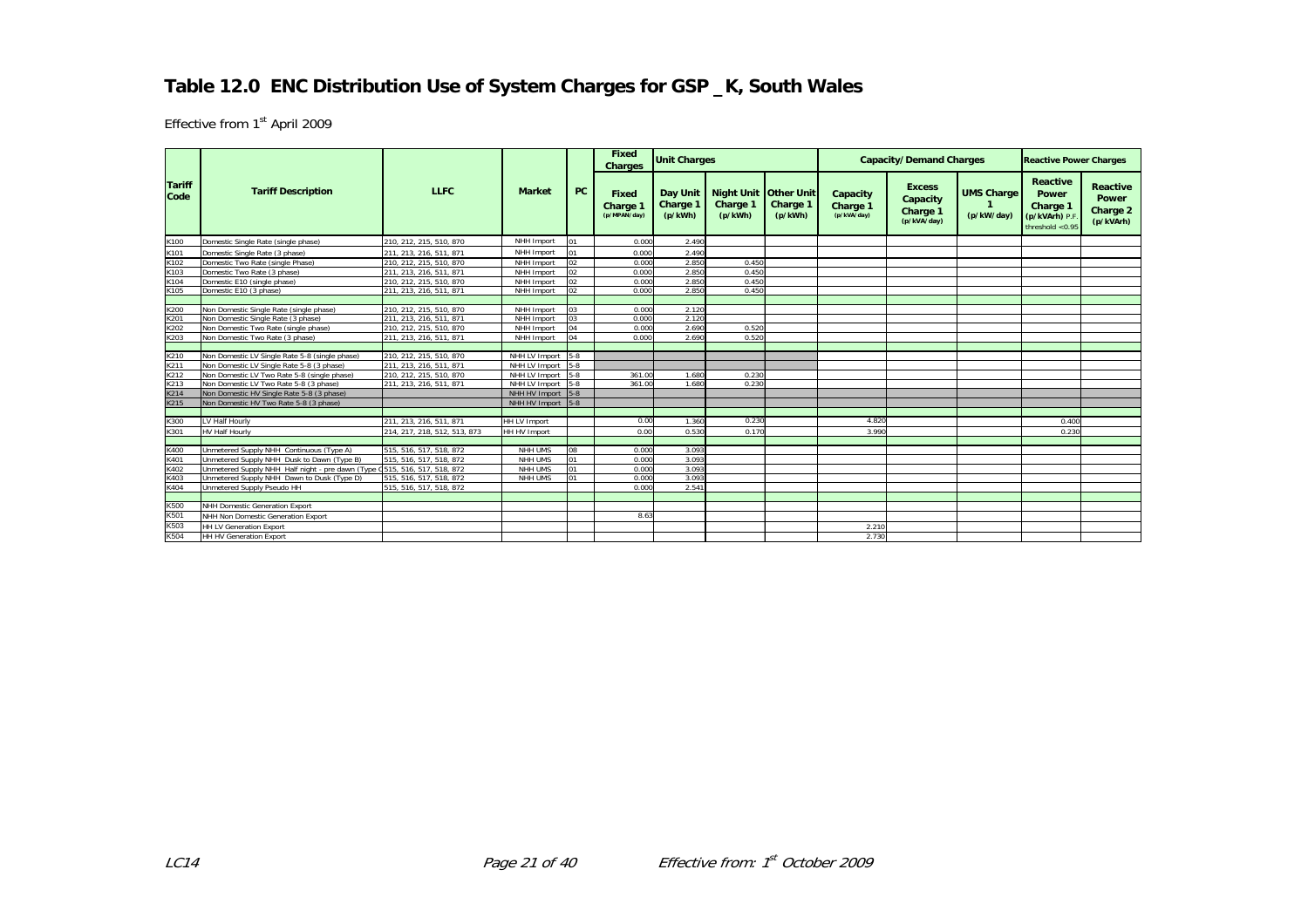# **Table 13.0 ENC Distribution Use of System Charges for GSP \_L, South West**

|                       |                                                 |                         |                     |                 | <b>Fixed Charges Unit Charges</b> |                     |                                            |                                      |                                     | <b>Capacity/Demand Charges</b>                       |                                      | <b>Reactive Power Charges</b>                                                      |                                                          |
|-----------------------|-------------------------------------------------|-------------------------|---------------------|-----------------|-----------------------------------|---------------------|--------------------------------------------|--------------------------------------|-------------------------------------|------------------------------------------------------|--------------------------------------|------------------------------------------------------------------------------------|----------------------------------------------------------|
| <b>Tariff</b><br>Code | <b>Tariff Description</b>                       | <b>LLFC</b>             | <b>Market</b>       | <b>PC</b>       | Fixed<br>Charge 1<br>(p/MPAN/day) | Charge 1<br>(p/kWh) | Day Unit Night Unit<br>Charge 1<br>(p/kWh) | Other<br>Unit<br>Charge 1<br>(p/kWh) | Capacity<br>Charge 1<br>(p/kVA/day) | <b>Excess</b><br>Capacity<br>Charge 1<br>(p/kVA/day) | <b>UMS</b><br>Charge 1<br>(p/kW/day) | <b>Reactive</b><br><b>Power</b><br>Charge 1<br>(p/kVArh) P.F<br>threshold $<$ 0.95 | <b>Reactive</b><br><b>Power</b><br>Charge 2<br>(p/kVArh) |
| L100                  | Domestic Single Rate (single phase)             | 220, 222, 225, 520, 880 | NHH Import          |                 | 0.000                             | 2.300               |                                            |                                      |                                     |                                                      |                                      |                                                                                    |                                                          |
| L101                  | Domestic Single Rate (3 phase)                  | 221, 223, 226, 521, 881 | NHH Import          | $^{\text{n}}$   | 0.000                             | 2.300               |                                            |                                      |                                     |                                                      |                                      |                                                                                    |                                                          |
| L102                  | Domestic Two Rate (single Phase)                | 220. 222. 225. 520. 880 | NHH Import          | 102             | 0.000                             | 2.620               | 0.620                                      |                                      |                                     |                                                      |                                      |                                                                                    |                                                          |
| L <sub>103</sub>      | Domestic Two Rate (3 phase)                     | 221. 223. 226. 521. 881 | NHH Import          | 02              | 0.000                             | 2.620               | 0.620                                      |                                      |                                     |                                                      |                                      |                                                                                    |                                                          |
| L104                  | Domestic E10 (single phase)                     | 220, 222, 225, 520, 880 | NHH Import          | lo <sub>2</sub> | 0.000                             | 2.620               | 0.620                                      |                                      |                                     |                                                      |                                      |                                                                                    |                                                          |
| L105                  | Domestic E10 (3 phase)                          | 221, 223, 226, 521, 881 | NHH Import          | lo2             | 0.000                             | 2.620               | 0.620                                      |                                      |                                     |                                                      |                                      |                                                                                    |                                                          |
|                       |                                                 |                         |                     |                 |                                   |                     |                                            |                                      |                                     |                                                      |                                      |                                                                                    |                                                          |
| L200                  | Non Domestic Single Rate (single phase)         | 220. 222. 225. 520. 880 | NHH Import          | 0.3             | 0.000                             | 1.940               |                                            |                                      |                                     |                                                      |                                      |                                                                                    |                                                          |
| L <sub>201</sub>      | Non Domestic Single Rate (3 phase)              | 221, 223, 226, 521, 881 | NHH Import          | lo <sub>3</sub> | 0.000                             | 1.940               |                                            |                                      |                                     |                                                      |                                      |                                                                                    |                                                          |
| L202                  | Non Domestic Two Rate (single phase)            | 220, 222, 225, 520, 880 | NHH Import          | 04              | 0.000                             | 2.670               | 0.480                                      |                                      |                                     |                                                      |                                      |                                                                                    |                                                          |
| L203                  | Non Domestic Two Rate (3 phase)                 | 221, 223, 226, 521, 881 | NHH Import          | 04              | 0.000                             | 2.670               | 0.480                                      |                                      |                                     |                                                      |                                      |                                                                                    |                                                          |
|                       |                                                 |                         |                     |                 |                                   |                     |                                            |                                      |                                     |                                                      |                                      |                                                                                    |                                                          |
| L210                  | Non Domestic LV Single Rate 5-8 (single phase)  | 220, 222, 225, 520, 880 | NHH LV Import 5-8   |                 |                                   |                     |                                            |                                      |                                     |                                                      |                                      |                                                                                    |                                                          |
| L211                  | Non Domestic LV Single Rate 5-8 (3 phase)       | 221, 223, 226, 521, 881 | NHH LV Import 5-8   |                 |                                   |                     |                                            |                                      |                                     |                                                      |                                      |                                                                                    |                                                          |
| L <sub>212</sub>      | Non Domestic LV Two Rate 5-8 (single phase)     | 220. 222. 225. 520. 880 | NHH LV Import 5-8   |                 | 187.00                            | 1.880               | 0.450                                      |                                      |                                     |                                                      |                                      |                                                                                    |                                                          |
| L213                  | Non Domestic LV Two Rate 5-8 (3 phase)          | 221, 223, 226, 521, 881 | NHH LV Import 5-8   |                 | 187.00                            | 1.880               | 0.450                                      |                                      |                                     |                                                      |                                      |                                                                                    |                                                          |
| L214                  | Non Domestic HV Single Rate 5-8 (3 phase)       |                         | NHH HV Import 5-8   |                 |                                   |                     |                                            |                                      |                                     |                                                      |                                      |                                                                                    |                                                          |
| L215                  | Non Domestic HV Two Rate 5-8 (3 phase)          |                         | NHH HV Import 5-8   |                 |                                   |                     |                                            |                                      |                                     |                                                      |                                      |                                                                                    |                                                          |
|                       |                                                 |                         |                     |                 |                                   |                     |                                            |                                      |                                     |                                                      |                                      |                                                                                    |                                                          |
| L300                  | LV Half Hourly                                  | 221. 223. 226. 521. 881 | <b>HH LV Import</b> |                 | 0.00                              | 1.270               | 0.450                                      |                                      | 3.900                               |                                                      |                                      | 0.420                                                                              |                                                          |
| L301                  | <b>HV Half Hourly</b>                           | 224.227.228.522.523.883 | HH HV Import        |                 | 0.00                              | 0.470               | 0.140                                      |                                      | 3.870                               |                                                      |                                      | 0.230                                                                              |                                                          |
|                       |                                                 |                         |                     |                 |                                   |                     |                                            |                                      |                                     |                                                      |                                      |                                                                                    |                                                          |
| L400                  | Unmetered Supply NHH Continuous (Type A)        | 525,526, 527, 528, 882  | NHH UMS             | los             | 0.000                             | 2.374               |                                            |                                      |                                     |                                                      |                                      |                                                                                    |                                                          |
| L401                  | Unmetered Supply NHH Dusk to Dawn (Type B)      | 525.526.527.528.882     | NHH UMS             | 01              | 0.000                             | 2.374               |                                            |                                      |                                     |                                                      |                                      |                                                                                    |                                                          |
| L402                  | Unmetered Supply NHH Half night - pre dawn (Typ | 525,526, 527, 528, 882  | NHH UMS             | 01              | 0.000                             | 2.374               |                                            |                                      |                                     |                                                      |                                      |                                                                                    |                                                          |
| L403                  | Unmetered Supply NHH Dawn to Dusk (Type D)      | 525.526. 527. 528. 882  | NHH UMS             |                 | 0.000                             | 2.374               |                                            |                                      |                                     |                                                      |                                      |                                                                                    |                                                          |
| L404                  | Unmetered Supply Pseudo HH                      | 525.526. 527. 528. 882  |                     |                 | 0.000                             | 2.917               |                                            |                                      |                                     |                                                      |                                      |                                                                                    |                                                          |
|                       |                                                 |                         |                     |                 |                                   |                     |                                            |                                      |                                     |                                                      |                                      |                                                                                    |                                                          |
| L500                  | NHH Domestic Generation Export                  |                         |                     |                 |                                   |                     |                                            |                                      |                                     |                                                      |                                      |                                                                                    |                                                          |
| L501                  | NHH Non Domestic Generation Export              |                         |                     |                 | 7.10                              |                     |                                            |                                      |                                     |                                                      |                                      |                                                                                    |                                                          |
| L503                  | <b>HH LV Generation Export</b>                  |                         |                     |                 |                                   |                     |                                            |                                      | 1.820                               |                                                      |                                      |                                                                                    |                                                          |
| L504                  | <b>HH HV Generation Export</b>                  |                         |                     |                 |                                   |                     |                                            |                                      | 1.860                               |                                                      |                                      |                                                                                    |                                                          |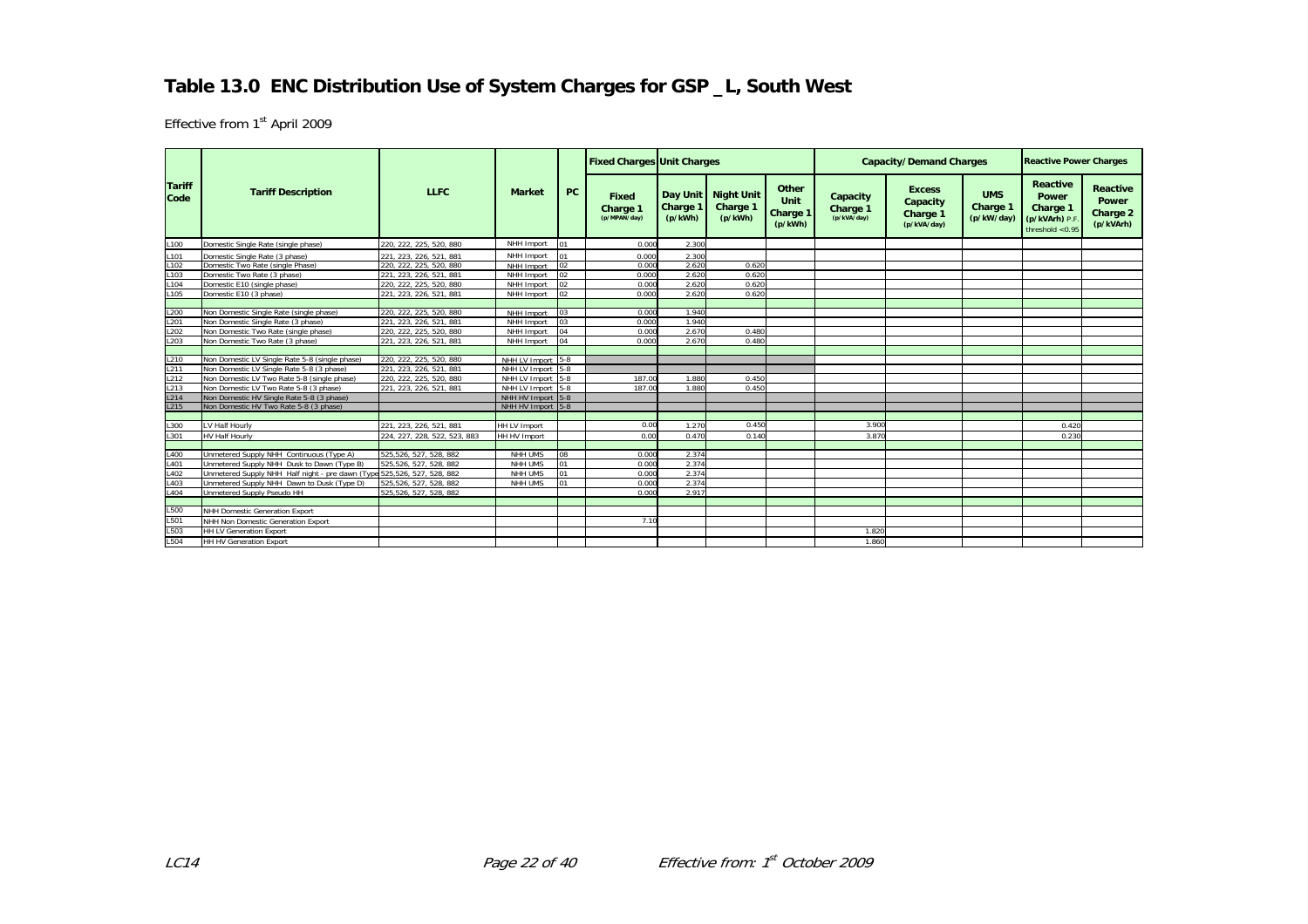# **Table 14.0 ENC Distribution Use of System Charges for GSP \_M, Yorkshire**

|                       |                                                  |                              |                     |           | <b>Fixed Charges Unit Charges</b> |                                 |                                          |                                          |                                                          | <b>Capacity/Demand Charges</b>              |                   |                                                          | <b>Reactive Power Charges</b>                  |
|-----------------------|--------------------------------------------------|------------------------------|---------------------|-----------|-----------------------------------|---------------------------------|------------------------------------------|------------------------------------------|----------------------------------------------------------|---------------------------------------------|-------------------|----------------------------------------------------------|------------------------------------------------|
| <b>Tariff</b><br>Code | <b>Tariff Description</b>                        | <b>LLFC</b>                  | <b>Market</b>       | <b>PC</b> | Fixed<br>Charge 1<br>(p/MPAN/day) | Day Unit<br>Charge 1<br>(p/kWh) | <b>Night Unit</b><br>Charge 1<br>(p/kWh) | <b>Other Unit</b><br>Charge 1<br>(p/kWh) | Capacity<br>Charge 1<br>(p/kVA/day) (p/kVA/da (p/kW/day) | <b>Excess</b><br>Capacity<br>Charge 1<br>V) | <b>UMS Charge</b> | <b>Reactive</b><br><b>Power</b><br>Charge 1<br>(p/kVArh) | <b>Reactive Power</b><br>Charge 2<br>(p/kVArh) |
| M100                  | Domestic Single Rate (single phase)              | 230. 232. 235. 530. 890      | NHH Import          | 01        | 7.434                             | 1.039                           |                                          |                                          |                                                          |                                             |                   |                                                          |                                                |
| M101                  | Domestic Single Rate (3 phase)                   | 231, 233, 236, 531, 891      | NHH Impor           | 01        | 7.434                             | 1.039                           |                                          |                                          |                                                          |                                             |                   |                                                          |                                                |
| M102                  | Domestic Two Rate (single Phase)                 | 230, 232, 235, 530, 890      | NHH Import          | 02        | 8.347                             | 1.271                           | 0.172                                    |                                          |                                                          |                                             |                   |                                                          |                                                |
| M103                  | Domestic Two Rate (3 phase)                      | 231, 233, 236, 531, 891      | NHH Import          | 02        | 8.347                             | 1.271                           | 0.172                                    |                                          |                                                          |                                             |                   |                                                          |                                                |
| M104                  | Domestic E10 (single phase)                      | 230, 232, 235, 530, 890      | NHH Import          | 02        | 8.347                             | 1.271                           | 0.079                                    |                                          |                                                          |                                             |                   |                                                          |                                                |
| M105                  | Domestic E10 (3 phase)                           | 231, 233, 236, 531, 891      | NHH Import          | 02        | 8.347                             | 1.271                           | 0.079                                    |                                          |                                                          |                                             |                   |                                                          |                                                |
|                       |                                                  |                              |                     |           |                                   |                                 |                                          |                                          |                                                          |                                             |                   |                                                          |                                                |
| M200                  | Non Domestic Single Rate (single phase)          | 230, 232, 235, 530, 890      | NHH Import          | 03        | 23.111                            | 1.177                           |                                          |                                          |                                                          |                                             |                   |                                                          |                                                |
| M201                  | Non Domestic Single Rate (3 phase)               | 231, 233, 236, 531, 891      | NHH Import          | 103       | 23.111                            | 1.177                           |                                          |                                          |                                                          |                                             |                   |                                                          |                                                |
| M202                  | Non Domestic Two Rate (single phase)             | 230, 232, 235, 530, 890      | NHH Import          | 04        | 30.219                            | 1.109                           | 0.150                                    |                                          |                                                          |                                             |                   |                                                          |                                                |
| M203                  | Non Domestic Two Rate (3 phase)                  | 231, 233, 236, 531, 891      | NHH Import          | 04        | 30.219                            | 1.109                           | 0.150                                    |                                          |                                                          |                                             |                   |                                                          |                                                |
|                       |                                                  |                              |                     |           |                                   |                                 |                                          |                                          |                                                          |                                             |                   |                                                          |                                                |
| M210                  | Non Domestic LV Single Rate 5-8 (single phase)   | 230, 232, 235, 530, 890      | NHH LV Import       | $5-8$     |                                   |                                 |                                          |                                          |                                                          |                                             |                   |                                                          |                                                |
| M211                  | Non Domestic LV Single Rate 5-8 (3 phase)        | 231, 233, 236, 531, 891      | NHH LV Import 5-8   |           |                                   |                                 |                                          |                                          |                                                          |                                             |                   |                                                          |                                                |
| M212                  | Non Domestic LV Two Rate 5-8 (single phase)      | 230, 232, 235, 530, 890      | NHH LV Import 5-8   |           | 120.398                           | 1.088                           | 0.147                                    |                                          |                                                          |                                             |                   |                                                          |                                                |
| M213                  | Non Domestic LV Two Rate 5-8 (3 phase)           | 231, 233, 236, 531, 891      | NHH LV Import 5-8   |           | 120.398                           | 1.088                           | 0.147                                    |                                          |                                                          |                                             |                   |                                                          |                                                |
| M214                  | Non Domestic HV Single Rate 5-8 (3 phase)        |                              | NHH HV Import 5-8   |           |                                   |                                 |                                          |                                          |                                                          |                                             |                   |                                                          |                                                |
| M215                  | Non Domestic HV Two Rate 5-8 (3 phase)           |                              | NHH HV Import 5-8   |           |                                   |                                 |                                          |                                          |                                                          |                                             |                   |                                                          |                                                |
|                       |                                                  |                              |                     |           |                                   |                                 |                                          |                                          |                                                          |                                             |                   |                                                          |                                                |
| M300                  | LV Half Hourly                                   | 231, 233, 236, 531, 891      | <b>HH LV Import</b> |           | 396.546                           | 0.222                           | 0.030                                    |                                          | 3.459                                                    |                                             |                   |                                                          |                                                |
| M301                  | <b>HV Half Hourly</b>                            | 234, 237, 238, 532, 533, 893 | <b>HH HV Import</b> |           | 1.468.864                         | 0.091                           | 0.012                                    |                                          | 2.278                                                    |                                             |                   |                                                          |                                                |
|                       |                                                  |                              |                     |           |                                   |                                 |                                          |                                          |                                                          |                                             |                   |                                                          |                                                |
| M400                  | Unmetered Supply NHH Continuous (Type A)         | 535,536, 537, 538, 892       | NHH UMS             | 08        | 0.000                             | 1.295                           |                                          |                                          |                                                          |                                             |                   |                                                          |                                                |
| M401                  | Unmetered Supply NHH Dusk to Dawn (Type B)       | 535,536, 537, 538, 892       | NHH UMS             | 01        | 0.000                             | 1.295                           |                                          |                                          |                                                          |                                             |                   |                                                          |                                                |
| M402                  | Unmetered Supply NHH Half night - pre dawn (Type | 535,536, 537, 538, 892       | NHH UMS             | 01        | 0.000                             | 1.295                           |                                          |                                          |                                                          |                                             |                   |                                                          |                                                |
| M403                  | Unmetered Supply NHH Dawn to Dusk (Type D)       | 535,536, 537, 538, 892       | <b>NHH UMS</b>      | 01        | 0.000                             | 1.295                           |                                          |                                          |                                                          |                                             |                   |                                                          |                                                |
| M404                  | <b>Unmetered Supply Pseudo HH</b>                | 535.536, 537, 538, 892       |                     |           | 0.000                             | 1.295                           |                                          |                                          |                                                          |                                             |                   |                                                          |                                                |
|                       |                                                  |                              |                     |           |                                   |                                 |                                          |                                          |                                                          |                                             |                   |                                                          |                                                |
| M500                  | <b>NHH Domestic Generation Export</b>            |                              |                     |           |                                   |                                 |                                          |                                          |                                                          |                                             |                   |                                                          |                                                |
| M501                  | NHH Non Domestic Generation Export               |                              |                     |           |                                   |                                 |                                          |                                          |                                                          |                                             |                   |                                                          |                                                |
| M503                  | <b>HH LV Generation Export</b>                   |                              |                     |           |                                   |                                 |                                          |                                          | 1.454                                                    |                                             |                   |                                                          |                                                |
| M504                  | <b>HH HV Generation Export</b>                   |                              |                     |           |                                   |                                 |                                          |                                          | 1.756                                                    |                                             |                   |                                                          |                                                |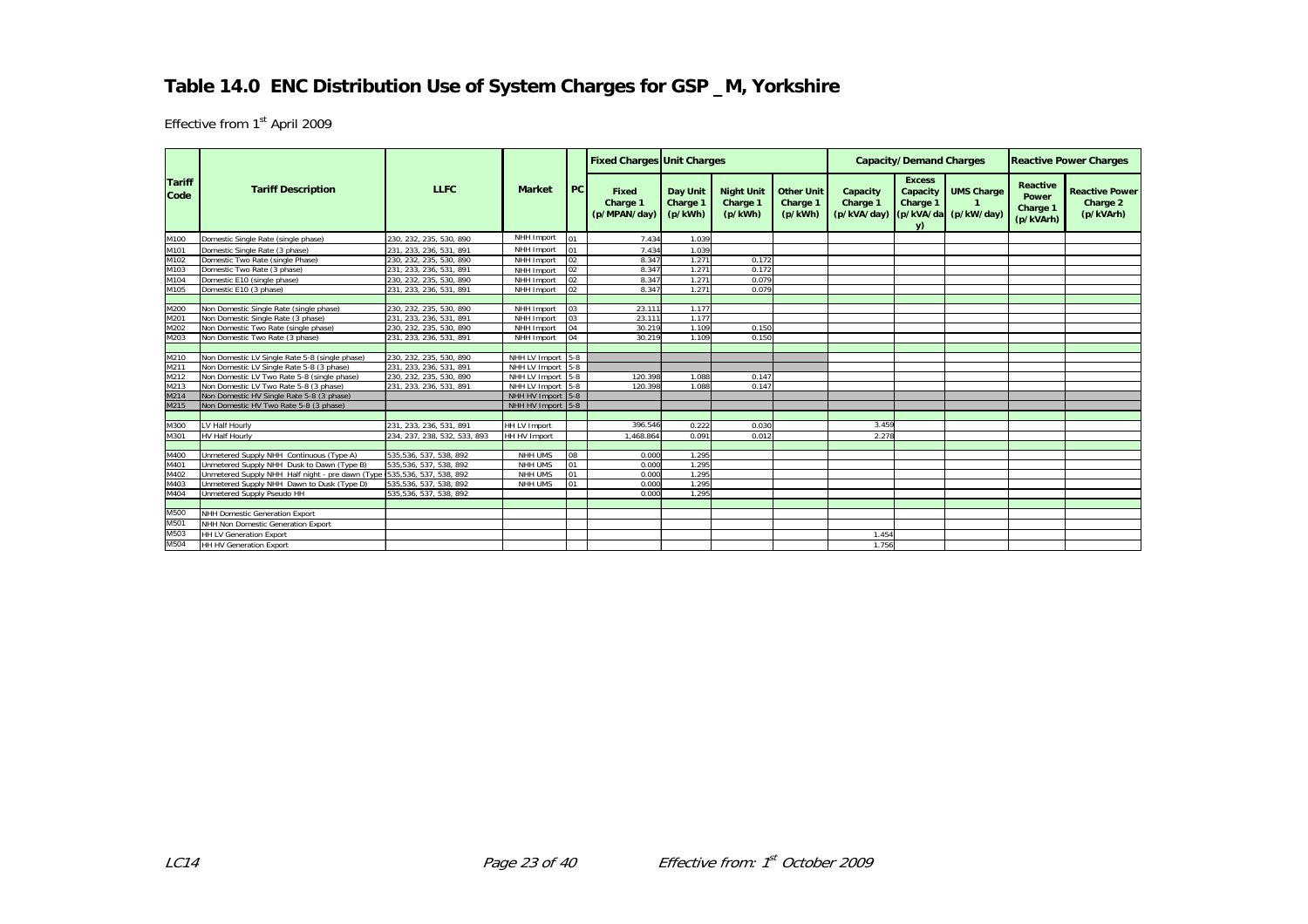# **Table 15.0 ENC Distribution Use of System Charges for GSP \_N, South Scotland.**

Effective from 1st October 2009

|                       |                                                                                       |                              |                                        |                        | <b>Fixed</b><br>Charges                  | <b>Unit Charges</b>             |                                          |                                          | Capacity/Demand Charges                    |                                                      |                                 | <b>Reactive Power Charges</b>                                          |                                                          |
|-----------------------|---------------------------------------------------------------------------------------|------------------------------|----------------------------------------|------------------------|------------------------------------------|---------------------------------|------------------------------------------|------------------------------------------|--------------------------------------------|------------------------------------------------------|---------------------------------|------------------------------------------------------------------------|----------------------------------------------------------|
| <b>Tariff</b><br>Code | <b>Tariff Description</b>                                                             | <b>LLFC</b>                  | <b>Market</b>                          | <b>PC</b>              | <b>Fixed</b><br>Charge 1<br>(p/MPAN/day) | Day Unit<br>Charge 1<br>(p/kWh) | <b>Night Unit</b><br>Charge 1<br>(p/kWh) | <b>Other Unit</b><br>Charge 1<br>(p/kWh) | <b>Capacity</b><br>Charge 1<br>(p/kVA/day) | <b>Excess</b><br>Capacity<br>Charge 1<br>(p/kVA/day) | <b>UMS Charge</b><br>(p/kW/day) | Reactive<br>Power<br>Charge 1<br>(p/kVArh)<br>P.F. threshold<br>< 0.95 | <b>Reactive</b><br><b>Power</b><br>Charge 2<br>(p/kVArh) |
| N100                  | Domestic Single Rate (single phase)                                                   | 180, 182, 185, 480, 980      | NHH Import                             | 01                     | 5.99                                     | 1.720                           |                                          |                                          |                                            |                                                      |                                 |                                                                        |                                                          |
| N101                  | Domestic Single Rate (3 phase)                                                        | 181, 183, 186, 481, 981      | NHH Import                             | $\Gamma$ <sub>01</sub> | 5.99                                     | 1.720                           |                                          |                                          |                                            |                                                      |                                 |                                                                        |                                                          |
| N102                  | Domestic Two Rate (single Phase)                                                      | 180, 182, 185, 480, 980      | NHH Import                             | 02                     | 8.05                                     | 1.950                           | 0.590                                    |                                          |                                            |                                                      |                                 |                                                                        |                                                          |
| N103                  | Domestic Two Rate (3 phase)                                                           | 181, 183, 186, 481, 981      | NHH Import                             | 02                     | 8.05                                     | 1.950                           | 0.590                                    |                                          |                                            |                                                      |                                 |                                                                        |                                                          |
| N104                  | Domestic E10 (single phase)                                                           | 180, 182, 185, 480, 980      | NHH Import                             | 02                     | 8.05                                     | 1.950                           | 0.590                                    |                                          |                                            |                                                      |                                 |                                                                        |                                                          |
| N105                  | Domestic E10 (3 phase)                                                                | 181, 183, 186, 481, 981      | NHH Import                             | 02                     | 8.05                                     | 1.950                           | 0.590                                    |                                          |                                            |                                                      |                                 |                                                                        |                                                          |
|                       |                                                                                       |                              |                                        |                        |                                          |                                 |                                          |                                          |                                            |                                                      |                                 |                                                                        |                                                          |
| N200                  | Non Domestic Single Rate (single phase)                                               | 180, 182, 185, 480, 980      | NHH Import                             | 03                     | 24.54                                    | 1.870                           |                                          |                                          |                                            |                                                      |                                 |                                                                        |                                                          |
| N201                  | Non Domestic Single Rate (3 phase)                                                    | 181, 183, 186, 481, 981      | NHH Import                             | 03                     | 24.54                                    | 1.870                           |                                          |                                          |                                            |                                                      |                                 |                                                                        |                                                          |
| N202                  | Non Domestic Two Rate (single phase)                                                  | 180, 182, 185, 480, 980      | NHH Import                             | 04                     | 29.34                                    | 3.160                           | 0.920                                    |                                          |                                            |                                                      |                                 |                                                                        |                                                          |
| N203                  | Non Domestic Two Rate (3 phase)                                                       | 181, 183, 186, 481, 981      | NHH Import                             | 04                     | 29.34                                    | 3.160                           | 0.920                                    |                                          |                                            |                                                      |                                 |                                                                        |                                                          |
|                       |                                                                                       |                              |                                        |                        |                                          |                                 |                                          |                                          |                                            |                                                      |                                 |                                                                        |                                                          |
| N210                  | Non Domestic LV Single Rate 5-8 (single phase)                                        | 180, 182, 185, 480, 980      | NHH LV Import 5-8<br>NHH LV Import 5-8 |                        |                                          |                                 |                                          |                                          |                                            |                                                      |                                 |                                                                        |                                                          |
| N211                  | Non Domestic LV Single Rate 5-8 (3 phase)                                             | 181, 183, 186, 481, 981      |                                        |                        |                                          |                                 |                                          |                                          |                                            |                                                      |                                 |                                                                        |                                                          |
| N212<br>N213          | Non Domestic LV Two Rate 5-8 (single phase)<br>Non Domestic LV Two Rate 5-8 (3 phase) | 180, 182, 185, 480, 980      | NHH LV Import 5-8<br>NHH LV Import 5-8 |                        | 89.05<br>89.05                           | 1.730<br>1.730                  | 0.270<br>0.270                           |                                          |                                            |                                                      |                                 |                                                                        |                                                          |
|                       | Non Domestic HV Single Rate 5-8 (3 phase)                                             | 181, 183, 186, 481, 981      | NHH HV Import 5-8                      |                        |                                          |                                 |                                          |                                          |                                            |                                                      |                                 |                                                                        |                                                          |
| N214<br>N215          | Non Domestic HV Two Rate 5-8 (3 phase)                                                |                              | NHH HV Import 5-8                      |                        |                                          |                                 |                                          |                                          |                                            |                                                      |                                 |                                                                        |                                                          |
|                       |                                                                                       |                              |                                        |                        |                                          |                                 |                                          |                                          |                                            |                                                      |                                 |                                                                        |                                                          |
| N300                  | LV Half Hourly                                                                        | 181, 183, 186, 481, 981      | HH LV Import                           |                        | 46.530                                   | 1.360                           | 0.170                                    |                                          | 1.980                                      |                                                      |                                 | 0.280                                                                  |                                                          |
| N301                  | <b>HV Half Hourly</b>                                                                 | 184, 187, 188, 482, 483, 983 | HH HV Import                           |                        | 687.420                                  | 0.800                           | 0.190                                    |                                          | 1.070                                      |                                                      |                                 | 0.170                                                                  |                                                          |
|                       |                                                                                       |                              |                                        |                        |                                          |                                 |                                          |                                          |                                            |                                                      |                                 |                                                                        |                                                          |
| N400                  | Unmetered Supply NHH Continuous (Type A)                                              | 485.486.487.488.982          | NHH UMS                                | 08                     | 7.40                                     | 1.410                           |                                          |                                          |                                            |                                                      |                                 |                                                                        |                                                          |
| N401                  | Unmetered Supply NHH Dusk to Dawn (Type B)                                            | 485, 486, 487, 488, 982      | NHH UMS                                | 01                     | 7.40                                     | 1.410                           |                                          |                                          |                                            |                                                      |                                 |                                                                        |                                                          |
| N402                  | Unmetered Supply NHH Half night - pre dawn (Typ 485, 486, 487, 488, 982               |                              | NHH UMS                                | 01                     | 7.40                                     | 1.410                           |                                          |                                          |                                            |                                                      |                                 |                                                                        |                                                          |
| N403                  | Unmetered Supply NHH Dawn to Dusk (Type D)                                            | 485, 486, 487, 488, 982      | NHH UMS                                | 01                     | 7.40                                     | 1.410                           |                                          |                                          |                                            |                                                      |                                 |                                                                        |                                                          |
| N404                  | Unmetered Supply Pseudo HH                                                            | 485,486, 487, 488, 982       |                                        |                        | 7.40                                     | 1.410                           |                                          |                                          |                                            |                                                      |                                 |                                                                        |                                                          |
|                       |                                                                                       |                              |                                        |                        |                                          |                                 |                                          |                                          |                                            |                                                      |                                 |                                                                        |                                                          |
| N500                  | NHH Domestic Generation Export                                                        |                              |                                        |                        |                                          |                                 |                                          |                                          |                                            |                                                      |                                 |                                                                        |                                                          |
| N <sub>501</sub>      | NHH Non Domestic Generation Export                                                    |                              |                                        |                        |                                          |                                 |                                          |                                          |                                            |                                                      |                                 |                                                                        |                                                          |
| N <sub>503</sub>      | HH LV Generation Export                                                               |                              |                                        |                        |                                          |                                 |                                          |                                          |                                            |                                                      |                                 | 0.280                                                                  |                                                          |
| N504                  | <b>HH HV Generation Export</b>                                                        |                              |                                        |                        |                                          |                                 |                                          |                                          | 0.280                                      |                                                      |                                 | 0.180                                                                  |                                                          |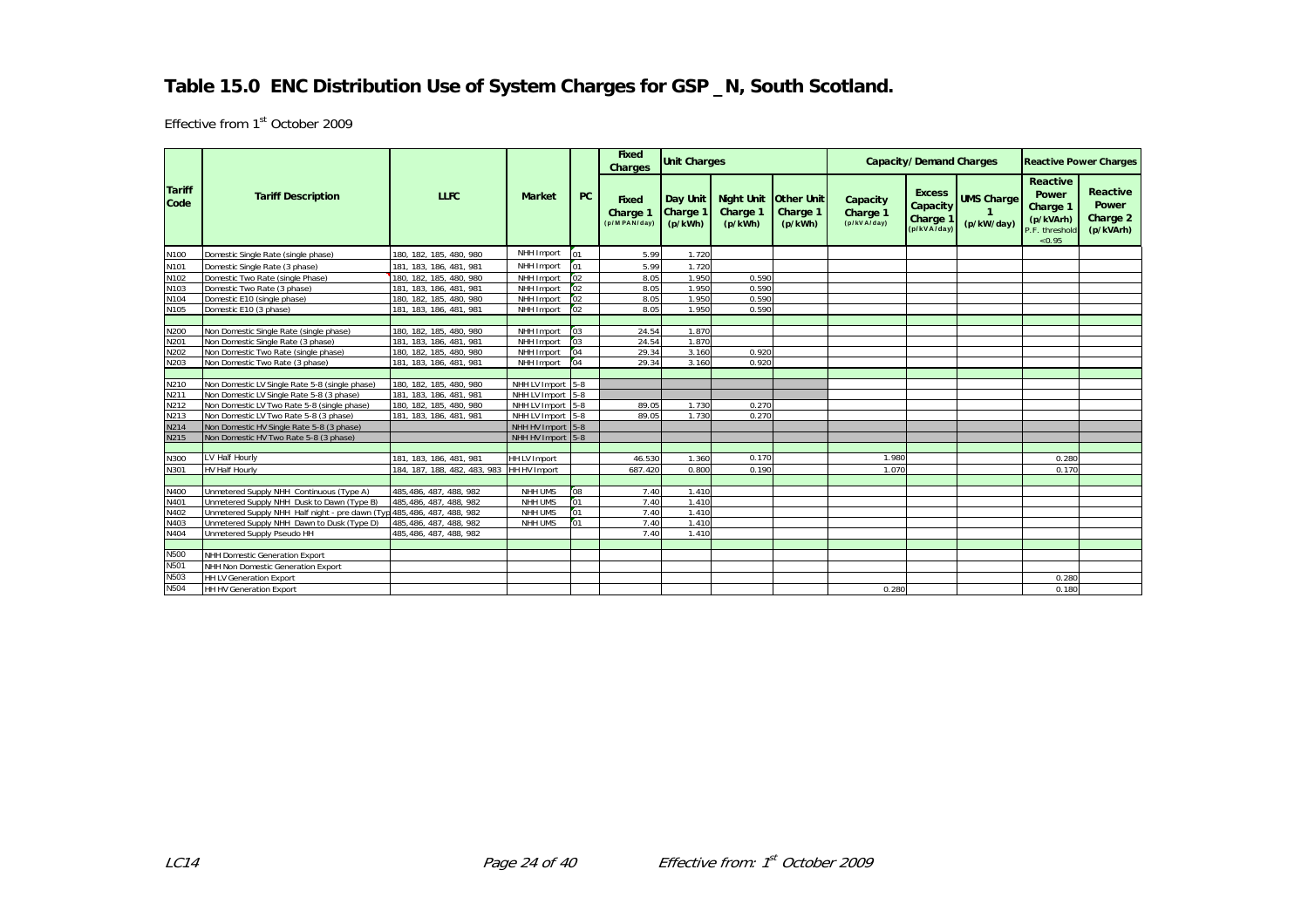# **Table 16.0 ENC Distribution Use of System Charges for GSP \_P, North Scotland**

Effective from 1st April 2009

|                       |                                                                       |                         |                   |           | <b>Fixed</b><br><b>Unit Charges</b><br><b>Charges</b> |                                 |                                          |                                                         |                                            | <b>Capacity/Demand Charges</b>             |                                                      | <b>Reactive Power Charges</b>   |                                                     |                                                          |
|-----------------------|-----------------------------------------------------------------------|-------------------------|-------------------|-----------|-------------------------------------------------------|---------------------------------|------------------------------------------|---------------------------------------------------------|--------------------------------------------|--------------------------------------------|------------------------------------------------------|---------------------------------|-----------------------------------------------------|----------------------------------------------------------|
| <b>Tariff</b><br>Code | <b>Tariff Description</b>                                             | <b>LLFC</b>             | <b>Market</b>     | <b>PC</b> | <b>Fixed</b><br>Charge 1<br>(p/MPAN/day)              | Day Unit<br>Charge 1<br>(p/kWh) | <b>Night Unit</b><br>Charge 1<br>(p/kWh) | Other /<br><b>Summer</b><br>Unit<br>Charge 1<br>(p/kWh) | Other / Unit<br><b>Winter 2</b><br>(p/kWh) | <b>Capacity</b><br>Charge 1<br>(p/kVA/day) | <b>Excess</b><br>Capacity<br>Charge 1<br>(p/kVA/day) | <b>UMS Charge</b><br>(p/kW/day) | <b>Reactive</b><br><b>Power Charge</b><br>(p/kVArh) | <b>Reactive</b><br><b>Power</b><br>Charge 2<br>(p/kVArh) |
| P100                  | Domestic Single Rate (single phase)                                   | 170. 172. 175. 470. 970 | NHH Import        |           | 5.340                                                 | 2.230                           |                                          |                                                         |                                            |                                            |                                                      |                                 |                                                     |                                                          |
| P101                  | Domestic Single Rate (3 phase)                                        | 171.173.176.471.971     | NHH Import        |           | 5.340                                                 | 2.230                           |                                          |                                                         |                                            |                                            |                                                      |                                 |                                                     |                                                          |
| P102                  | Domestic Two Rate (single Phase)                                      | 170. 172. 175. 470. 970 | NHH Import        | 02        | 5.340                                                 | 2.230                           | 0.950                                    |                                                         |                                            |                                            |                                                      |                                 |                                                     |                                                          |
| P103                  | Domestic Two Rate (3 phase)                                           | 171.173.176.471.971     | NHH Import        | 02        | 5.340                                                 | 2.230                           | 0.950                                    |                                                         |                                            |                                            |                                                      |                                 |                                                     |                                                          |
| P104                  | Domestic E10 (single phase)                                           | 170, 172, 175, 470, 970 | NHH Import        | $02\,$    | 5.340                                                 | 2.230                           | 0.950                                    |                                                         |                                            |                                            |                                                      |                                 |                                                     |                                                          |
| P105                  | Domestic E10 (3 phase)                                                | 171, 173, 176, 471, 971 | NHH Import        |           | 5.34                                                  | 2.230                           | 0.950                                    |                                                         |                                            |                                            |                                                      |                                 |                                                     |                                                          |
|                       |                                                                       |                         |                   |           |                                                       |                                 |                                          |                                                         |                                            |                                            |                                                      |                                 |                                                     |                                                          |
| P200                  | Non Domestic Single Rate (single phase)                               | 170. 172. 175. 470. 970 | NHH Import        | 03        | 7.440                                                 | 3.560                           |                                          |                                                         |                                            |                                            |                                                      |                                 |                                                     |                                                          |
| P201                  | Non Domestic Single Rate (3 phase)                                    | 171.173.176.471.971     | NHH Import        | 03        | 7.440                                                 | 3.560                           |                                          |                                                         |                                            |                                            |                                                      |                                 |                                                     |                                                          |
| P202                  | Non Domestic Two Rate (single phase)                                  | 170. 172. 175. 470. 970 | NHH Import        | 04        | 7.440                                                 | 3.560                           | 0.950                                    |                                                         |                                            |                                            |                                                      |                                 |                                                     |                                                          |
| P203                  | Non Domestic Two Rate (3 phase)                                       | 171, 173, 176, 471, 971 | NHH Import        | 04        | 7.44                                                  | 3.560                           | 0.950                                    |                                                         |                                            |                                            |                                                      |                                 |                                                     |                                                          |
|                       |                                                                       |                         |                   |           |                                                       |                                 |                                          |                                                         |                                            |                                            |                                                      |                                 |                                                     |                                                          |
| P210                  | Non Domestic LV Single Rate 5-8 (single phase)                        | 170.172.175.470.970     | NHH LV Import 5-8 |           | 14.236                                                | 3.560                           |                                          |                                                         |                                            |                                            |                                                      |                                 |                                                     |                                                          |
| P211                  | Non Domestic LV Single Rate 5-8 (3 phase)                             | 171. 173. 176. 471. 971 | NHH LV Import 5-8 |           | 14.236                                                | 3.560                           |                                          |                                                         |                                            |                                            |                                                      |                                 |                                                     |                                                          |
| P212                  | Non Domestic LV Two Rate 5-8 (single phase)                           | 170. 172. 175. 470. 970 | NHH LV Import 5-8 |           |                                                       |                                 |                                          |                                                         |                                            |                                            |                                                      |                                 |                                                     |                                                          |
| P213                  | Non Domestic LV Two Rate 5-8 (3 phase)                                | 171, 173, 176, 471, 971 | NHH LV Import 5-8 |           |                                                       |                                 |                                          |                                                         |                                            |                                            |                                                      |                                 |                                                     |                                                          |
| P214                  | Non Domestic HV Single Rate 5-8 (3 phase)                             |                         | NHH HV Import 5-8 |           |                                                       |                                 |                                          |                                                         |                                            |                                            |                                                      |                                 |                                                     |                                                          |
| P215                  | Non Domestic HV Two Rate 5-8 (3 phase)                                |                         | NHH HV Import 5-8 |           |                                                       |                                 |                                          |                                                         |                                            |                                            |                                                      |                                 |                                                     |                                                          |
|                       |                                                                       |                         |                   |           |                                                       |                                 |                                          |                                                         |                                            |                                            |                                                      |                                 |                                                     |                                                          |
| P300                  | LV Half Hourly                                                        | 171, 173, 176, 471, 971 | HH LV Import      |           | 11.375                                                |                                 |                                          | 0.890                                                   | 0.950                                      | 5.786                                      |                                                      |                                 |                                                     |                                                          |
| P301                  | <b>HV Half Hourly</b>                                                 | 174.177.178.472.473.973 | HH HV Import      |           | 78.773                                                | 0.620                           |                                          |                                                         |                                            | 4.668                                      |                                                      |                                 |                                                     |                                                          |
|                       |                                                                       |                         |                   |           |                                                       |                                 |                                          |                                                         |                                            |                                            |                                                      |                                 |                                                     |                                                          |
| P400                  | Unmetered Supply NHH Continuous (Type A)                              | 475.476, 477, 478, 972  | NHH UMS           | 80        | 0.000                                                 | 2.040                           |                                          |                                                         |                                            |                                            |                                                      |                                 |                                                     |                                                          |
| P401                  | Unmetered Supply NHH Dusk to Dawn (Type B)                            | 475,476, 477, 478, 972  | NHH UMS           | 01        | 0.00                                                  | 2.040                           |                                          |                                                         |                                            |                                            |                                                      |                                 |                                                     |                                                          |
| P402                  | Unmetered Supply NHH Half night - pre dawn (Typ475,476, 477, 478, 972 |                         | NHH UMS           |           | 0.00                                                  | 2.040                           |                                          |                                                         |                                            |                                            |                                                      |                                 |                                                     |                                                          |
| P403                  | Unmetered Supply NHH Dawn to Dusk (Type D)                            | 475.476, 477, 478, 972  | NHH UMS           |           | 0.000                                                 | 2.040                           |                                          |                                                         |                                            |                                            |                                                      |                                 |                                                     |                                                          |
| P404                  | <b>Unmetered Supply Pseudo HH</b>                                     | 475.476, 477, 478, 972  |                   |           | 0.001                                                 | 2.040                           |                                          |                                                         |                                            |                                            |                                                      |                                 |                                                     |                                                          |
|                       |                                                                       |                         |                   |           |                                                       |                                 |                                          |                                                         |                                            |                                            |                                                      |                                 |                                                     |                                                          |
| P500                  | <b>NHH Domestic Generation Export</b>                                 |                         |                   |           |                                                       |                                 |                                          |                                                         |                                            |                                            |                                                      |                                 |                                                     |                                                          |
| P501                  | <b>NHH Non Domestic Generation Export</b>                             |                         |                   |           |                                                       |                                 |                                          |                                                         |                                            |                                            |                                                      |                                 |                                                     |                                                          |
| P503                  | <b>HH LV Generation Export</b>                                        |                         |                   |           |                                                       |                                 |                                          |                                                         |                                            | 1.676                                      |                                                      |                                 |                                                     |                                                          |
| P504                  | <b>HH HV Generation Export</b>                                        |                         |                   |           |                                                       |                                 |                                          |                                                         |                                            | 1.676                                      |                                                      |                                 |                                                     |                                                          |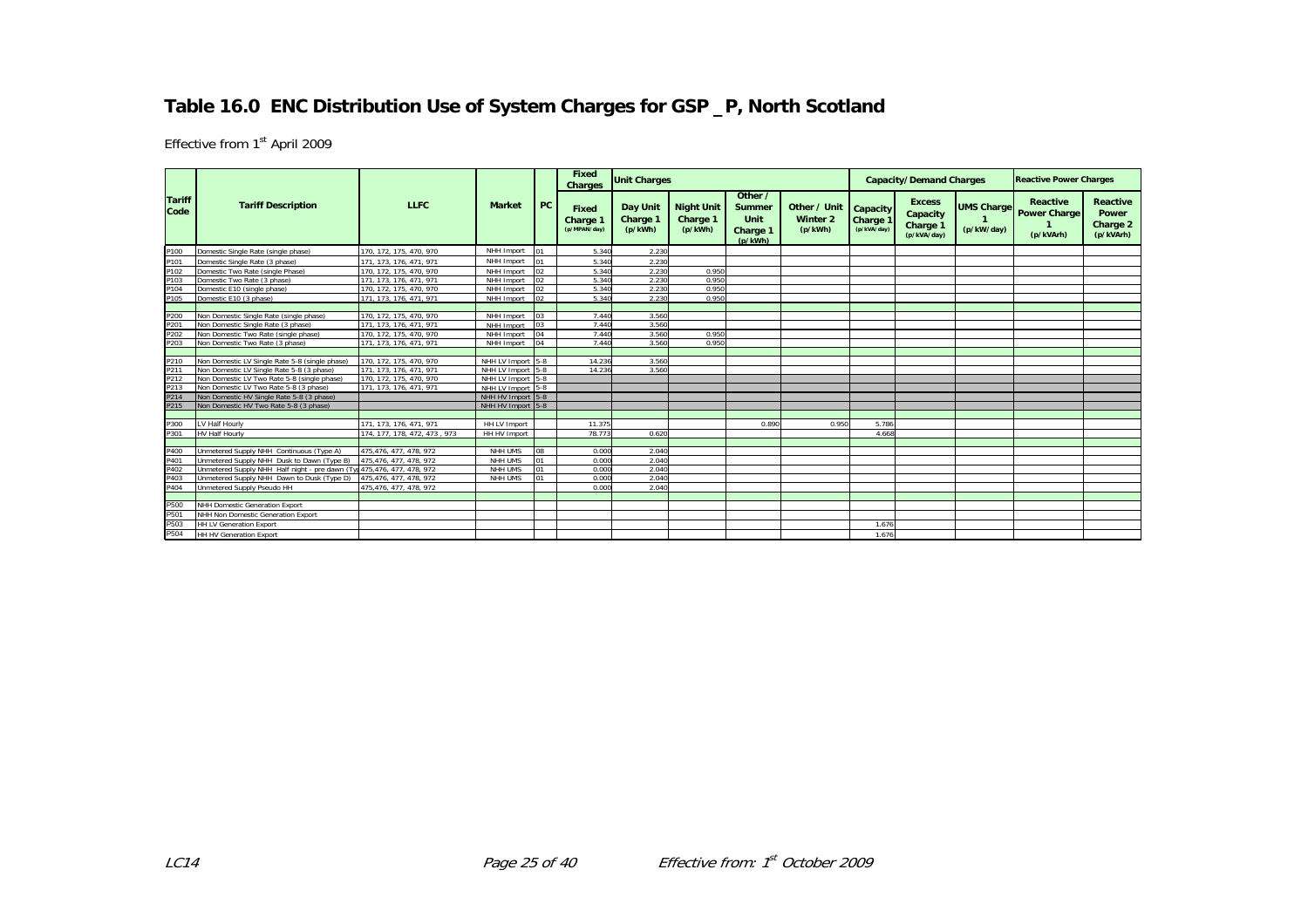# **Part 3 – Loss Adjustment Factors**

Authorised electricity operators, providing a supply of electricity from any entry point into the Company's distribution system, including a generator entry point embedded in the system or a supply point from the transmission system, will be required to demonstrate that at all times the amount of electricity entering the system is sufficient to meet the supply in accordance with the following adjustment factors.

The tables below indicate the factors by which supplies taken from the Grid Supply Point should exceed the take at the exit point from the system, varying according to the time of day, the season and the voltage of connection per GSP group.

For generators embedded in ENC's distribution system, the output of the generator will be grossed up to the equivalent of Grid Supply Point supplies in a way which conforms with the loss factors.

All Times are Clock Time.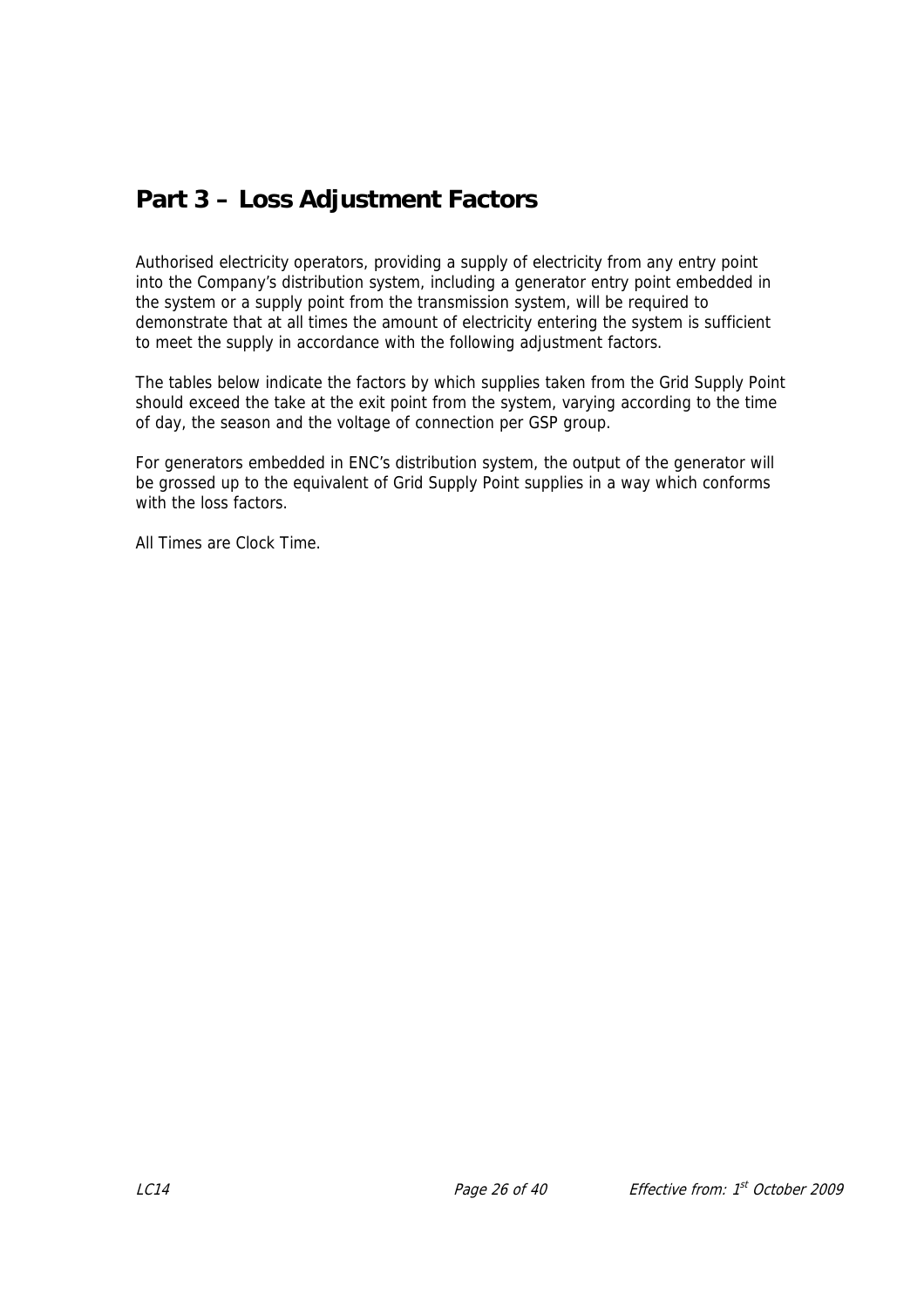# **Table 17.0 GSP\_A Eastern Loss Adjustment Factors**

| Line Loss Factor               | Period 1 | Period 2 | Period 3 | Period 4 | Period 5 |
|--------------------------------|----------|----------|----------|----------|----------|
| Low Voltage demand             | 1.071    | 1.088    | 1.095    | 1.101    | 1.079    |
| High Voltage demand            | 1.030    | 1.042    | 1.045    | 1.048    | 1.036    |
| Low Voltage Generation         | 1.053    | 1.053    | 1.053    | 1.053    | 1.053    |
| <b>High Voltage Generation</b> | 1.027    | 1.027    | 1.027    | 1.027    | 1.027    |

#### **Line loss factor periods**

| Period 1: | Between 21.30 and 06.00 each day during each month May to September inclusive<br>Between 21.30 and 00.30 each day in October<br>Between 03.00 and 06.00 each day in October |
|-----------|-----------------------------------------------------------------------------------------------------------------------------------------------------------------------------|
| Period 2: | Between 00.30 and 04.00 each day during each month November to March<br>inclusive                                                                                           |
|           | Between 06.30 and 16.00 each weekday during each month November to March<br>inclusive                                                                                       |
|           | Between 06.30 and 16.30 each weekday in April                                                                                                                               |
|           | Between 16.00 and 20.00 each weekday in October                                                                                                                             |
|           | Between 16.00 and 20.00 each weekday in March                                                                                                                               |
|           | Between 20.00 and 23.00 each day in November to February inclusive                                                                                                          |
|           | Between 16.30 and 20.00 each Saturday and Sunday in November to February<br>inclusive                                                                                       |
| Period 3: | Between 18.00 and 20.00 each weekday during each month November to<br>February inclusive                                                                                    |
| Period 4: | Between 16.00 and 18.00 each weekday during each month November to<br>February inclusive                                                                                    |
|           |                                                                                                                                                                             |

Period 5: All Other Times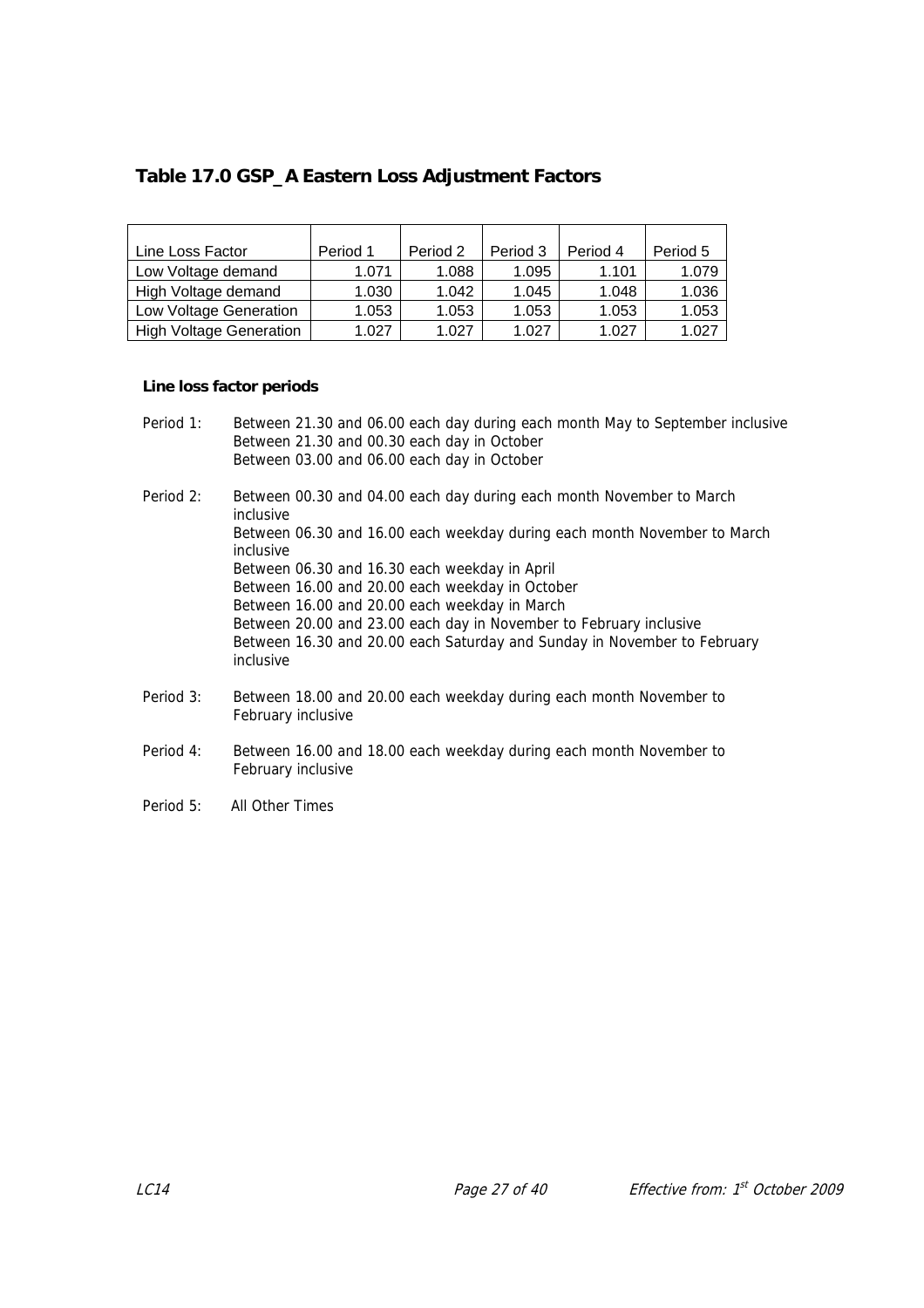# **Table 18.0 GSP\_B - East Midlands Loss Adjustment Factors**

| Line Loss Factor  | Period 1 | Period 2 | Period 3 | Period 4 |
|-------------------|----------|----------|----------|----------|
| l LV Network      | .051     | 1.088    | 1.072    |          |
| <b>HV Network</b> | .012     | 1.043    | .030     |          |

| Period 1:   | Night           | 00:30:07:30                                                        |
|-------------|-----------------|--------------------------------------------------------------------|
| Period 2:   | Mon-Fri         | 16:00-19:00 Nov to Feb inclusive                                   |
| Period $3:$ | Mon-Fri         | $07:30 - 16:00$ November to Feb<br>$19:00 - 20:00$ November to Feb |
| Period 4:   | All other times |                                                                    |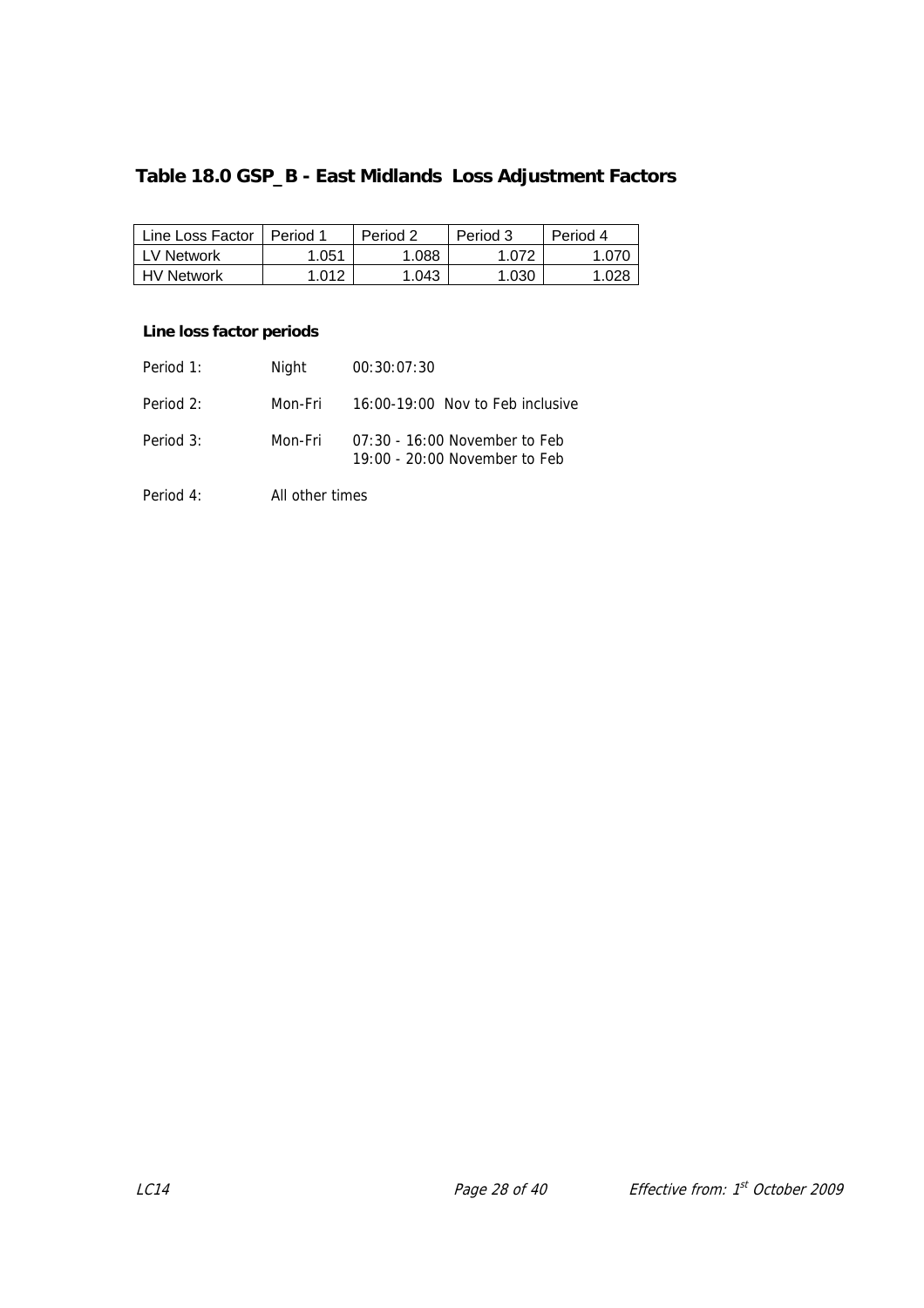# **Table 19.0 GSP\_C - London Loss Adjustment Factors**

| Line Loss Factor  | Period 1 | Period 2 | Period 3 | Period 4 | Period 5 |
|-------------------|----------|----------|----------|----------|----------|
| LV Network        | 1.110    | 1.108    | 1.104    | 1.070    | 1.084    |
| <b>HV Network</b> | 1.036    | 1.035    | 1.034    | 1.024    | 1.028    |
| Unmetered         | 1.114    | 1 1 1 1  | 1.107    | 1.070    | 1.085    |

| Period 1: | Monday to Friday                      | December and January 16:00 - 19:00                                  |
|-----------|---------------------------------------|---------------------------------------------------------------------|
| Period 2: | Monday to Friday                      | November and February 16:00 - 19:00                                 |
| Period 3: | Monday to Friday                      | November to February inclusive 08:00 - 16:00<br>and $19:00 - 20:00$ |
|           | and<br>Monday to Friday               | March 08:00 - 20:00                                                 |
| Period 4: | All days of the year Midnight - 07:00 |                                                                     |
| Period 5: | All Other Times                       |                                                                     |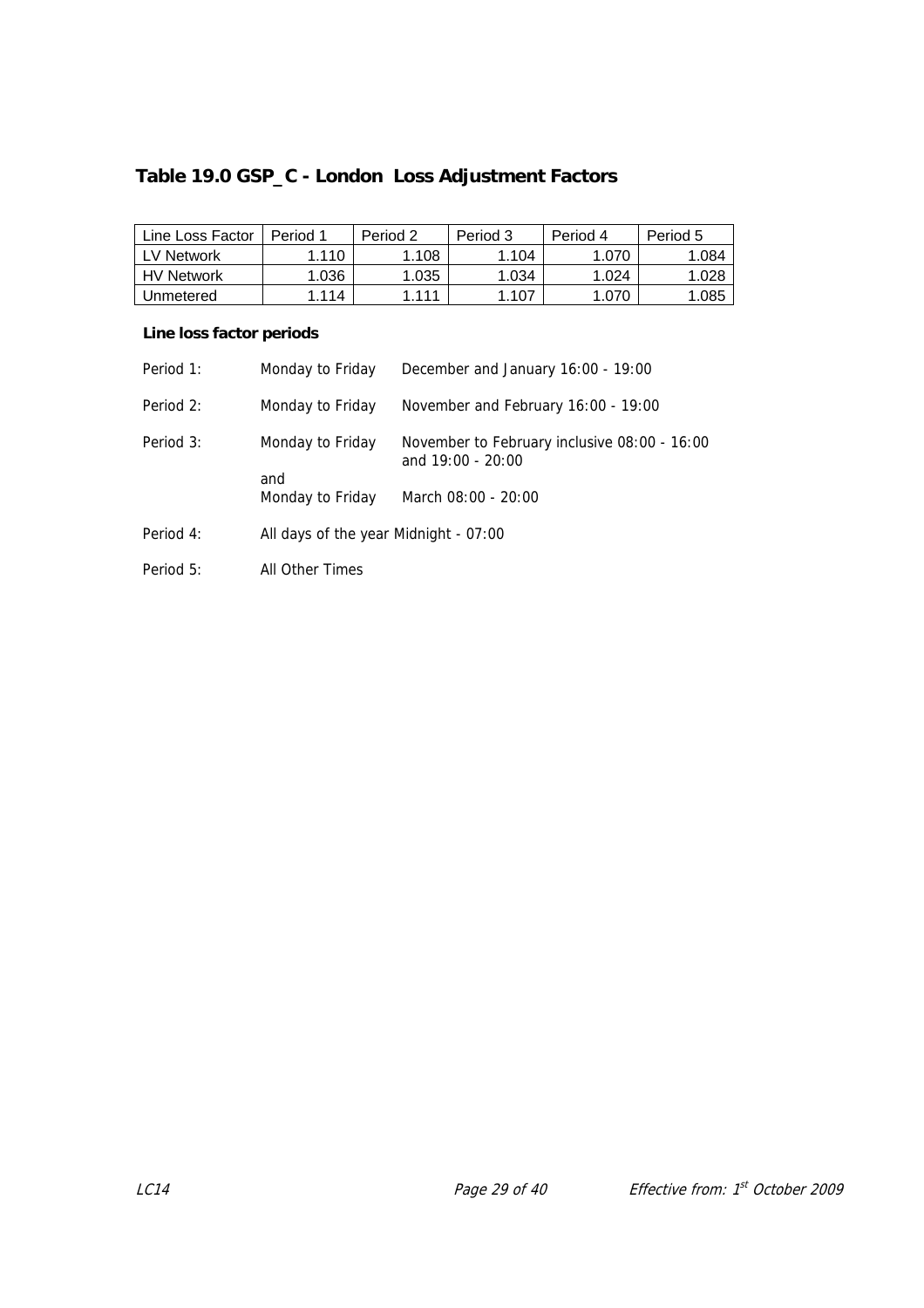# **Table 20.0 GSP\_D – North Wales Loss Adjustment Factors**

| Line Loss Factor   | Period 1 | Period 2 | Period 3 | Period 4 |
|--------------------|----------|----------|----------|----------|
| LV Network         | 1.076    | 1.091    | 1.103    | 1.117    |
| <b>HV Network</b>  | 1.032    | 1.039    | 1.044    | 1.049    |
| <b>EHV Network</b> | 1.015    | 1.018    | 1.020    | 1.022    |
| LV Export          | 1.076    | 1.091    | 1.103    | 1.117    |
| <b>HV Export</b>   | 1.032    | 1.039    | 1.044    | 1.049    |

| Period 1: | Night           | 23.30-07:30 (all year)                                                      |
|-----------|-----------------|-----------------------------------------------------------------------------|
| Period 2: | All Other Times |                                                                             |
| Period 3: | Mon-Fri         | 07:30-16:00 Nov to Feb inclusive and;<br>$19:00-20:00$ Nov to Feb inclusive |
| Period 4: | Mon-Fri         | 16:00-19:00 Nov to Feb Inclusive                                            |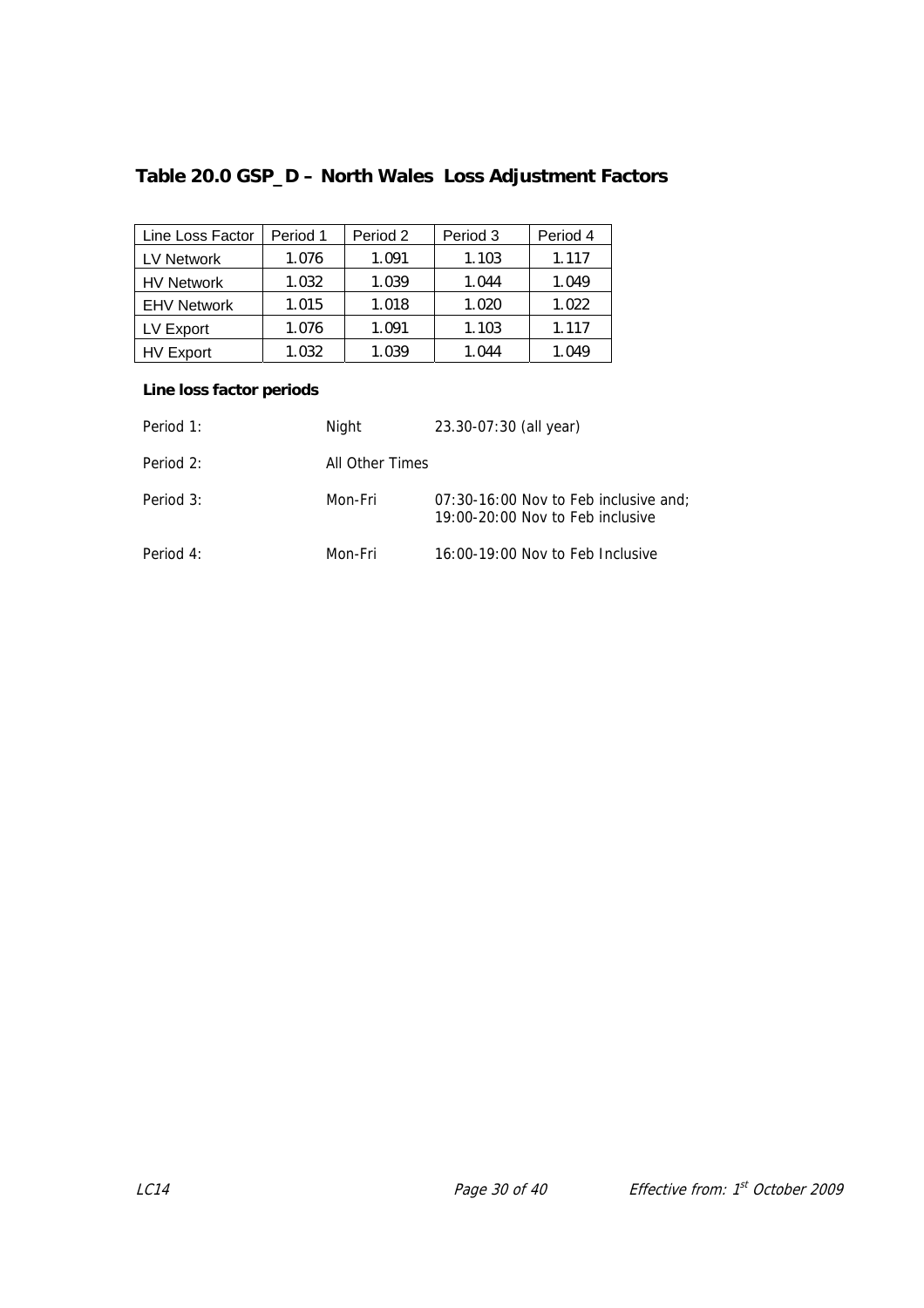# **Table 21.0 GSP\_E – West Midlands Loss Adjustment Factors**

| Line Loss Factor   | Period 1 | Period 2 | Period 3 | Period 4 |
|--------------------|----------|----------|----------|----------|
| LV Network         | 1.042    | 1.104    | 1.095    | 1.070    |
| <b>HV Network</b>  | 1.012    | 1.037    | 1.032    | 1.029    |
| <b>EHV Network</b> | 1 012    | 1.037    | 1.032    | 1 024    |

| Period 1: | Night           | 00:30:07:30                                                        |
|-----------|-----------------|--------------------------------------------------------------------|
| Period 2: | Mon-Fri         | 16:00-19:00 Nov to Feb inclusive                                   |
| Period 3: | Mon-Fri         | $07:30 - 16:00$ November to Feb<br>$19:00 - 20:00$ November to Feb |
| Period 4: | All other times |                                                                    |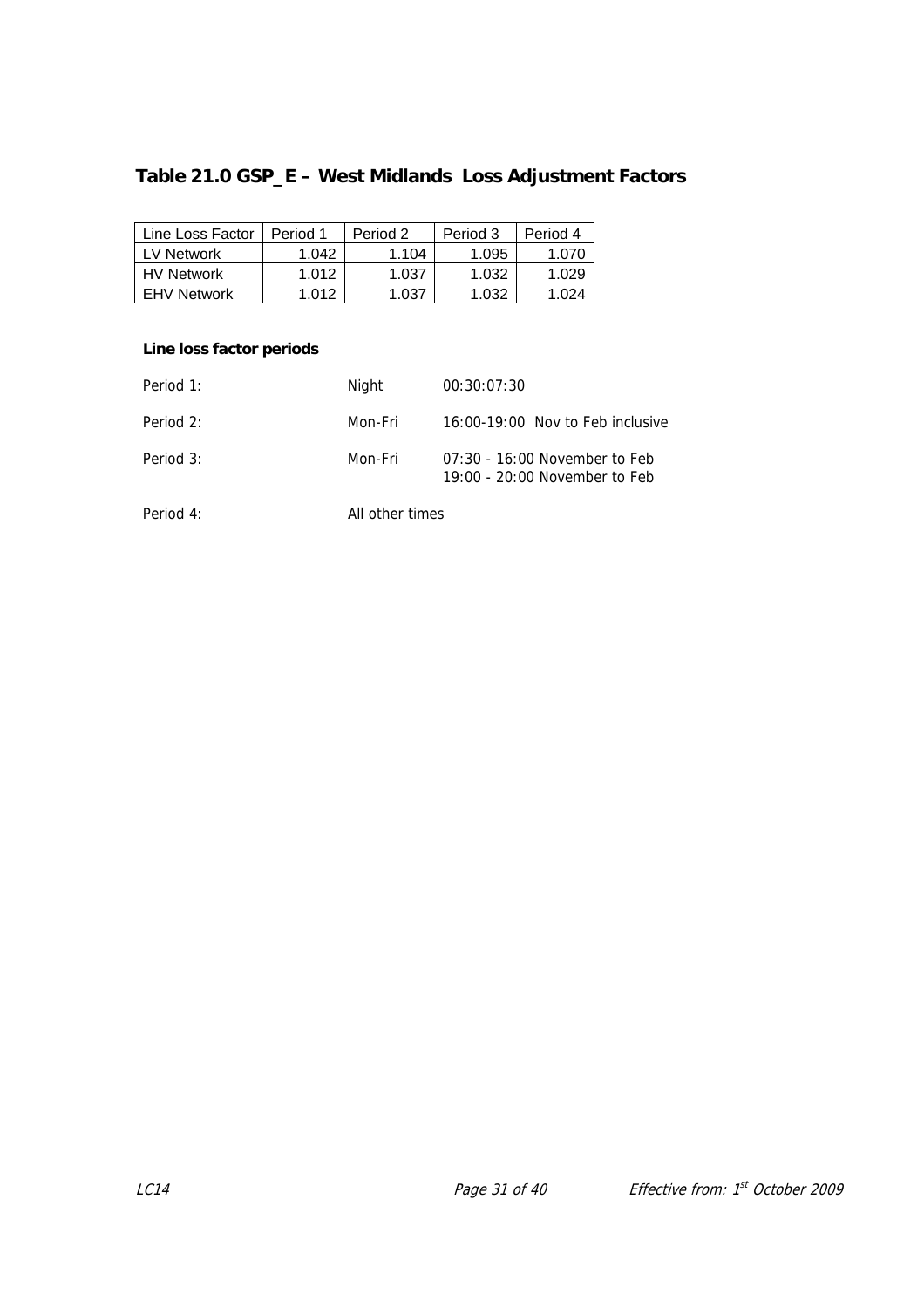# **Table 22.0 GSP\_F – North East Loss Adjustment Factors**

| Line Loss Factor | Period 1 | Period 2 | Period 3 | Period 4 |
|------------------|----------|----------|----------|----------|
| l LV Network     | i.123    | 1.110    | 1.074    | .084     |
| l HV Network     | 062. ا   | .055     | . .037   | 1.042    |

| Period 1: |                 | Mon-Fri 16:30 - 18:30 Dec to Feb inclusive                             |
|-----------|-----------------|------------------------------------------------------------------------|
| Period 2: |                 | Mon-Fri 07:30 - 20:00 November to Feb excluding peak hours in period 1 |
| Period 3: | Niaht           | 00:30 - 07:30 night all year                                           |
| Period 4: | All other times |                                                                        |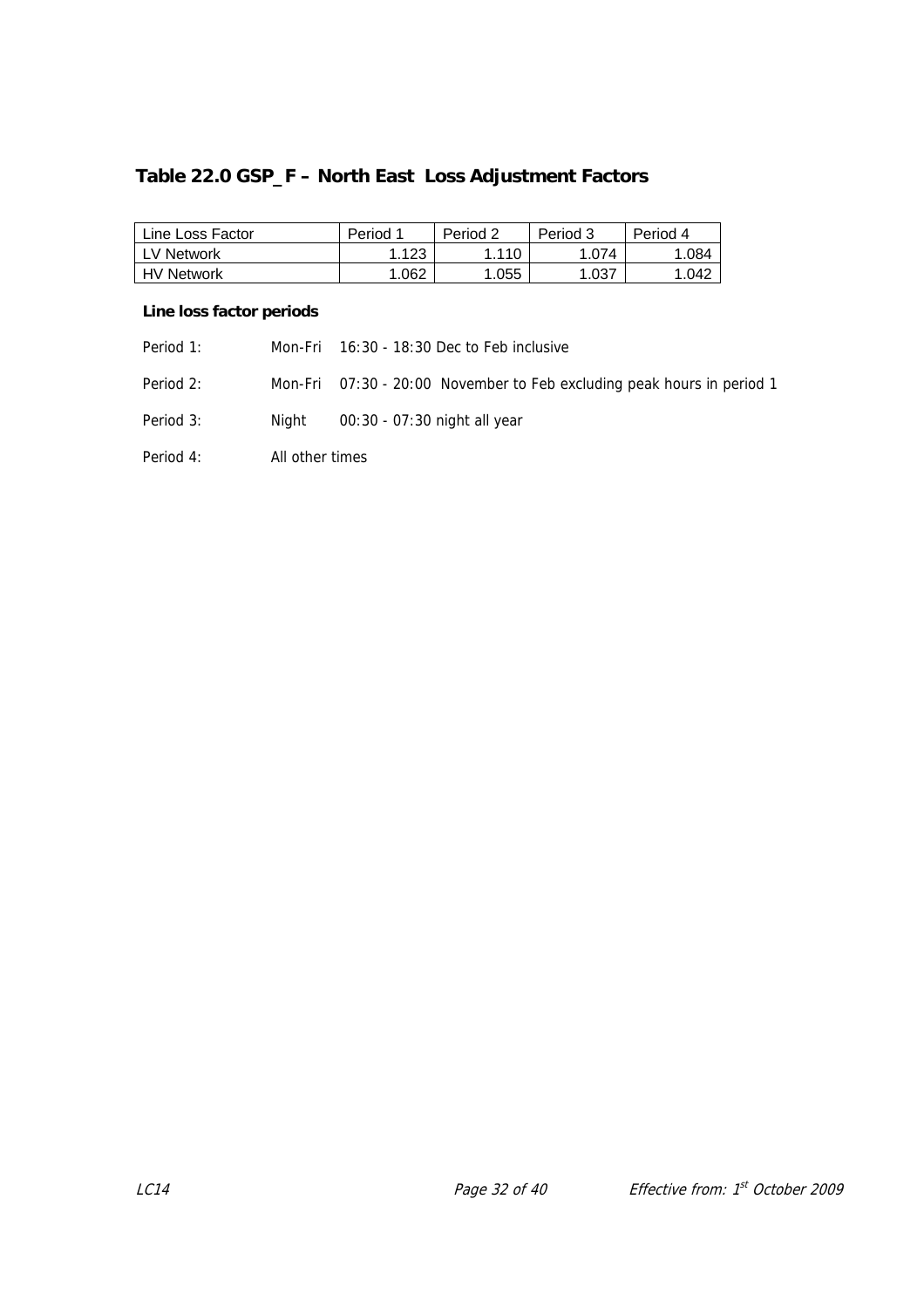# **Table 23.0 GSP\_G – North West Loss Adjustment Factors**

| Line Loss Factor  | Period 1 | Period 2 | Period 3 | Period 4 |
|-------------------|----------|----------|----------|----------|
| LV Network        | 1.074    | .068     | .061     | .065     |
| <b>HV Network</b> | 1.034    | 1.031    | 1.026    | .030     |

| Period 1: | Mon-Fri         | 16:30 - 19:00 Nov to Feb inclusive                                           |
|-----------|-----------------|------------------------------------------------------------------------------|
| Period 2: | Mon-Fri         | $07:00 - 16:00$ Nov to Feb inclusive<br>$19:00 - 24:00$ Nov to Feb inclusive |
| Period 3: | Night           | 00:00 - 07:00 all year                                                       |
| Period 4: | All other times |                                                                              |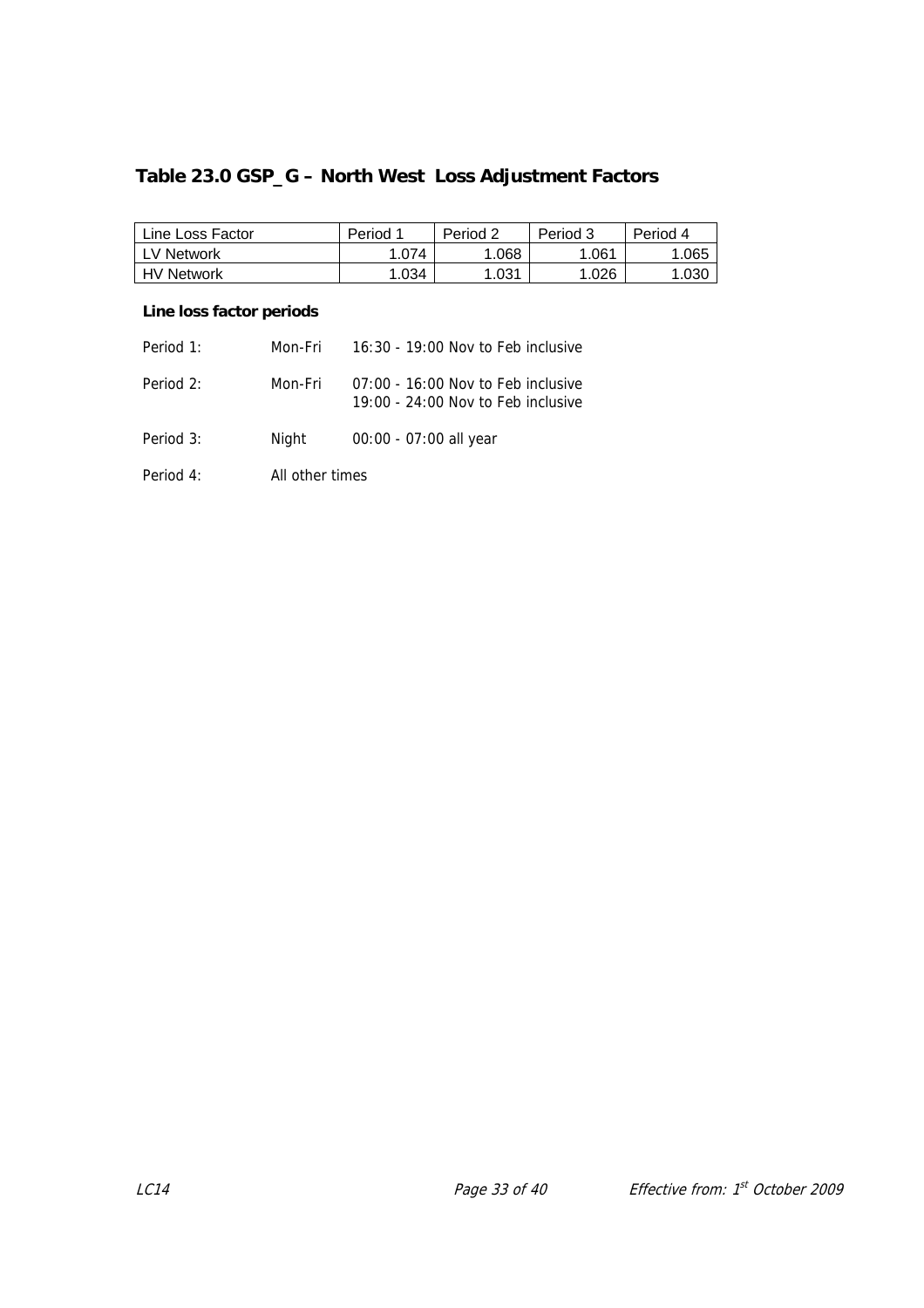# **Table 24.0 GSP\_H – Southern Loss Adjustment Factors**

| Line Loss Factor  | Period 1 | Period 2 | Period 3 | Period 4 |
|-------------------|----------|----------|----------|----------|
| LV Network        | 1.093    | 1.087    | 1.078    | 1.074    |
| <b>HV Network</b> | 1.043    | 1.039    | 1.034    | 1.029    |
| LV Export         | 1.093    | 1.087    | 1.078    | 1.074    |
| HV Export         | 1.043    | 1.039    | 1.034    |          |

| Period 1: | Mon-Fri         | $16:00 - 19:00$ Nov to Feb inclusive          |
|-----------|-----------------|-----------------------------------------------|
| Period 2: | Mon-Fri         | $07:30 - 20:00$ Nov to Feb excluding period 1 |
| Period 3: | All other times |                                               |
| Period 4: | Night           | 00:30 - 07:30 All days                        |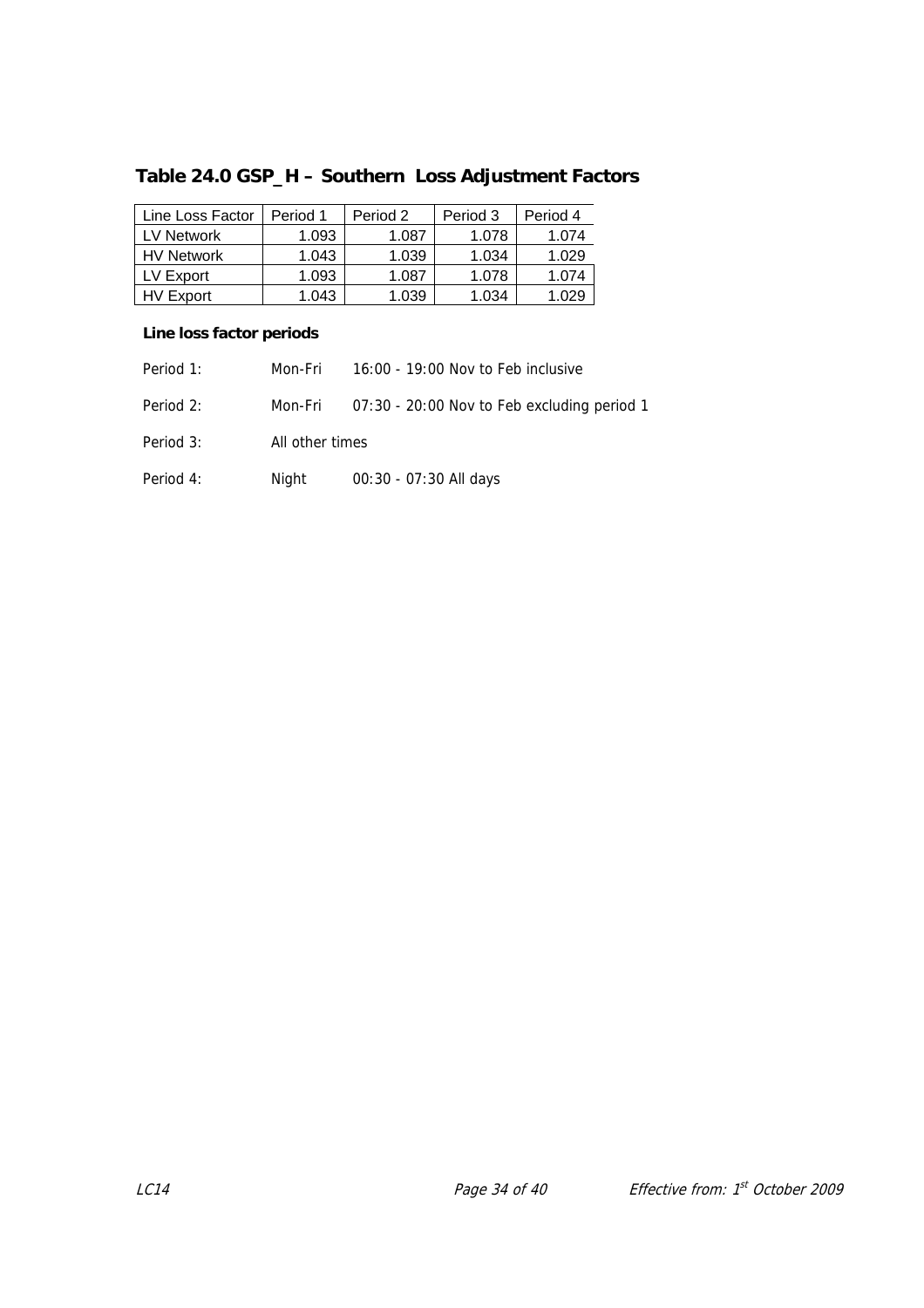|  |  | Table 25.0 GSP_J - South East Loss Adjustment Factors |  |
|--|--|-------------------------------------------------------|--|
|--|--|-------------------------------------------------------|--|

| Line Loss Factor     | Period 1 | Period 2 | Period 3 | Period 4 | Period 5 |
|----------------------|----------|----------|----------|----------|----------|
| <b>LV Network</b>    | 1.082    | 1.107    | 1.087    | 1.063    | 1.082    |
| <b>HV Network</b>    | 1.046    | 1.057    | 1.048    | 1.037    | 1.046    |
| LV Generation        | 1.064    | 1.064    | 1.064    | 1.064    | 1.064    |
| <b>HV</b> Generation | 1.032    | 1.032    | 1.032    | 1.032    | 1.032    |

| Period 1: | Between 23:00 and 07:00 each day during each month November to March<br>inclusive      |
|-----------|----------------------------------------------------------------------------------------|
| Period 2: | Between 16:00 and 20:00 each weekday during each month November to<br>March inclusive  |
| Period 3: | All other times during each month November to March excluding period 1<br>and period 2 |
| Period 4: | Between 23:00 and 07:00 each day during each month April to October<br>inclusive       |
| Period 5: | All other times during each month April to October excluding period 4                  |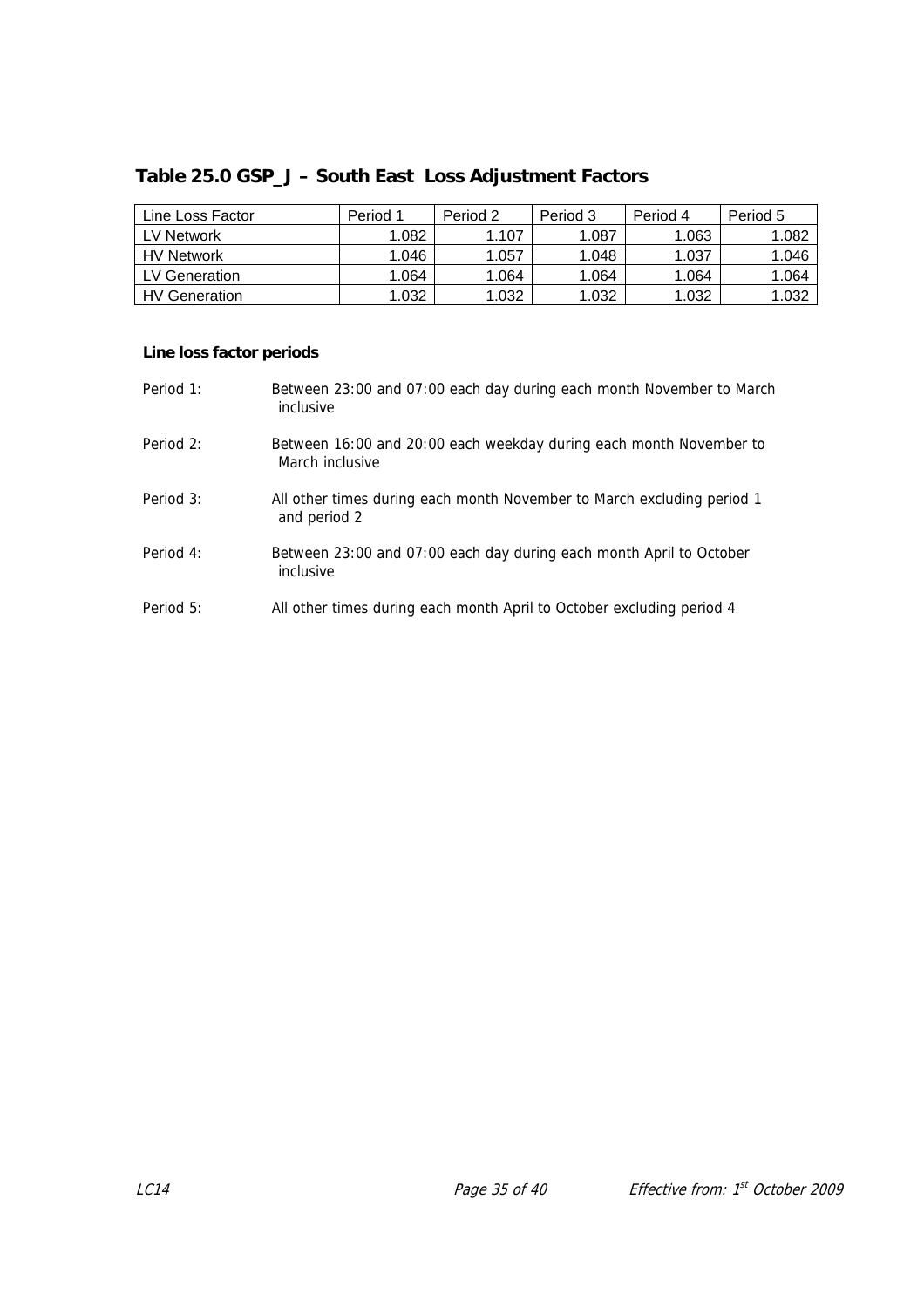# **Table 26.0 GSP\_K – South Wales Loss Adjustment Factors**

| Line Loss Factor  | Period 1 | Period 2 | Period 3 | Period 4 |
|-------------------|----------|----------|----------|----------|
| LV Network        | 1.081    | 1.075    | 1.065    | .070     |
| <b>HV Network</b> | 1.049    | 1.045    | 1.034    | 1.040    |
| EHV Network       | 1.039    | 1.036    | 1.029    | 1.033    |

| Period 1: | Mon-Fri         | 16:00 - 19:00 Nov to Feb inclusive          |
|-----------|-----------------|---------------------------------------------|
| Period 2: | Mon-Fri         | 07:30 - 16:00 Nov to Feb excluding period 1 |
| Period 3: | Night           | 00:30 - 07:30 all day                       |
| Period 4: | all other times |                                             |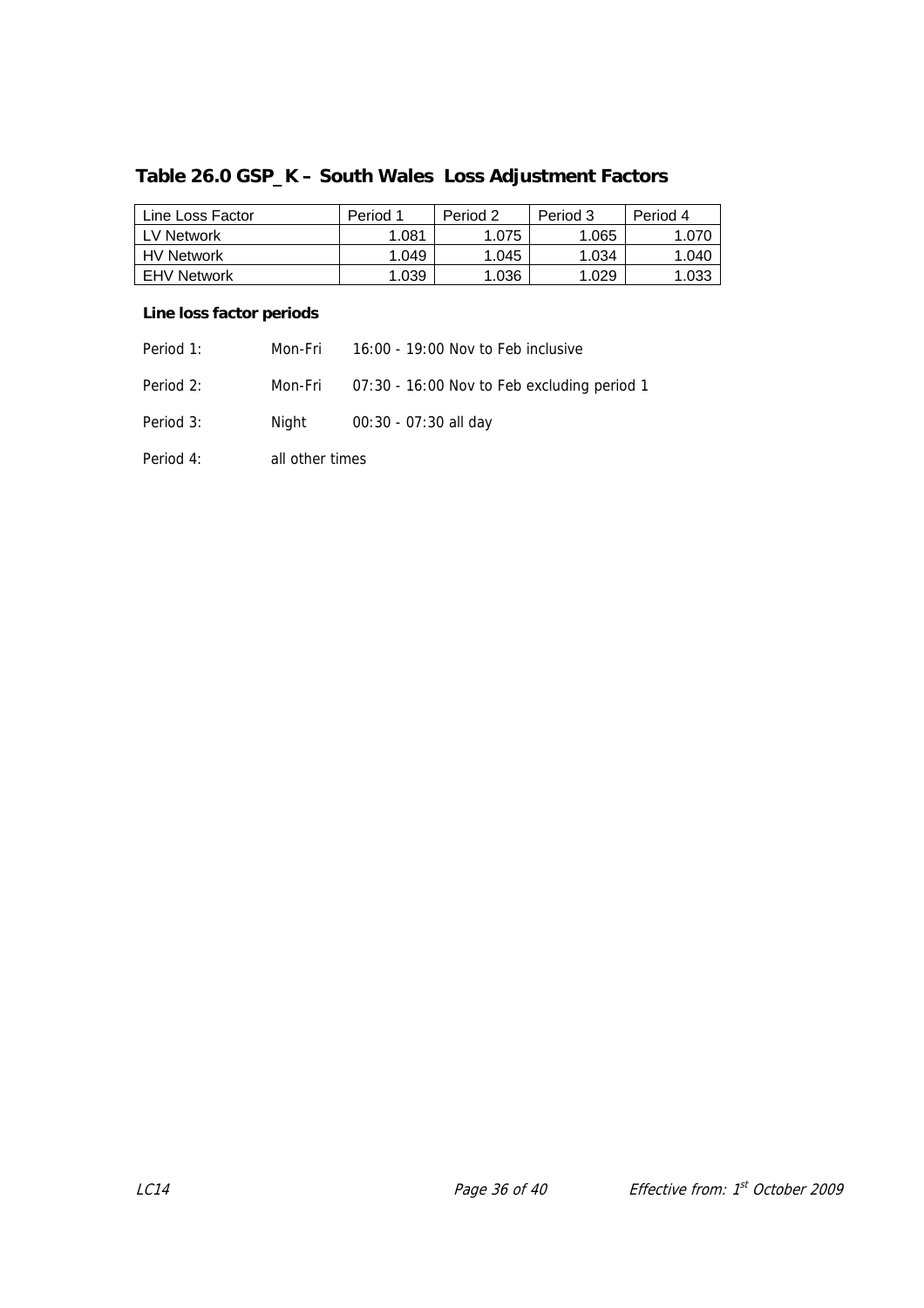# **Table 27.0 GSP\_L – South West Loss Adjustment Factors**

| Line Loss Factor  | Period 1 | Period 2 | Period 3 | Period 4 |
|-------------------|----------|----------|----------|----------|
| LV Network        | .079     | .073     | 067،،    | .069     |
| <b>HV Network</b> | .058     | 1.051    | 1.041    | 1.046    |

| Period 1: | Mon-Fri         | $16:00 - 19:00$ Nov to Feb inclusive |
|-----------|-----------------|--------------------------------------|
| Period 2: | Mon-Fri         | 06:30 - 16:00 Nov to Feb             |
| Period 3: | Night           | 23:30 - 06:30 all days               |
| Period 4: | all other times |                                      |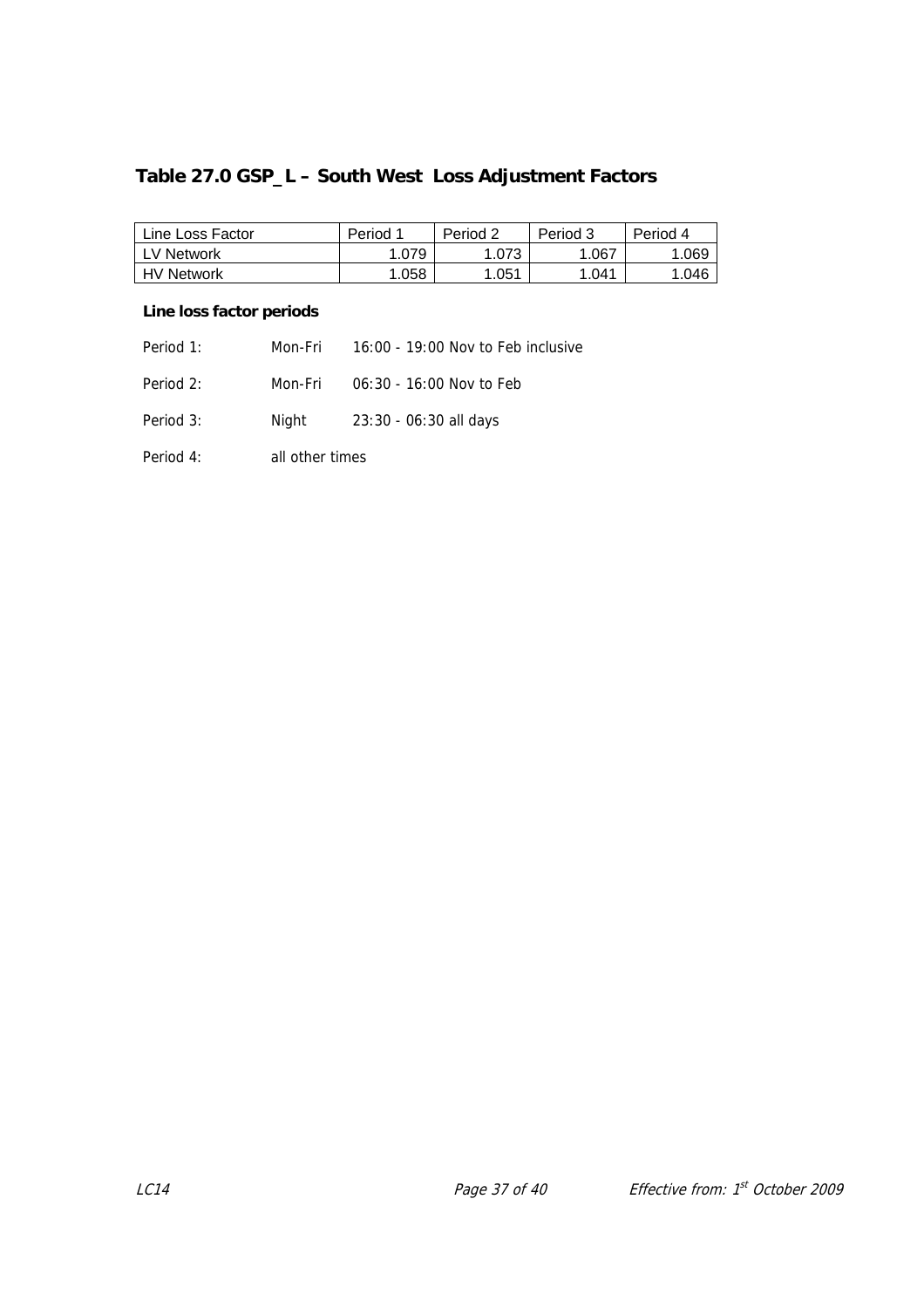# **Table 28.0 GSP\_M – Yorkshire Loss Adjustment Factors**

| Line Loss Factor I | Period 1 | Period 2 | Period 3 | Period 4 |
|--------------------|----------|----------|----------|----------|
| l LV Network       | 1.132    | 1.120    | 1.061    | 1.086    |
| <b>HV Network</b>  | 1.053    | 1.048    | 1.023    | 1.034    |

| Period 1:   | Mon-Fri         | $16:00 - 19:00$ Nov to Feb inclusive                 |
|-------------|-----------------|------------------------------------------------------|
| Period 2:   | Mon-Fri         | 07:00 - 16:00 Nov to Feb<br>19:00 - 20:00 Nov to Feb |
| Period $3:$ | Night           | 00:00 - 07:00 all days                               |
| Period 4:   | All other times |                                                      |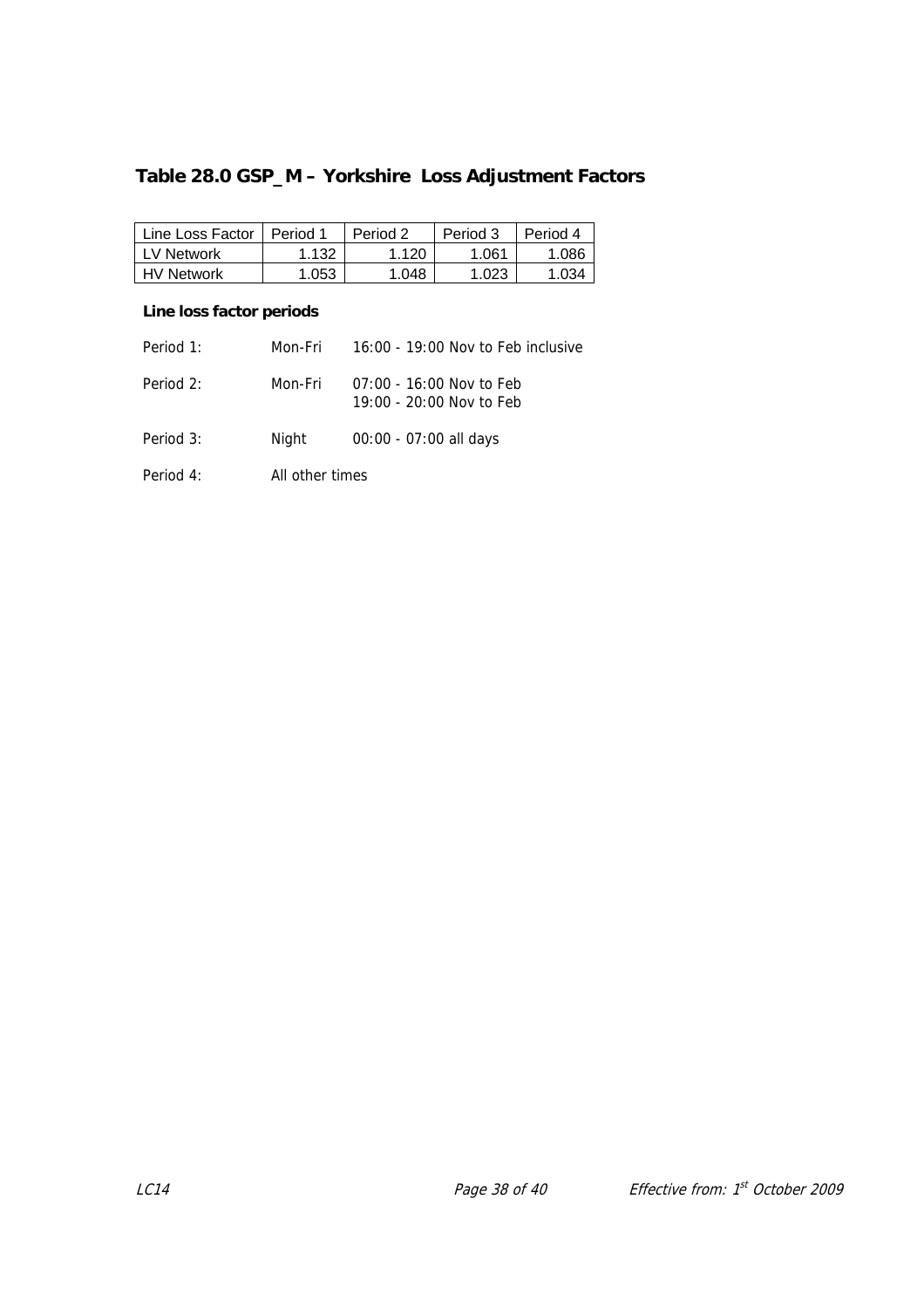| Line Loss Factor  | Period 1 | Period 2 | Period 3 | Period 4 |
|-------------------|----------|----------|----------|----------|
| LV Network        | 1.068    | 1.077    | 1.085    | 1.095    |
| <b>HV Network</b> | 1.027    | 1.031    | 1.035    | 1.038    |
| EHV import        | 1.004    | 1.005    | 1.005    | 1.006    |
| LV Export         | 1.067    | 1.076    | 1.085    | 1.095    |
| <b>HV Export</b>  | 1.027    | 1.031    | 1.035    | 1.038    |

# **Table 29.0 GSP\_N – South Scotland Loss Adjustment Factors**

| Period 1: | Night           | 23.30-07:30 (all year)                                                      |
|-----------|-----------------|-----------------------------------------------------------------------------|
| Period 2: | All Other Times |                                                                             |
| Period 3: | Mon-Fri         | 07:30-16:00 Nov to Feb inclusive and;<br>$19:00-20:00$ Nov to Feb inclusive |
| Period 4: | Mon-Fri         | 16:00-19:00 Nov to Feb Inclusive                                            |